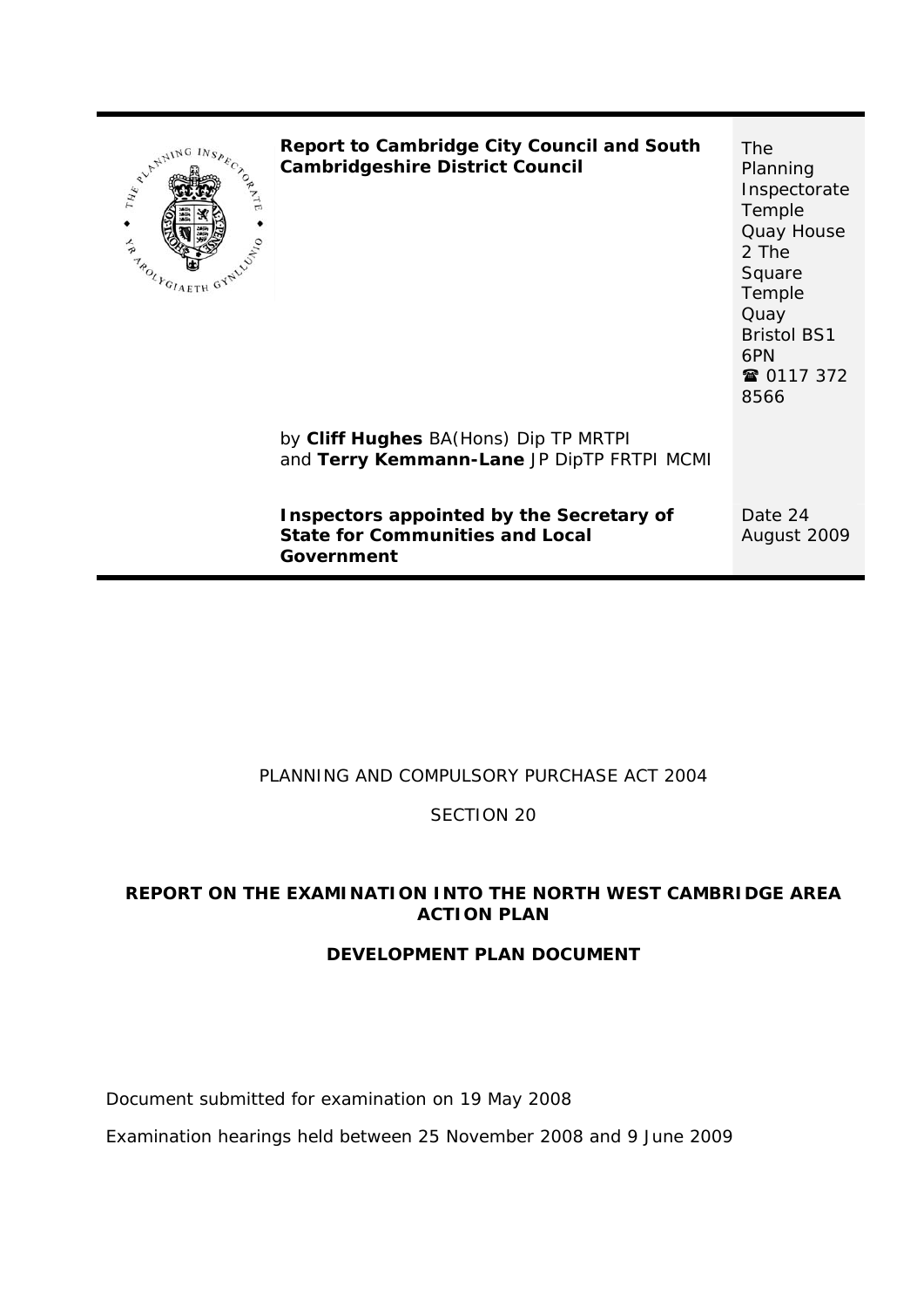File Ref: PINS/Q0505/429/5

#### **Contents**

|   |                                                                           | Page |
|---|---------------------------------------------------------------------------|------|
| 1 | Introduction and Overall Conclusion                                       | 3    |
| 2 | Legal Requirements                                                        | 4    |
| 3 | Main Matter 1 - The Need for the<br>Development by Cambridge University   | 5    |
|   | Needs for Academic and Research and<br><b>Development Uses</b>            | 6    |
|   | <b>Housing Needs</b>                                                      | 10   |
|   | <b>Overall Conclusions</b>                                                | 12   |
|   | Absence of justification in the submitted AAP                             | 12   |
|   | Justification of need in individual applications                          | 12   |
|   | <b>Other Matters</b>                                                      | 13   |
|   | <b>Action Needed to Achieve Soundness</b>                                 | 13   |
| 4 | Main Matter $2 -$ The Viability of the<br>Development and the Mix of Uses | 15   |
| 5 | Main Matter 3 - Green Belt, Footprint,<br>Strategic Open Space            | 18   |
|   | The Green Belt Value of the Proposed<br>Development Site as a Whole       | 18   |
|   | The Balance between Green Belt<br><b>Purposes and Need</b>                | 19   |
|   | What Should be the Westerly Extent<br>of the Major Development Site?      | 19   |
|   | What Should be the Southerly Extent<br>of the Major Development Site?     | 20   |
|   | Should the Major Development Site<br>be Divided in Two by a Central Green |      |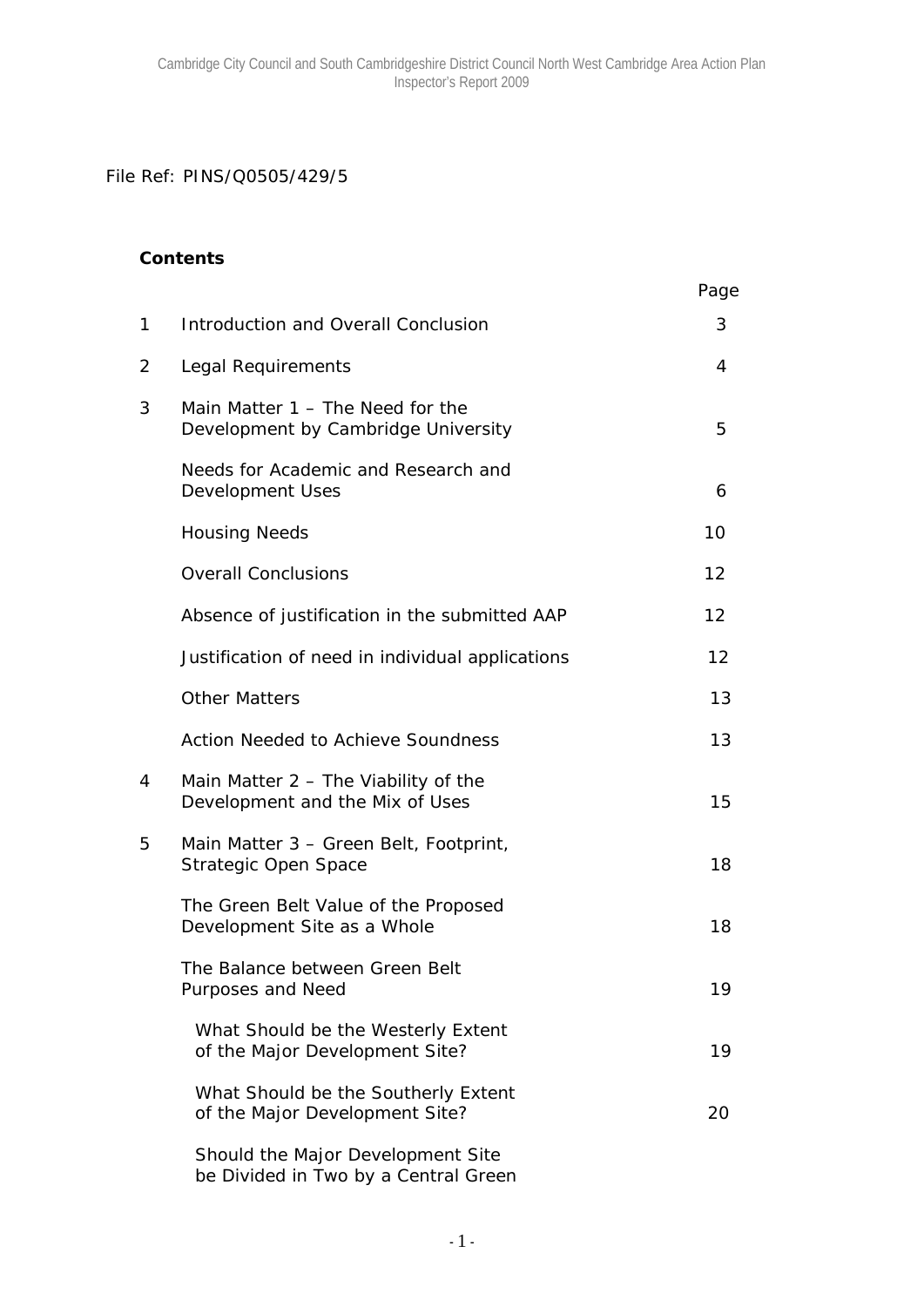|    | Corridor/Open Space?                                                                                         | 21 |
|----|--------------------------------------------------------------------------------------------------------------|----|
|    | Should the Open Land Outside the<br>Major Development Site be Green Belt?                                    | 23 |
|    | Overall Conclusions Regarding the<br>the Development Footprint                                               | 24 |
|    | Safeguarding                                                                                                 | 24 |
|    | <b>Action Needed to Achieve Soundness</b>                                                                    | 25 |
| 6  | Main Matter 4 - Housing Trajectory<br>and Phasing                                                            | 25 |
|    | <b>Action Needed to Achieve Soundness</b>                                                                    | 26 |
| 7  | Main Matter 5 - Monitoring                                                                                   | 27 |
|    | <b>Action Needed to Achieve Soundness</b>                                                                    | 28 |
| 8  | Main Matter 6 - Traveller's Rest Pit SSSI                                                                    | 28 |
|    | <b>Action Needed to Achieve Soundness</b>                                                                    | 29 |
| 9  | Main Matter 7 – Climate Change and<br>Sustainable Design                                                     | 30 |
|    | Should Higher Standards be required of<br>this development than would be required<br>by National Provisions? | 30 |
|    | <b>Decentralised Energy Provision</b>                                                                        | 32 |
|    | <b>Action Needed to Achieve Soundness</b>                                                                    | 33 |
| 10 | Main Matter 8 - Travel                                                                                       | 34 |
|    | Can a Modal Share of No More Than<br>40% of Trips by Car be Achieved?                                        | 34 |
|    | <b>Would the Development Result in</b><br>Unacceptable Levels of Congestion?                                 | 35 |
|    | <b>Action Needed to Achieve Soundness</b>                                                                    | 37 |
| 11 | <b>Other Matters</b>                                                                                         | 37 |
|    | <b>Action Needed to Achieve Soundness</b>                                                                    | 39 |
| 12 | Minor Changes                                                                                                | 40 |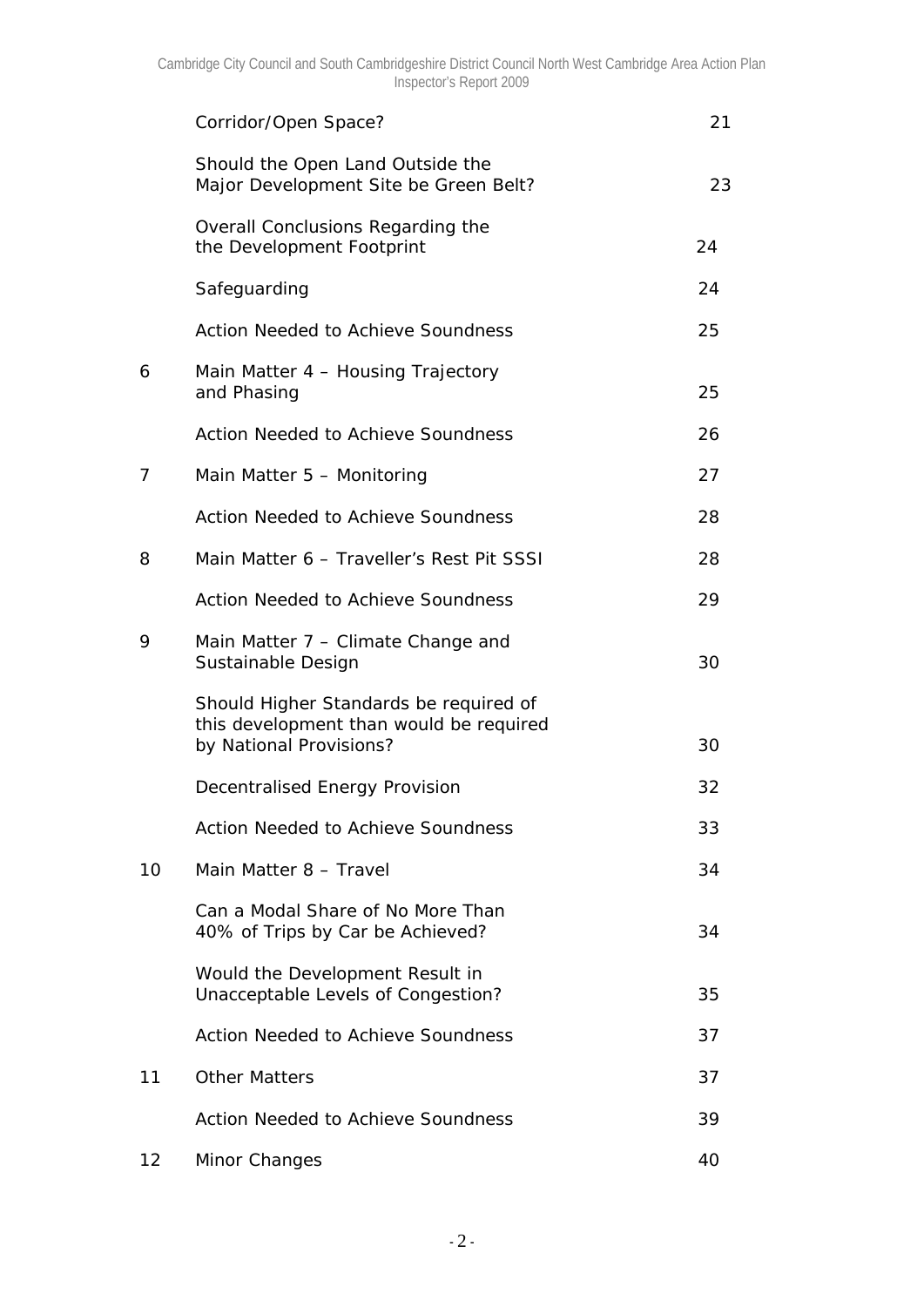*Action Needed to Achieve Soundness* 40

13 Overall Conclusions 41

# **1 Introduction and Overall Conclusion**

- 1.1 Under the terms of Section 20(5) of the Planning & Compulsory Purchase Act 2004, the purpose of the independent examination of a development plan document (DPD) is to determine:
	- (a) whether it satisfies the requirements of s19 and s24(1) of the 2004 Act, the regulations under s17(7), and any regulations under s36 relating to the preparation of the document
	- (b) whether it is sound.
- 1.2 This report contains our assessment of the North West Cambridge Area Action Plan DPD in terms of the above matters, along with our recommendations and the reasons for them, as required by s20(7) of the 2004 Act.
- 1.3 We are satisfied that the North West Cambridge Area Action Plan (AAP) meets the requirements of the Act and Regulations. Our role is to consider the soundness of the submitted DPD against the tests of soundness set out in Planning Policy Statement PPS12. When the DPD was submitted, PPS12 (2004): *Local Development Frameworks* was in force, but in June 2008, it was replaced by PPS12 (2008): *Local Spatial Planning*, which is a material consideration. Although the tests of soundness are now presented in a different and simpler way, they cover the same matters as before. The revised PPS12 requires that to be sound, a DPD should be justified, effective and consistent with national policy, along with a continuing requirement for the DPD to satisfy the legal/procedural requirements and be in conformity with regional planning policy. Justified means that a DPD should be founded on a robust and credible evidence base, and the most appropriate strategy when considered against the reasonable alternatives. Effective means that the submitted DPD should be deliverable, flexible and able to be monitored.
- 1.4 The Government intends that spatial planning objectives for local areas, as set out in the LDF, should be aligned not only with national and regional plans, but also with shared local priorities set out in Sustainable Community Strategies where these are consistent with national and regional policy. National policy emphasises the importance of spatial planning. It requires local planning authorities to produce a Statement of Community Involvement and follow its approach, and to undertake proportionate sustainability appraisal. PPS12 (2008) also confirms that the rigour of the examination process remains unchanged and Inspectors will be looking for the same quality of evidence and content as before. Consequently, the publication of the new PPS12 does not materially affect the procedure or matters to be examined in terms of this DPD.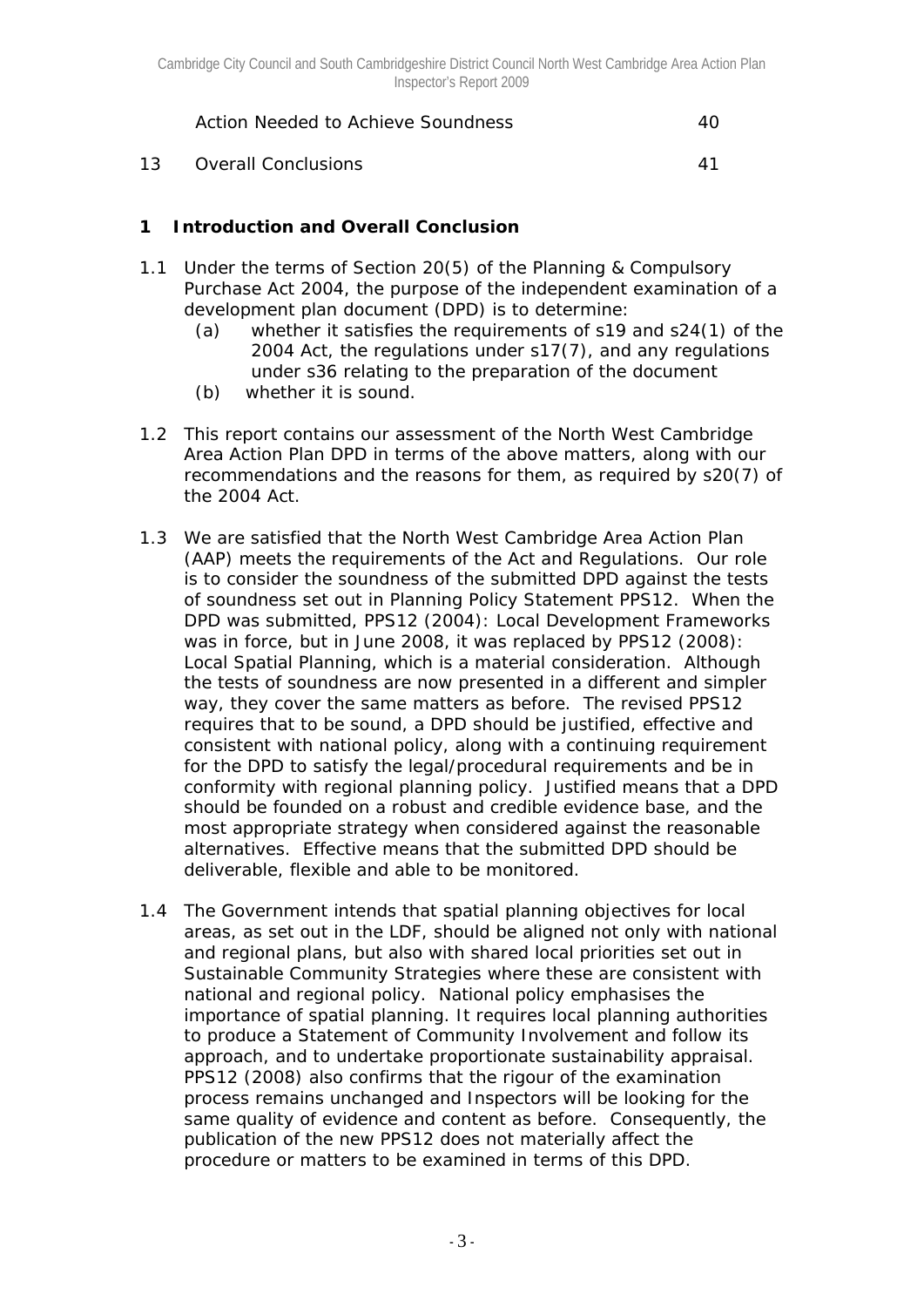- 1.5 In line with national policy, the starting point for the examination is the assumption that the local authority has submitted what it considers to be a sound plan. The changes we have specified in this binding report are made only where there is a clear need to amend the document in the light of the legal requirements and/or the tests of soundness in PPS12. These changes include a larger development footprint than that in the submitted AAP. This is the result of our consideration of further work carried out by the Councils at our request. This work included public consultation and sustainability appraisal. The remaining changes we recommend do not materially alter the substance of the overall plan and its policies, or undermine the sustainability appraisal and participatory processes.
- 1.6 Our report firstly considers the legal requirements, and then deals with the relevant matters and issues considered during the examination in terms of testing justification, effectiveness and consistency with national policy. Our overall conclusion is that the AAP is sound, provided it is changed in the ways specified. The principal changes which are required are, in summary:
	- *a) The addition of an explanation of the establishment of need by the University.*
	- *b) Clarification of the requirement to establish need for individual applications*
	- *c) Enlargement of the Major Development Site to the west and by reducing the extent of the central open area.*

The report sets out all the detailed changes required, including those suggested by the Council, to ensure that the plan meets the legal requirements and the three tests of soundness.

# **2 Legal Requirements**

- 2.1 The North West Cambridge Area Action Plan is contained within the South Cambridgeshire District Council's Local Development Scheme, the updated version being submitted in March 2009, and in the 2008 Cambridge City Local Development Scheme, shown as having a submission date of June 2008. South Cambridgeshire District Council has yet to produce a Statement of Community Involvement, but the Statement produced by Cambridge City Council has been found sound by the Secretary of State and was formally adopted on 13 September 2007. It is evident from the documents submitted by the Councils, including the Regulation 28 Statement, Regulation 31 submissions, and the Self Assessment, that the Councils have met the requirements as set out in the Regulations. Test i of paragraph 4.50 of PPS12 is met.
- 2.2 Alongside the preparation of the DPD it is evident that the Councils have carried out a parallel process of sustainability appraisal.
- 2.3 In accordance with the Habitats Directive, we are satisfied that an Appropriate Assessment has been undertaken and that there would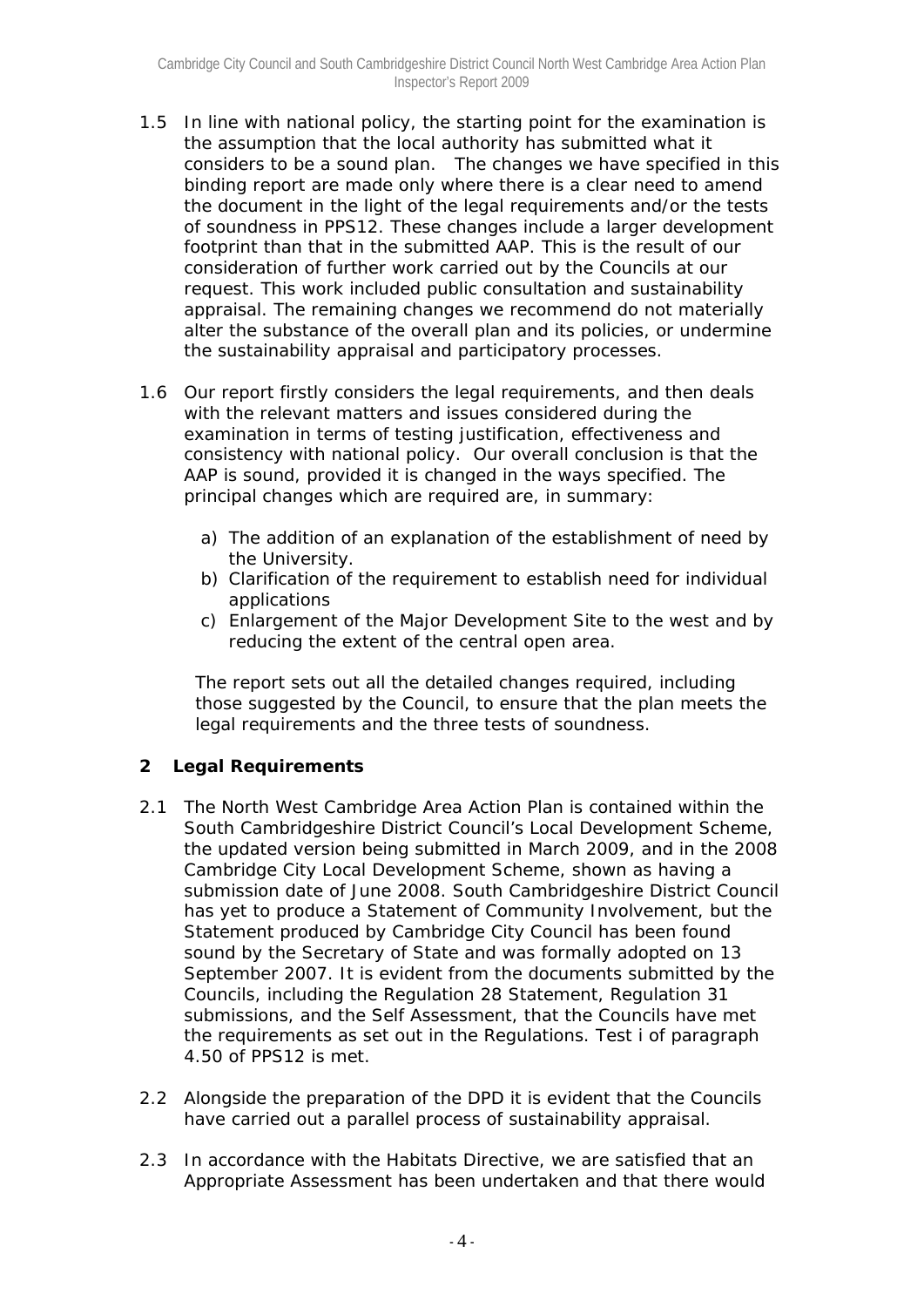be no significant harm to the conservation of any European sites as a result of the policies and proposals within this DPD.

- 2.4 We are satisfied that the DPD has had regard to national policy.
- 2.5 The East of England Regional Assembly has indicated that the DPD is in general conformity with the approved Regional Spatial Strategy, and maintained that view in relation to the larger site option. We are satisfied that it is in general conformity.
- 2.6 We are satisfied that the DPD has had regard to the sustainable community strategies for the area.
- 2.7 We are satisfied that the DPD complies with the specific requirements of the 2004 Regulations including the requirements in relation to publication of the prescribed documents; availability of them for inspection and local advertisement; notification of DPD bodies and provision of a list of superseded saved policies.
- 2.8 Accordingly, we conclude that the legal requirements have all been satisfied.
- 2.9 We go on to assess the AAP against the tests of justification, effectiveness, and consistency with national policy, organising the material on the basis of the main matters for consideration of soundness which we identified early in the examination.

#### **3 Main Matter 1 – The Need for the Development by Cambridge University**

- 3.1 Saved Policy P9/2b of the Cambridgeshire and Peterborough Structure Plan 2003 requires Local Planning Authorities to carry out a review of the Green Belt in their areas to identify the boundaries of land to be released from the Green Belt to serve the long-term development needs of Cambridge, in the locations set out in Policy P9/2c. This latter saved Policy names land between Madingley Road and Huntingdon Road (effectively the area covered by this AAP) as one of the areas where land is to be released from the Green Belt. The land should be reserved for predominantly University-related uses and only brought forward when the University can show a clear need for the land to be released. This AAP is designed to bring forward this land, for predominantly University-related uses.
- 3.2 Although the Panel which carried out the Examination in Public of the Structure Plan was satisfied there was a need for development by the University, the Policy P9/2c test of need was nevertheless included in the Structure Plan. The Cambridge Local Plan 2006 was also adopted on the basis that need had been shown. However, a substantial part of the area allocated for development in this AAP falls within South Cambridgeshire and is not covered by the Local Plan. Furthermore, the development area proposed in the AAP involves a significant section of the Cambridge Green Belt, a section of the Green Belt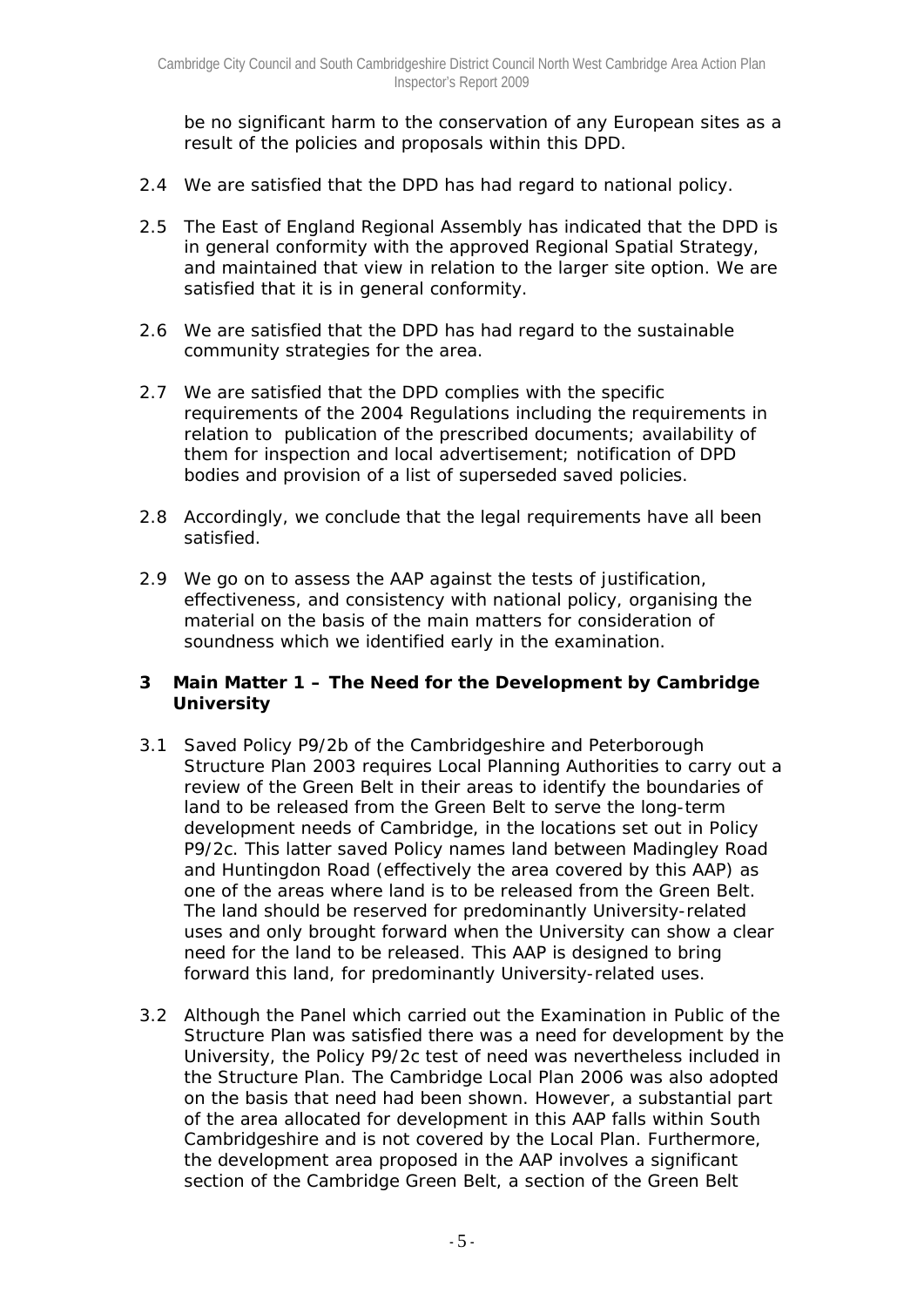which is significant in terms of the purposes of the Cambridge Green Belt (see 5.3 et seq below). Finally, a new development plan system has been put in place since the Structure Plan and Local Plan were prepared. In order to meet the test of justification imposed by this new system, a clear need, on behalf of Cambridge University, must be shown for the land to be released.

3.3 We consider need of 2 main types, firstly for academic and research and development uses, and secondly housing need.

## *Needs for Academic and Research and Development Uses*

3.4 Teaching and research are primary reasons for the University's existence. In world rankings, Cambridge University is one of the group of 5 leading universities, this group being headed by Harvard. This position is a key element in attracting major commercial companies to the Cambridge locality.

#### The Economic Importance of the University

- 3.5 A measure of the considerable importance of the University to the national and regional economies is provided in a report by Library House<sup>1</sup>, produced in 2006 in association with the University and others, and entitled 'The Impact of the University of Cambridge on the UK Economy and Society'. This report estimated that, if the University did not exist, the impact of the loss of its expenditure and employment over the next 10 years would require the replacement of a net present value of £21.2bn and 77,000 new jobs regionally and £4.8bn and 10,800 new jobs nationally. These figures do not take into account the 'spin-off' benefits the University has brought in the form of businesses. The number of companies which had 'spunout' directly from the University was 51. In addition 250 companies still in existence had been started based on knowledge transfer from the University.
- 3.6 The University is an important part of the local economy of the Cambridge sub-region, employing 8722 staff in 2006. Nationally, it has the highest score of any university as assessed by the recent Research Assessment Exercise. In 2004 8% of all European venture capital was attracted to Cambridge. There is an international significance to the University's research and the work of commercial companies and non-profit research institutions collaborating with the University. The world faces a number of serious problems: research involving the University offers a chance of finding solutions.
- 3.7 Government policy recognises the importance of education and research, the innovation which stems from them and from their relationships with the commercial world, and their potential contribution to the national economy. Government policy therefore gives strong encouragement to research: it aims to increase funding for research and development (R&D) to 2.5% of GDP by 2014, and

 $\overline{a}$ 

<sup>&</sup>lt;sup>1</sup> A Cambridge-based business providing information on private high-growth companies in the UK.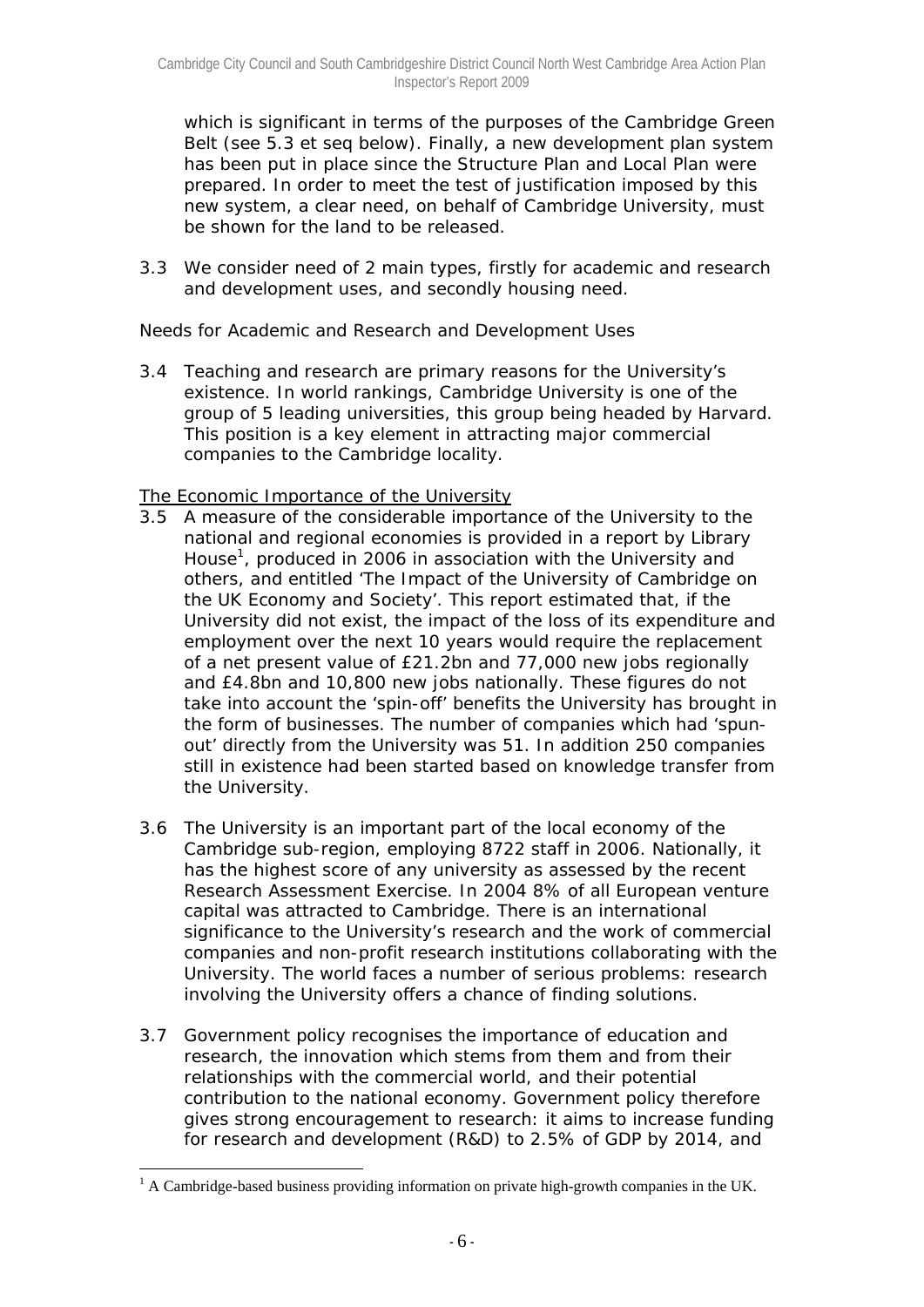to increase public sector R&D funding available to universities in real terms year on year during the current spending review period 2004- 2008. There has been an 8% rise per annum in science funding to 2007/8. Public spending of institutions and support for students was set to grow by an average of 2.5% each year over the 3 year Comprehensive Spending Review period, although savings on staff and teaching because of the recession will reduce this.

- 3.8 Cambridge receives the largest amount of research grant funding from the Research Council of any UK university. It is the UK's leading research university and is normally placed first in league tables of all European universities.
- 3.9 Its importance is increased by the 'cluster effect' brought about by the relationship between research excellence and commercial investment in innovative developments arising from the research. Researchers in different fields and companies benefit from the interchange of ideas. The results include the identification and delivery of solutions to problems, the commercialisation of scientific ideas and research, and the invention and manufacture of new products. Physical proximity is a key factor in all this. The phenomenon is encouraged by government policy, and specifically for the Cambridge Sub-Region in Policy CSR2 of The East of England Plan. The University takes a pro-active role in encouraging the colocation of academic departments, academic research institutions, and commercial businesses.

## Land Availability and Requirements

- 3.10 Land for academic and R&D purposes operated by, or associated with, the University, is needed to ensure the continuing health of the hi-tech cluster of uses in Cambridge. The University's sites in central Cambridge are densely developed, in some cases with buildings which are outmoded, and certain sites would benefit from redevelopment. This would enable departments working in related areas of research to locate together, bringing its own opportunities for new thinking. The University is currently developing a large site in West Cambridge to provide for such co-location and for the continuing demands for new development, including private sector development. Hence the need for the release of land in North West Cambridge for these uses is not immediate.
- 3.11 The University has a need itself for higher education uses, including academic faculty development, and research institutes. The principal force behind the physical growth of the University is research growth. The 8% annual growth in research funding has driven a 2% annual growth in the University estate. These levels of growth are averaged over a 25 year period of varying economic circumstances, which provides a degree of confidence, in the light of the current recession, that they are reliable for forecasting purposes.
- 3.12 The University estate has about 100,000m² of space remaining for development, including land at West Cambridge. Continued growth of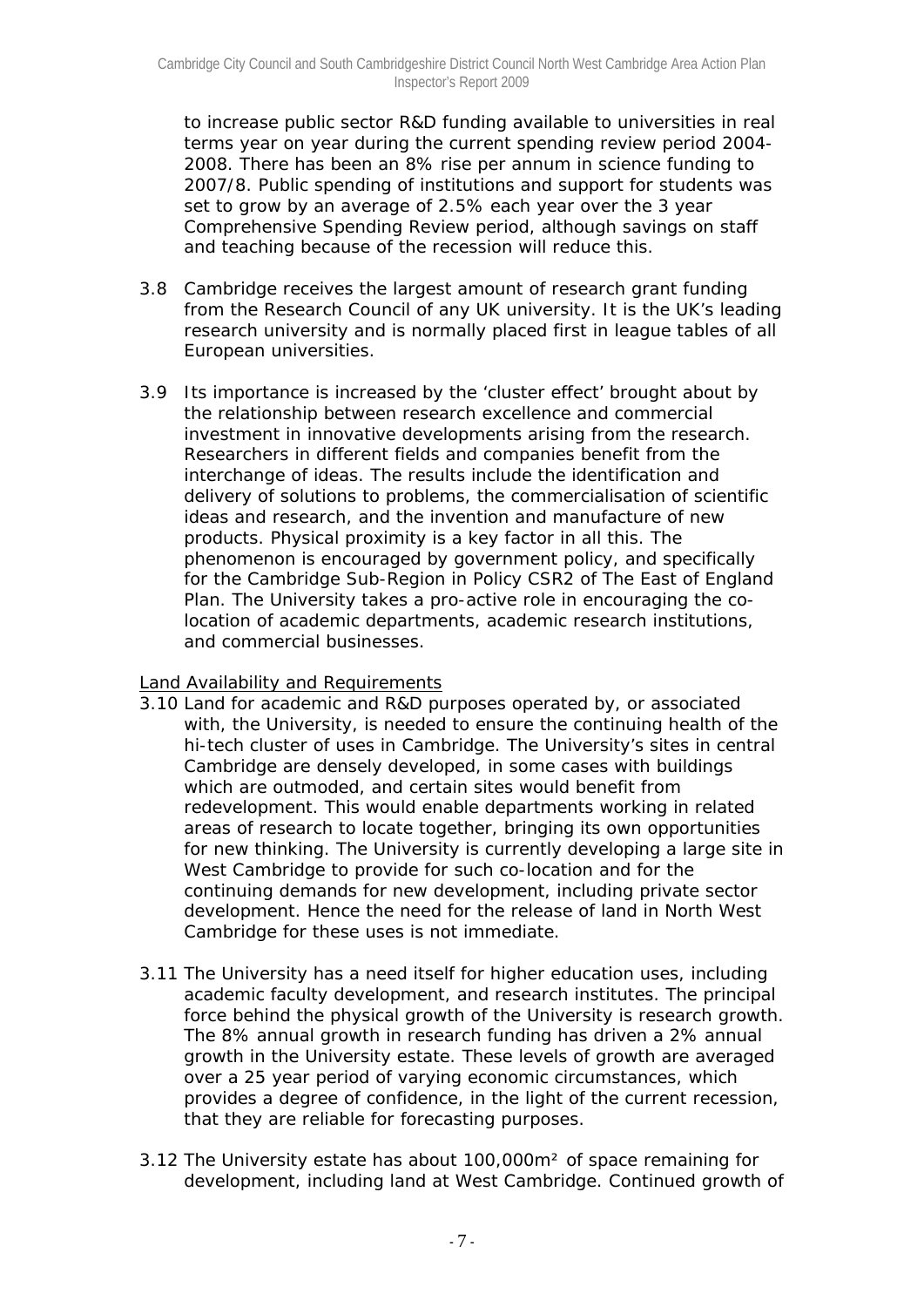the estate as a whole at past rates would see this land used up by about 2015, and the proposed North West Cambridge land would then last until 2019. The development of the West Cambridge site has continued during the period of the examination, and preparation for further developments there, including the provision of infra structure, is ongoing.

- 3.13 Before 2015, and on the North West Cambridge site itself, a conservation campus is planned. This is proposed to take advantage of the presence on the site of the World Conservation Monitoring Centre. Benefits such as this should be taken into account, as well as needs, in assessing the justification for bringing the site forward for development.
- 3.14 Commercial concerns seeking co-location with academic departments and research institutes also need to be provided for on the basis that collaboration and interactions, resulting from the integration of these uses, provide the benefits set out in 3.9 above. Business start ups sparked off by the development of ideas in the University should also be accommodated.
- 3.15 A measure of the scale and rate of development of land for these purposes is given by examining the speed of development at the Cambridge Science Park and at West Cambridge. The former has been built at an average annual rate of about 5,000m², the latter at a markedly slower rate. However West Cambridge got off to a slow start and has not been the subject of significant marketing to businesses.
- 3.16 Forecasting on the basis of past rates of development at West Cambridge alone suggests that site itself could last until 2020 or later. On the other hand, 3 of the 6 principal businesses currently located at West Cambridge were seeking to expand on site, at the time of the commencement of the hearings into this AAP. This could have taken up a substantial part of the remaining commercial land available, leaving only about 15,000  $m^2$  of such land, which might represent only 3 years of supply. The level of interest in expansion has reduced during the recession, but these figures indicate that an improvement in the economic climate could result in the fairly rapid development of the remaining land at West Cambridge.
- 3.17 There is also evidence of pent-up demand from private investors for collaborative projects with the University, a demand which the availability of serviced land at West Cambridge will help to meet.
- 3.18 Other sites in the City have been provided, or are allocated, for hitech uses. Those currently available have limited areas of land remaining. Those located near Addenbrooke's Hospital are required for research and development associated with the Hospital and other medical uses. Land is allocated at Cambridge East but this land does not offer the same co-location advantages for Cambridge University as sites on the west side of the City. It seems to us that there are no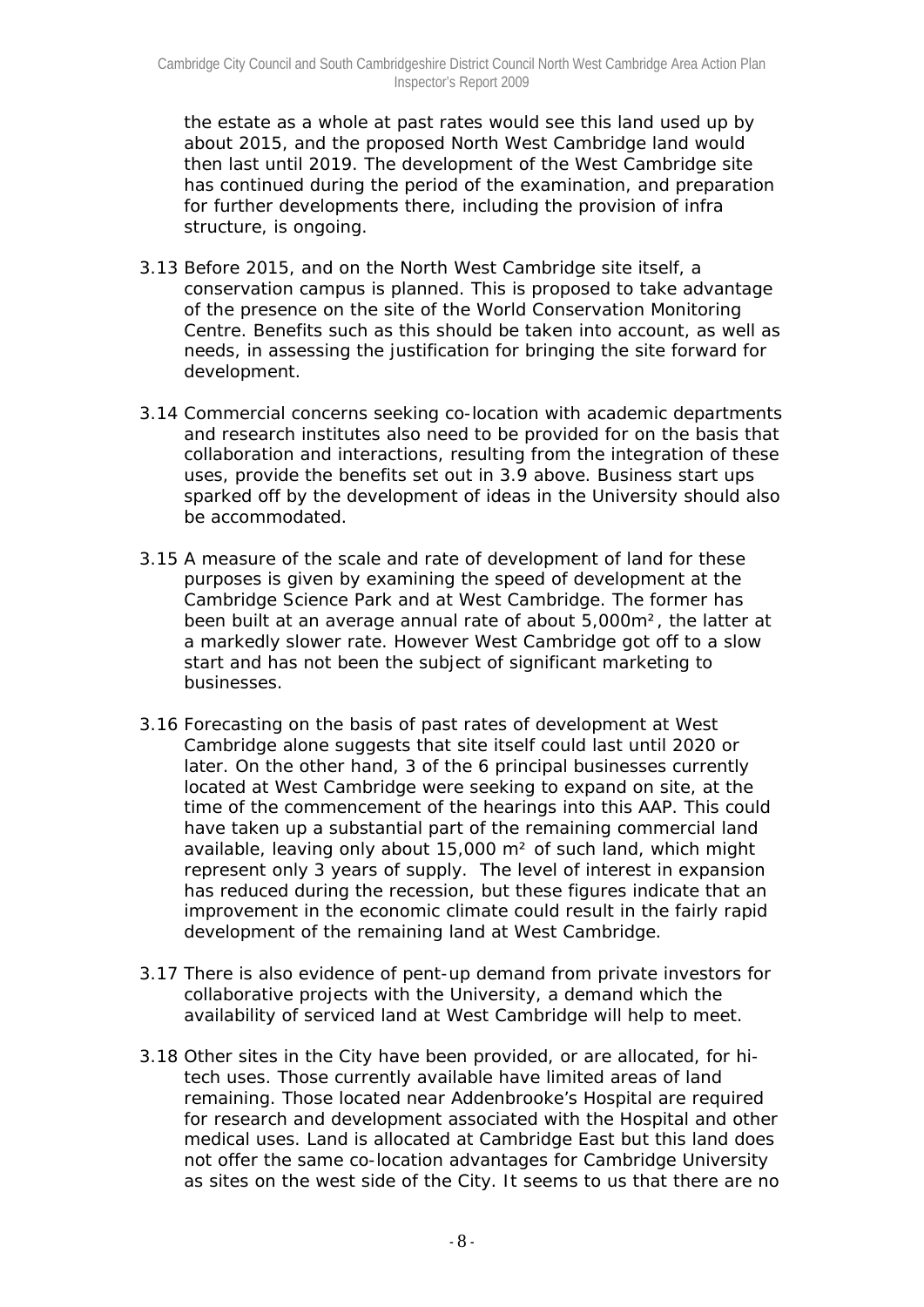substantial relevant alternative sites the availability of which reduces the need for academic and R&D land at North West Cambridge.

- 3.19 Development of the proposed conservation campus and some expansion based on the existing University development in the vicinity of Madingley Rise (south of the eastern part of the AAP area) could be appropriate in the near future. However, on the basis of the evidence discussed above, it may be several years before the University needs to commence large-scale non-residential development at North West Cambridge. Nevertheless it is desirable to secure the allocation of the land in time to allow the necessary masterplanning and other planning procedures to be accomplished in good time so that research organisations and companies potentially locating on the AAP land can be assured of the availability of serviced land. In addition, research foundations and commercial companies seeking locations near the University will be easier to attract if there is the assurance of readily available serviced land and buildings for occupation at the time required, perhaps with the possibility of expansion. Given the importance of the University nationally (see 3.4 - 3.7 above) we consider that there are distinct benefits in bringing the land forward, as a development plan allocation, at this time.
- 3.20 During the examination into this AAP the recessionary effects of the credit crunch became apparent. The University is not dependent on bank loans for funding: resources are dominated by government funding. The savings being sought from the University's research budget are less than 1%, and the Research Council science budget is the only public sector fund which is ring-fenced. The University's own endowment fund has been reduced but provides a small proportion of the University's income. The amount the University draws from it has not been reduced. The amount of private investment in R&D is difficult to forecast, although major companies continue to work closely with the University. The University will not be insulated against the effects of the recession, but planning should be for the long term and the constraints of pessimism should be avoided, lest they themselves limit beneficial growth which might otherwise take place.
- 3.21 Policy NW10 of the AAP intends to provide 100,000m² of floorspace for academic and R&D uses. This would provide for some years of development needs (see 3.11-3.16 above) and the release of smaller quantities would be less worthwhile. The wording of the Policy in relation to the subdivision of the floorspace total is, however, rather inflexible. It allows (only) for up to 60,000m² of Class D1 uses and up to 40,000m² of research uses. If one of these 2 categories falls short of its permitted amount then the development would fail to provide the 100,000m² sought overall. A more flexible wording of the Policy would pass the test of effectiveness, whilst at the same time recognising the educational purpose of the University and the sub-regional policy to balance housing and employment. Reasoned justification changes would be necessary to accompany the Policy rewording and to remove the suggestion that the evidence for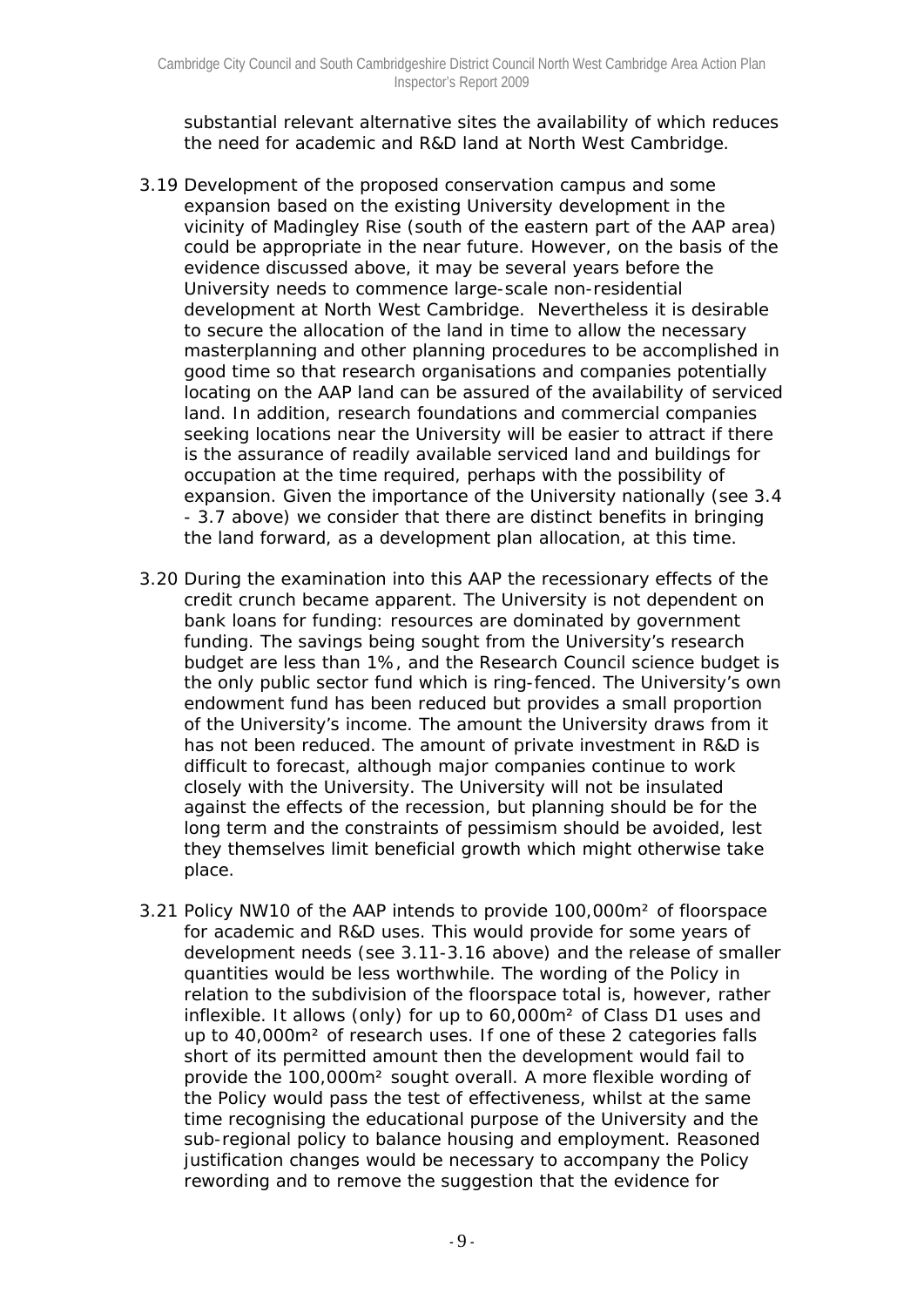development comes from the Cambridge Local Plan rather than from this examination.

## *Housing Needs*

- 3.22 There are 3 forms of housing need which are relevant to the release of this site for development: University staff/key worker housing shortages arising from affordability difficulties; needs for student accommodation; and the need for the development to include a substantial quantity of market housing to make the development as a whole viable.
- 3.23 The University has undertaken a survey of housing conditions amongst its staff. Many University members of staff are living in poor accommodation, because of the high costs of housing in Cambridge, especially relative to salaries. The problem particularly affects staff recruited in recent years.
- 3.24 There is a significant turnover of staff. Contract research staff are typically in post for about 2.5 years. Over 2000 staff are recruited annually, and this number will be significantly higher by 2021, bearing in mind the increase in research. Many new recruits come from outside the Cambridge area. The proportion from outside the area is likely to rise with the increase in research activity and the lower rate of increase in the numbers of postgraduate students. Staff numbers have continued to increase despite the recession, as they are driven largely by research needs.
- 3.25 There are therefore substantial numbers of newly recruited staff seeking housing in Cambridge's relatively expensive market each year. By 2021 the University might be recruiting annually 100 academic staff, 630 contract research staff and 300 support staff from outside the Cambridge area, assuming continued growth in research needs. About three-quarters of staff in these groups seek rented accommodation. Hence by 2021 about 760 households annually could be seeking affordable rented accommodation.
- 3.26 If staff spend 30% of their incomes on housing, single income households could afford to rent only a bedsit in a shared house, and dual income households could afford to rent only one bedroom accommodation. House purchase is unaffordable from income alone. These findings are for the average household and pre-date the recent fall in property prices. In Cambridge these falls have levelled out. There would need to be further substantial falls for staff to be able to afford to buy a house. Any improvement would be unlikely to survive a return of the housing market to, or close to, its pre-recession position.
- 3.27 In fact, of those moving into the Cambridge postcode area in the year before the housing survey, 38% were occupying shared bedsit accommodation, and a further 28% were living in self-contained one bedroom flats. Thus new members of staff in their mid-late twenties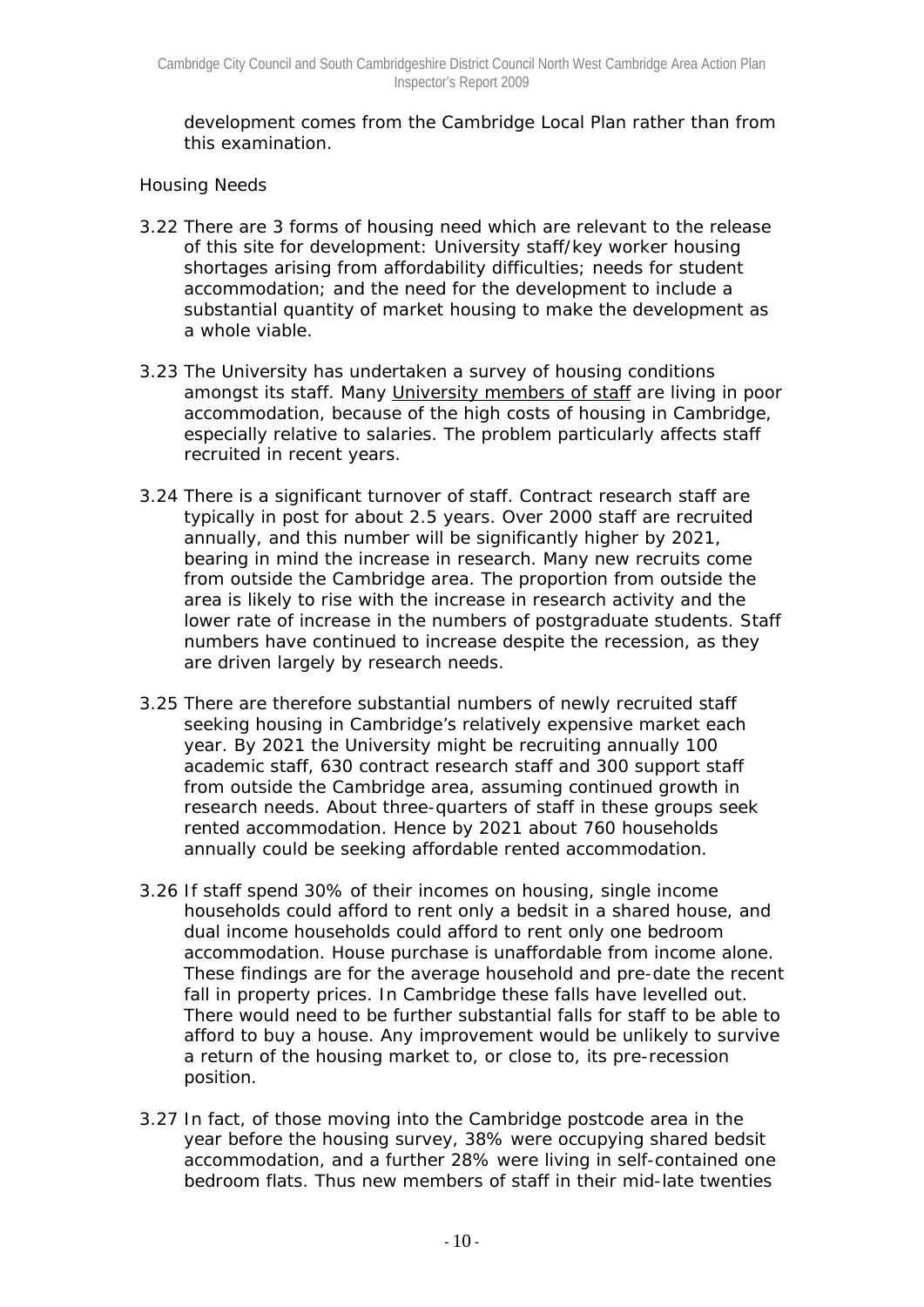might find themselves spending a considerable amount of their limited contract period searching for housing, and then be forced to continue living in conditions they experienced as students, perhaps sharing a flat above a shop. The prospect of the continuation of such conditions affects recruitment and also the retention rates of more permanent staff. Furthermore, key senior staff will not choose to work for the University if the University cannot recruit good quality research staff.

- 3.28 The land proposed in the AAP for development is owned by the University. It offers the opportunity for the University to provide University and College staff with housing of satisfactory quality. Rents would be set at levels which would be affordable by the groups of staff at which the housing provision would be aimed. It would also take some of the pressure off the housing market in the City by accommodating annually some hundreds of households which would otherwise be seeking dwellings from the remainder of the City's housing stock.
- 3.29 The submitted proposal for about 1250 affordable dwellings would provide about 435 lettings each year if all the dwellings were to be rented. This is equivalent to about 57% of those in these staff groups in 2021 (760 households – see 3.22 above) who would be seeking rented accommodation. Thus the proposed development (even with increased numbers of affordable dwellings on an enlarged site – see below) would by no means meet all the forecast needs for affordable key worker housing. However, it would be a very valuable addition to the resources of housing for University staff.
- 3.30 There is an existing level of need for housing represented by the present levels of recruitment, coupled with the desirability of providing housing of a satisfactory standard which new University staff could afford. Although teaching and research are the *raisons d'être* of the University, staff of the right calibre are required. There is competition from other leading universities in the world for the best staff. In view of the importance of Cambridge University in national, regional and local terms, the best staff ought to be recruited, and this would be increasingly difficult without satisfactory housing.
- 3.31 Market housing is needed to make the University's development of the AAP proposal a viable proposition (see Main Matter 2 below).
- 3.32 Market housing will also contribute to meeting the overall housing requirements of South Cambridgeshire and Cambridge itself. However it is not the general housing needs of the area which are the key to releasing the land, but the University's particular needs. This is true even taking into account the status of the land as a site on the edge of Cambridge, the second choice category for the release of land to meet the sub-region's housing requirement.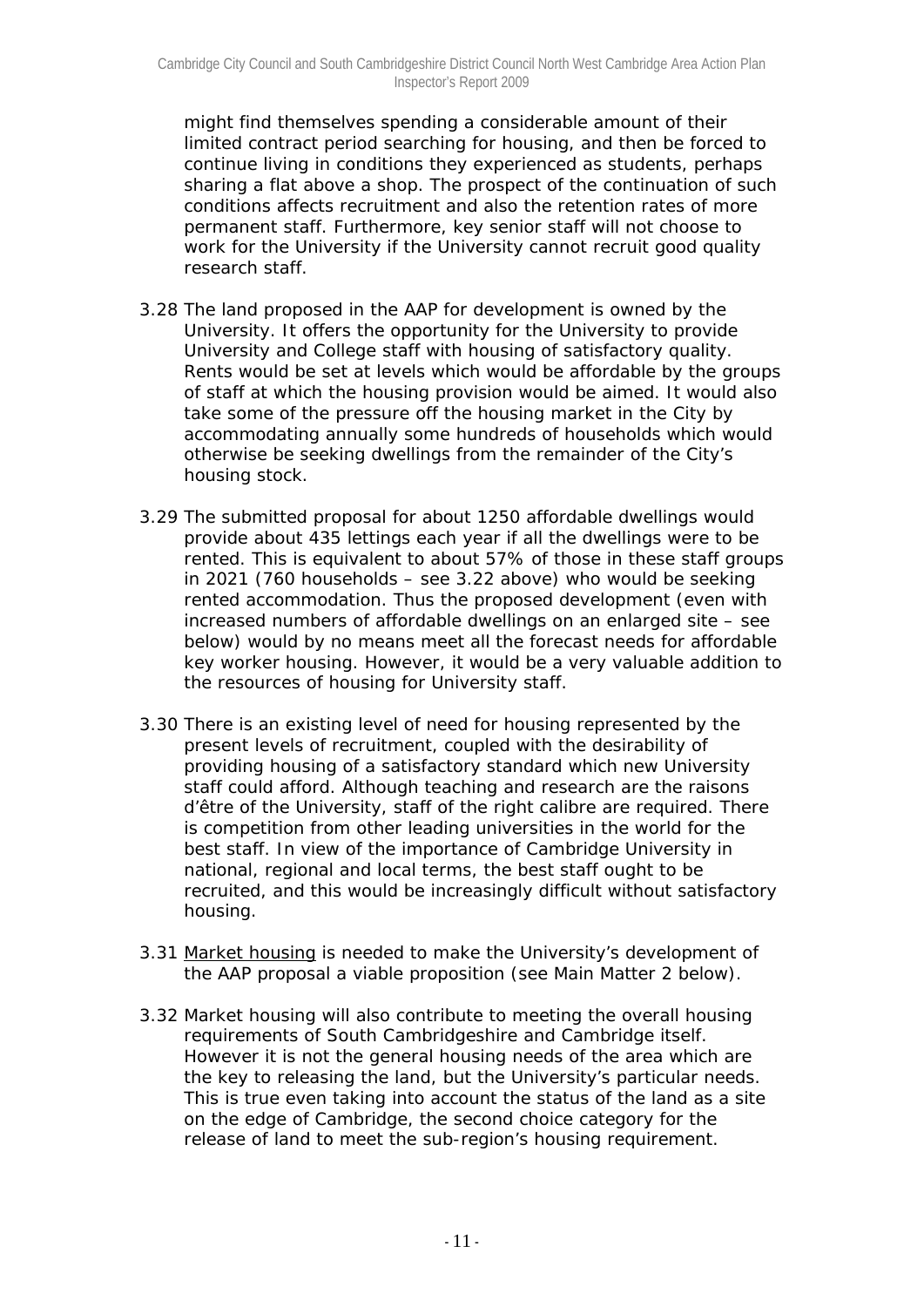- 3.33 Unmet student housing needs are for postgraduate students. 99% of undergraduate housing need is met by Colleges. A survey of student housing needs conducted in May 2008 reveals that the current unmet need is for 1049 units, almost all for postgraduates. Colleges do not have sufficient housing for this group of students. Many therefore have to live in poor quality and expensive private sector accommodation.
- 3.34 Recessions increase participation rates in education, and student numbers grew faster than anticipated in 2008/9, but projection of student numbers to 2026/7 at a cautious low growth rate (1.07% per annum, compared with the actual rate of 1.52% pa over the last 12 years), and allowing for a continuation of past rates of new build and conversions providing student housing on other sites, results in a conclusion that 2303 additional units of accommodation for students would be required by 2026/7. This figure includes the current unmet need set out above. The equivalent figures for 2016/7 and 2021/2 are 1443 and 1835.
- 3.35 Several Colleges have fundraising campaigns under way, in the context of the University's 800<sup>th</sup> Anniversary Campaign, with the aim of providing postgraduate housing.
- 3.36 The AAP intends to provide about 2000 units of student accommodation, sufficient to provide for needs into the 2020s. A failure to provide satisfactory accommodation for students, particularly postgraduate students, could render the University less attractive to the best students. This could harm the international position of the University and its ability to contribute to research and to the national, regional and local economy.

## *Overall Conclusions*

3.37 We conclude that the University's need for the land to be released for development is a very weighty consideration in assessing whether the AAP passes the test of justification. The need for affordable key worker housing is both immediate and urgent. The need for academic and research uses is longer term but of great significance in view of the University's educational and economic importance.

## *Absence of justification in the submitted AAP*

3.38 However, there is an absence of any justification for the release of the land in the submitted North West Cambridge Area Action Plan. In order to justify land release, specific wording should be included in the AAP. Various forms of wording were discussed during the examination and provide the basis for that which we use below.

## *Justification of Need in individual applications*

3.39 The phasing Policy (NW30) could be interpreted to mean that the overall need investigation must be repeated for every planning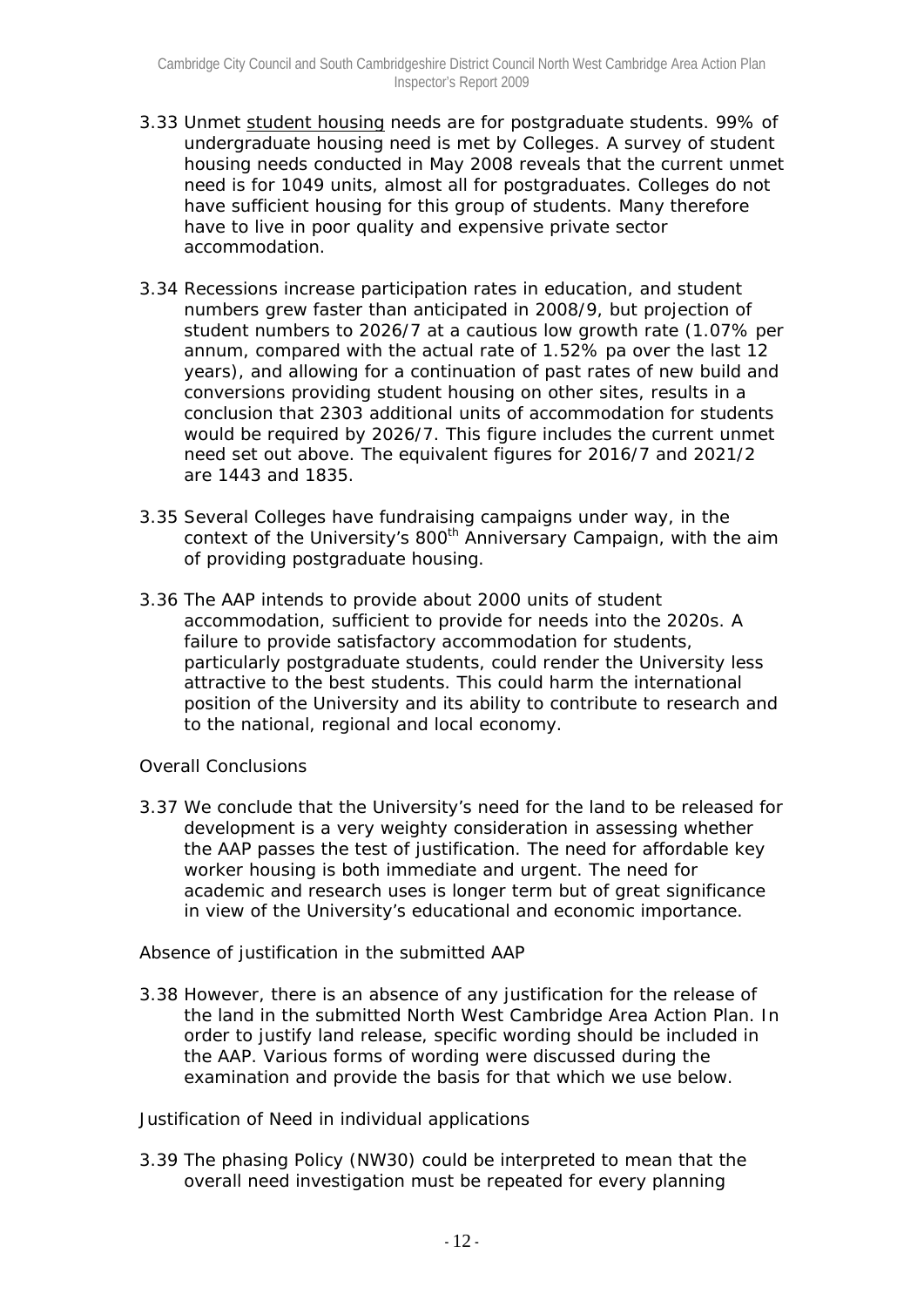application for development on this site. The AAP contains material that clearly accepts the University's need for the development, hence it would be unreasonable if effectively that need had to be demonstrated again for each individual element of development. The wording we recommend makes clear that the strategic need has been accepted and that need is only to be demonstrated for specific uses as applications come forward to ensure effective use of this limited resource.

## *Other Matters*

3.40 Both the South Cambridgeshire Core Strategy and the Cambridge Local Plan include housing requirements for the period to 2016. The principal housing Policy in the AAP should indicate how much housing should be provided by 2016. This would also improve consistency with other AAPs proposing land release around the City. Our inclusion in the AAP of a safeguarding policy adds a further argument for the reference to 2016 in Policy NW5. These arguments are of greater strength than the fact that the AAP has a housing trajectory. The wording change is detailed below, following our overall conclusions as to the scale of development and Policy NW5.

## *Action Needed to Achieve Soundness*

- 3.41 **The following changes are required to make the document sound:** 
	- **i) Delete the first line and part a of Policy NW10 and replace with:**

**"Employment and academic development at North West Cambridge will constitute 100,000m² of floorspace as follows:** 

**Approximately 60,000m² of higher education uses, including academic faculty development and a University Conference Centre within Use Class D1: and"** 

- **ii) Delete paragraph 5.5 and replace with: "Evidence from the University indicates that the University has a need for 100,000m² of Use Class D1 higher education uses, University-related research institutes, and commercial research uses at North West Cambridge. If the floorspace guide limit stated in part a of the Policy is exceeded, a requisite reduction would be required in the floorspace for uses under part b of the Policy. This is to ensure the scale of overall development does not undermine the strategy for the development of the subregion and to ensure that emphasis is given to meeting the higher education uses proposed for the site."**
- **iii) Delete the last sentence of paragraph 2.1 and replace with: "The Structure Plan 2003 accepted that the AAP location should be released from the Green Belt for development following a boundary review, and that once released it should be reserved for predominantly**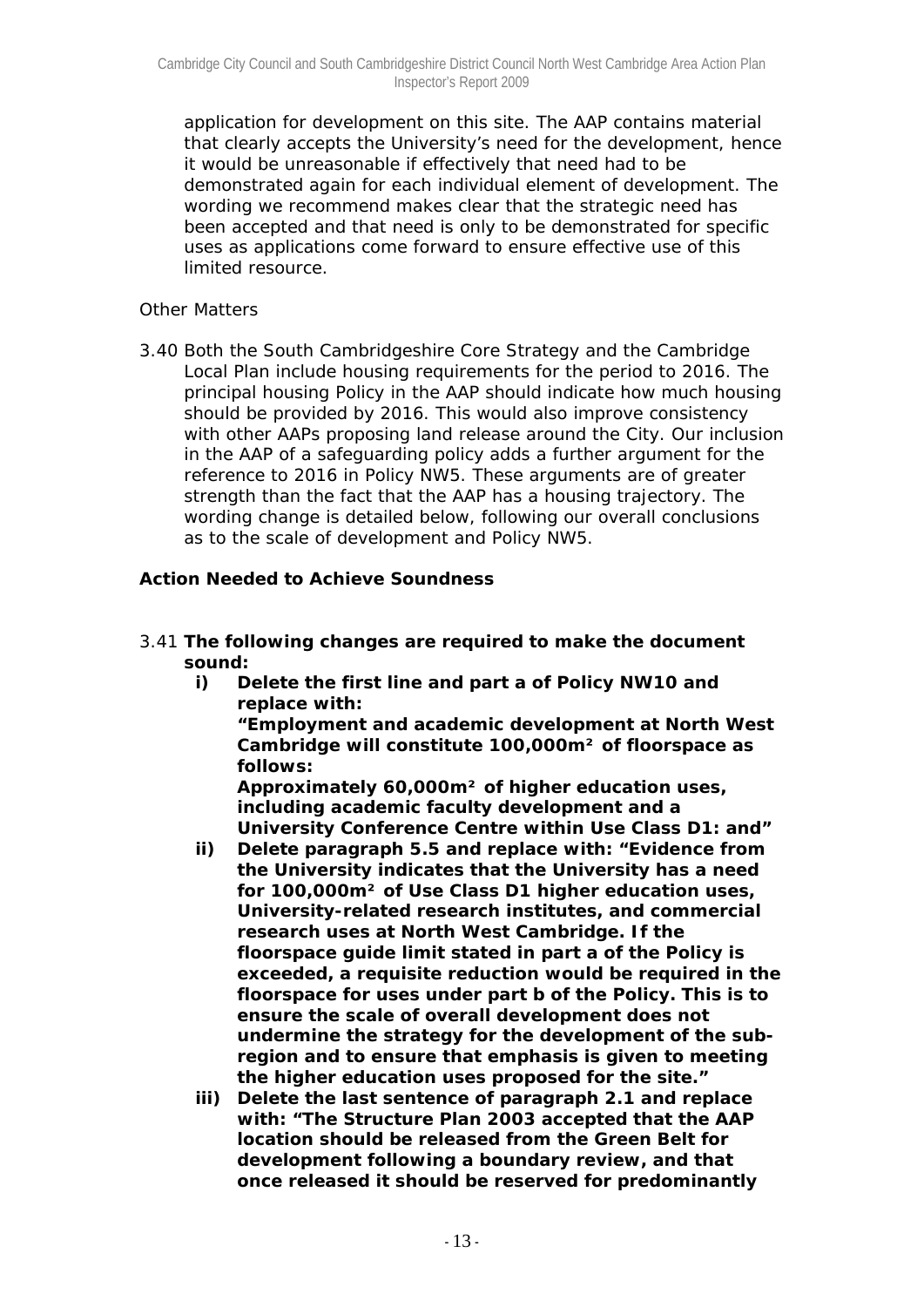**University-related uses and only brought forward for development when the University could show a clear need for the land to be developed. The evidence base produced for the examination of the soundness of this AAP, and specifically the evidence produced by the University, identifies a clear need for the land to be brought forward for development, with a current need for University key worker affordable housing."** 

- **iv) Add after paragraph 2.1: "The University's development needs arise from its requirement to:** 
	- **Continue to fulfil its mission to contribute to society through the pursuit of education, learning and research at the highest international levels of excellence;**
	- **Respond positively to Government policy for growth in the higher education sector; and**
	- **Work actively to support the expansion of the knowledge-based economy.**

**To achieve its objectives the University will remain a collegiate organisation, primarily residentially based. To this end it seeks additional student housing to reflect the rising student population and to reduce the proportion of postgraduate students relying on the commercial housing sector. Given the longstanding difficulties in the local housing market the University needs to achieve a fourfold increase in its provision of housing available to staff. This need is to deal with recruitment and retention problems arising from local house prices and rental levels.** 

**The University's development needs relate not only to academic buildings. The University's research activities are increasingly carried out collaboratively with public and charitable sector research institutes, and industry. It needs to be able to provide a range of opportunities for such collaborations from small embedded units within academic departments to sites for major research facilities proximate to related University activities. Above all the University needs to be able to respond rapidly to opportunities arising from breakthroughs in research, technological advances and new funding sources."** 

**v) Replace Policy NW30 and paragraph 10.8 as submitted to read:** 

**Policy NW30: Phasing & Need** 

**1. A Needs Statement must be submitted with any planning application to demonstrate that the University has a need for the land to be released for the specific development the subject of the application;**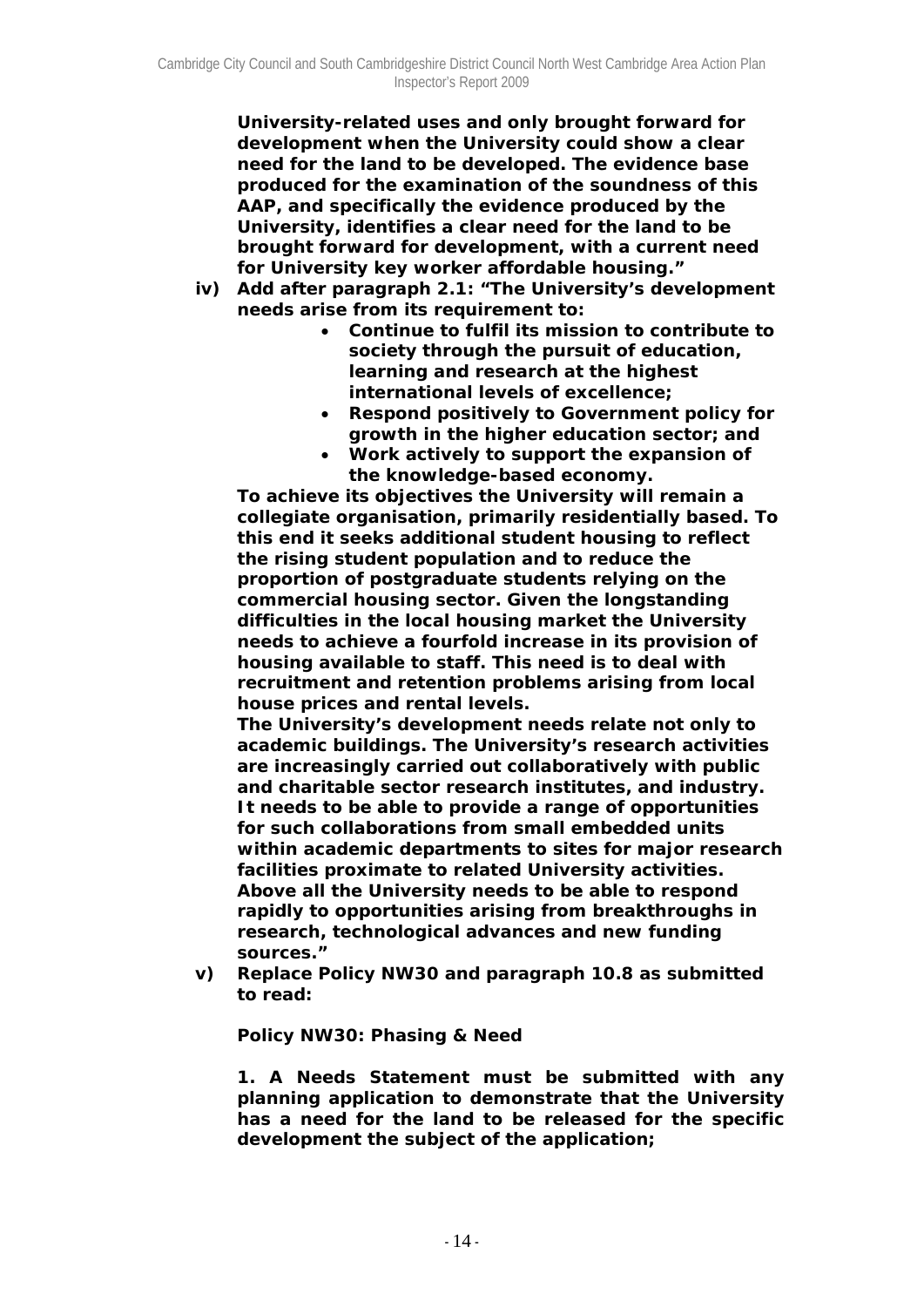**2. Phasing of the development will be determined through masterplanning and as the needs of the University are proven.** 

**10.8 The overall strategic need for University development at North West Cambridge has been accepted. The site is likely to be developed in a number of phases in the period to 2021 and beyond. As land is only being released from the Green Belt to meet the long term development needs of the University and is a limited resource, it is important to ensure effective use of the land and that evidence of need is demonstrated as applications come forward for different uses over time. It is anticipated that the University's Housing Needs Study forming part of the evidence base for the Area Action Plan, updated as necessary, will form a key part of the Needs Statement of planning applications that include residential development. The site is in proximity to the University's existing West Cambridge site, south of Madingley Road, which is the current focus for the growth of the University, where capacity will last for some time yet. Other sites in the City are allocated for University and student housing uses in the Cambridge Local Plan. Accordingly, a Needs Statement is required to support planning applications for built development to satisfactorily demonstrate the need for the development and that it cannot reasonably be met elsewhere. This would take into account factors such as viability, the demand for various uses, land availability, ownership, location, accessibility and suitability.** 

## **4 Main Matter 2 – The Viability of the Development and the Mix of Uses**

- 4.1 Our report on Main Matter 1 above makes clear the needs of the University for academic and research purposes as well as for University staff/key worker housing, student accommodation and enabling market housing. The AAP has been produced, insofar as housing numbers are concerned, on the basis that the University was seeking between 2,000 and 2,500 dwellings in this area. On the other hand, currently the University asserts that a minimum of 2,500 dwellings are required. Both these figures are based on a 50/50 split between market and affordable housing. We do not comment on the figures that were put forward by the University up to the preparation of the Submission Draft of the AAP. What is important is that an assessment of the University's current needs is based upon a sound evidence base.
- 4.2 As far as housing is concerned, it will be seen from our conclusions on Main Matter 1 that 1250 affordable dwellings would not meet all the forecast needs for affordable key worker housing, and should be regarded as a minimum to aim for. In addition, there will be a need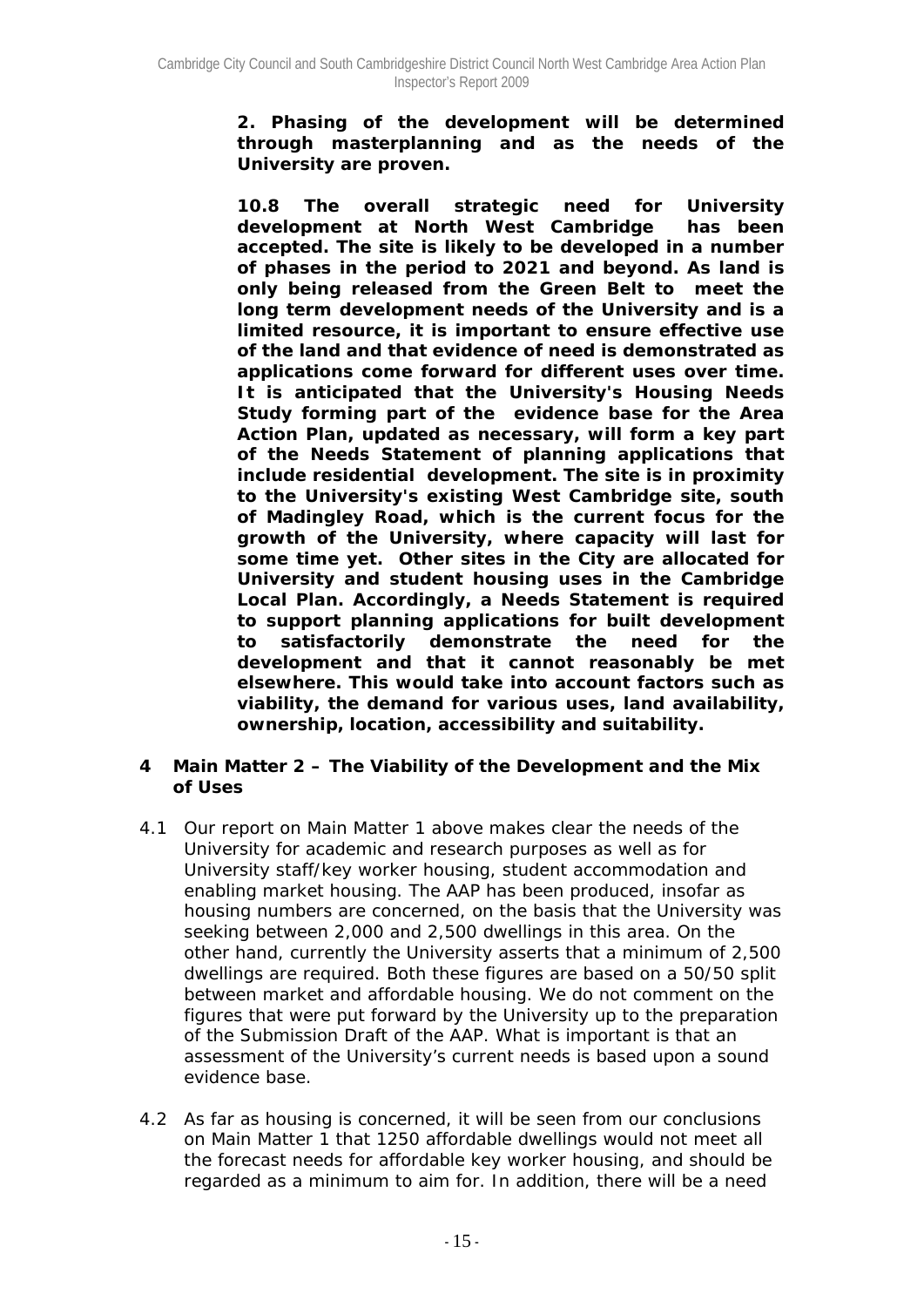for market housing which is the enabling development for the affordable housing. We turn to viability and the market housing shortly. In addition, there is no controversy about the number of student housing units required at 2,000 units, where a cautious low growth rate shows a need for 2300 additional units by 2026/7: 2,000 units would provide for needs up to some time in the 2020s.

- 4.3 In addition to the very urgent affordable housing requirement and the student accommodation, we are satisfied that it is prudent for the University to provide for 100,000 $m^2$  of academic and R&D floorspace. As can be seen from Paragraph 3.12 above,  $100,000m^2$ might last until about 2019. Since this is the last land resource of any size which will be available for development in close proximity to the established University focus, it is important to utilise it to the full. It would be wrong to plan for anything less than the 100,000  $m^2$ academic and commercial research floorspace.
- 4.4 We refer in paragraph 4.2 above to the requirement for market housing to provide enabling funding for the affordable key worker housing. The University's intention is to obtain a planning permission and approval for the Masterplan, and then seek a private sector partner to carry out the housing development. The current state of the national economy, and the housing market in particular, means that this is not the most propitious time to rely on such plans. It is, however, clear that the University must seek a cautious approach to the funding of the development of its lands in North West Cambridge. We accept that this method of funding the affordable housing development is the only one available to the University; the question being more one of the timing of the development than the means of achieving it. We deal with the question of viability below, but we accept the basis on which this Area Action Plan has proceeded so far: that the affordable key worker housing must be matched in number of units by the enabling private housing. With the University's ownership of the land, this 50/50 split arrangement should be workable, but it would not be prudent to proceed on any lesser proportion for the enabling element. Therefore the total housing requirement for key worker and private housing is a minimum of 2,500 units, although this would by no means meet all of the need (see 3.29 above).
- 4.5 With 2,500 dwellings or more, and 2,000 units of student accommodation, plus the academic and research floorspace, there is clearly a need for a local centre together with provision of educational and other social facilities.
- 4.6 The University's Land Budget figures are derived from masterplanning work, based on a rigorous site analysis and a detailed knowledge of the site. We consider that this provides a sound evidence base on which to proceed. This masterplanning work has given rise to a larger development footprint than the AAP footprint, because the AAP footprint would not provide for the full housing requirement now demonstrated and would not allow for the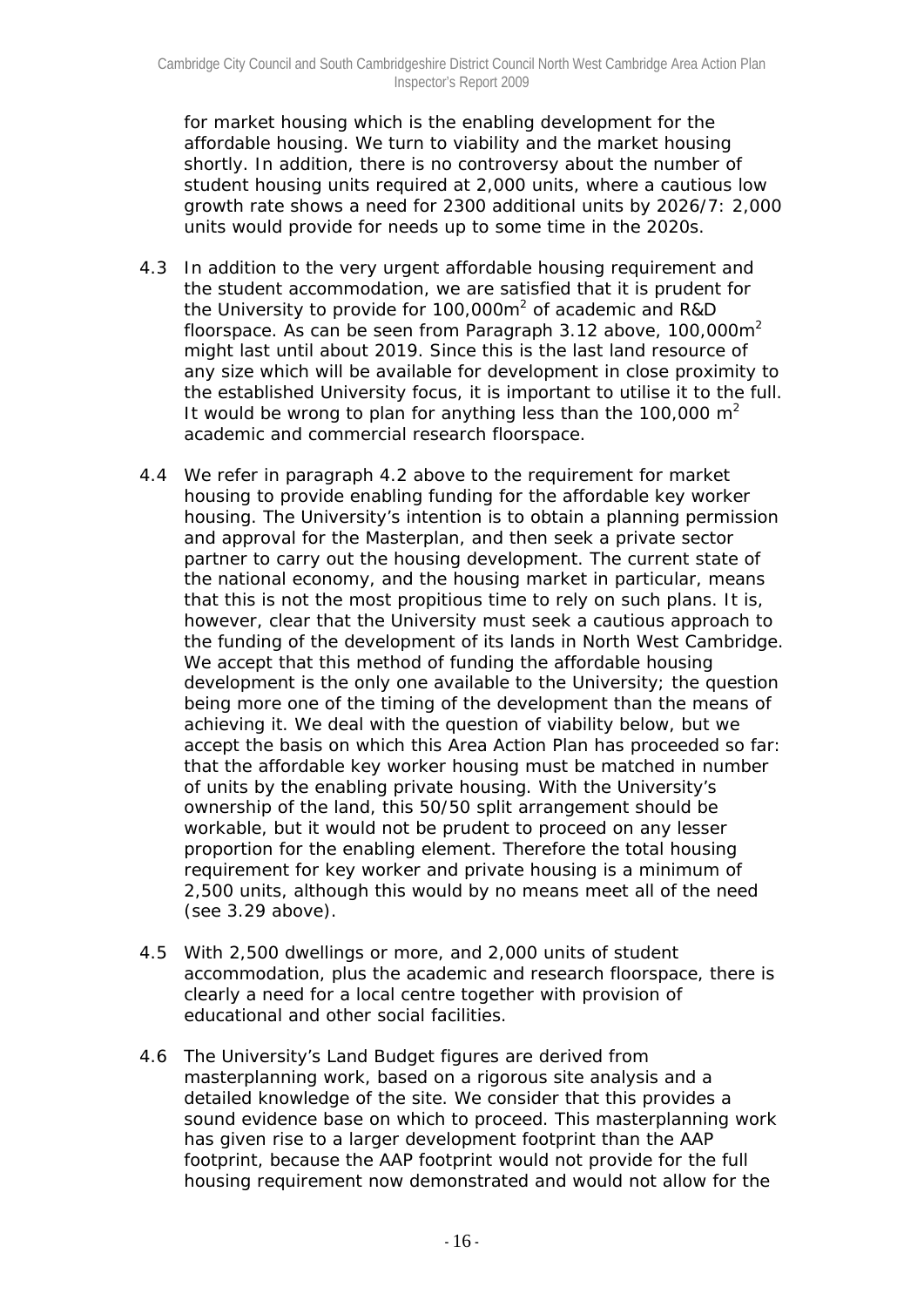full 40,000  $m^2$  of University-related research institutes. We go on to consider the extent of the development footprint in the next main matter, but here we conclude that, for the AAP proposals to provide for a viable development, in the sense of meeting the University's demonstrated needs, it must be capable of supporting the various elements of development we have identified: a minimum of 2,500 dwellings,  $2,000$  units student accommodation, 100,000 m<sup>2</sup> academic and commercial research floorspace, and a local centre with retail, educational and other social facilities.

- 4.7 Turning to development economics and financial viability, we have been provided with details of the modelling which has been carried out to appraise the University's approach, using residual land values. Such models are highly sensitive to the various assumptions which underlay the inputs, but this is the most effective way of comparing options and seeking to understand the financial viability of the development. We accept that it is necessary for the University to proceed on a 'minimum risk' basis.
- 4.8 The modelling uses the assumption that the housing would start first, being put out to tender after planning permission has been granted. The developer would not have to put money up-front for land purchase, and the market housing would fund the key worker housing. Infrastructure would be put in on a phased basis, maximising the value of the market housing, being funded by the University's own finance or by borrowing. As far as the commercial research development is concerned, the model assumes land sales to a commercial developer. The collegiate and academic research space has been assumed to be cost neutral. The modelling, which of course has to take into account such matters as the need to enhance transport infrastructure and public utility services, demonstrates that the University's Masterplan would result in a relatively low Net Present Value, showing that the scheme is viable, but only just.
- 4.9 As a result of these considerations, it is clear that the development of the land identified in this Area Action Plan will only come forward if the economics can be made to work, particularly in relation to the funding of the infrastructure, and in terms of securing a satisfactory partnership with a housing developer. Nevertheless, it is of critical importance for the future development of the University that the planning system should enable the development to take place. With enabling policies in place, it will then be for the University to carry the project forward. If it cannot do so, or if it can only do so in the long term, the land will remain as a resource and in the meantime will continue to fulfil its role in providing a setting for the City.
- 4.10 This conclusion, highlighting that, as far as can be judged at present, the development will be viable but recognising that relatively small changes in a number of variables could reverse the position, means that the AAP must go as far as it can towards meeting the needs of the University, particularly in terms of key worker housing and the enabling residential development. Under the next main matter we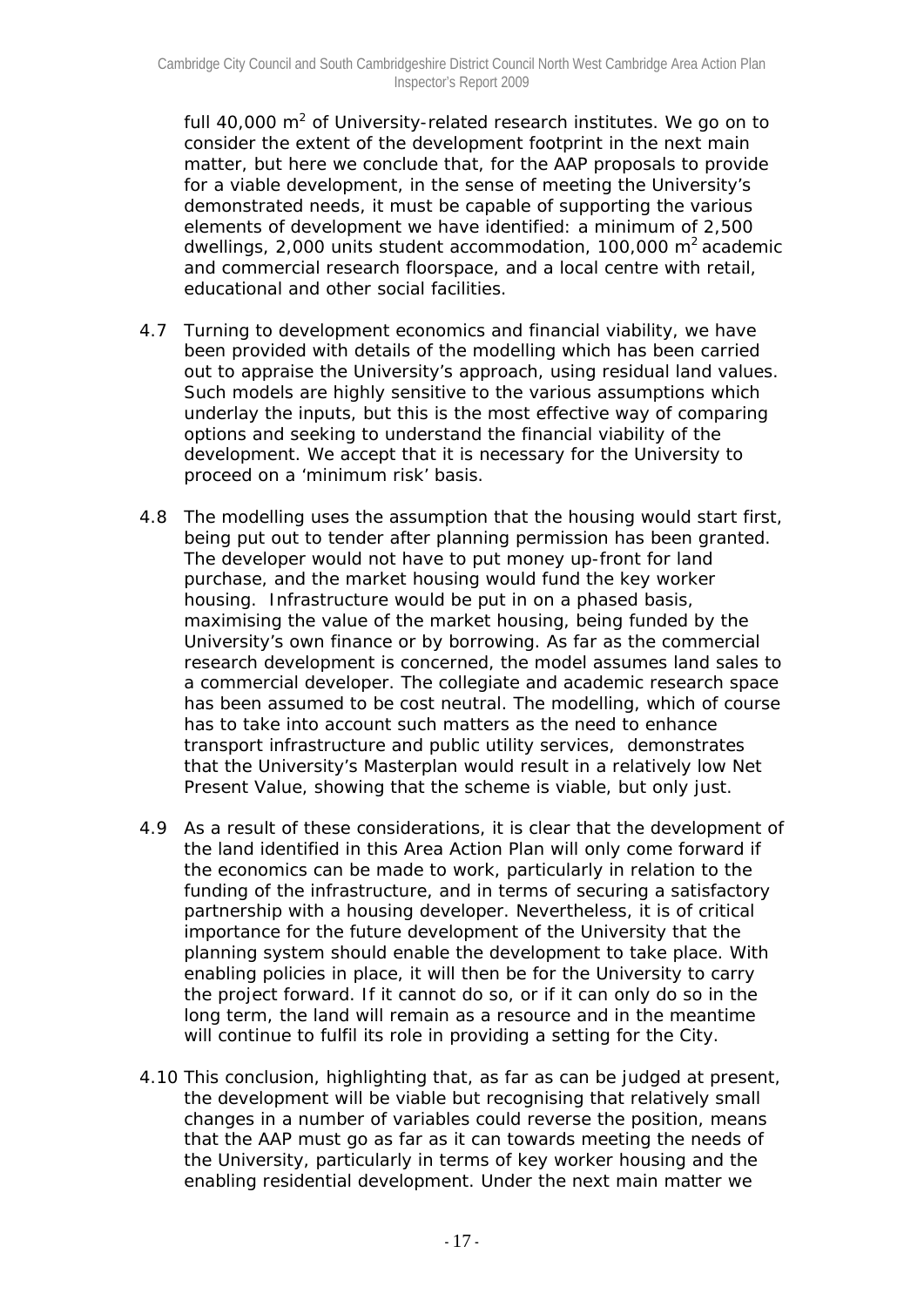examine the scope for making changes to the AAP which would provide a better fit between the needs of the University and the necessary constraints that must be weighed in altering the Green Belt to facilitate the development.

# **5 Main Matter 3 – Green Belt, Footprint, Strategic Open Space**

- 5.1 Paragraph 3.1 above sets out the Structure Plan Policies governing the release of land from the Green Belt in this area. At the time of the approval of the Structure Plan the great majority of the AAP land was included in the Cambridge Green Belt. That part of the land which falls within South Cambridgeshire District is still Green Belt. Most of the site lying within Cambridge City was removed from the Green Belt when the Cambridge Local Plan was adopted in July 2006. However the Inspector's report on the Local Plan makes it clear that the removal of the Green Belt notation was to give the necessary freedom to devise a Masterplan. Following the completion of the Masterplan suitable land could be added back into the Green Belt via the AAP. A Masterplan has not been completed, but this AAP is the vehicle for determining which land should be allocated as the major development site, and which land should be released from the Green Belt, retained in the Green Belt, or, if appropriate, returned to the Green Belt.
- 5.2 The Structure Plan Policies provide the strategic base for reviewing the Green Belt in this locality.

# *The Green Belt Value of the Proposed Development Site as a Whole*

- 5.3 In addition to national Green Belt purposes, the Cambridge Green Belt serves other particular purposes. The second such purpose, defined in the Cambridge Local Plan, in the Core Strategy for South Cambridgeshire, and in the East of England Plan, is to maintain and enhance the quality of the City's setting.
- 5.4 The majority of the land is well seen from the M11, which gives views of the eastern slopes of the Washpit Brook valley, the crest of the slope, and, to an extent, of the plateau above. The M11 is an important source of views because of the numbers of vehicles using the motorway, which links Stansted Airport with the North, and is one of the routes from London to the North. The AAP land is an attractive feature when seen from the motorway, because of its open nature and its topography, the eastern valley side appearing as a forward slope.
- 5.5 The M11 past the site does not provide views of the historic centre of Cambridge, or views in which substantial areas of the City are seen, although the tower of Girton College is visible. However, the motorway south of the AAP area offers good views of the historic centre. The site is adjacent to the City, and is seen prior to, or soon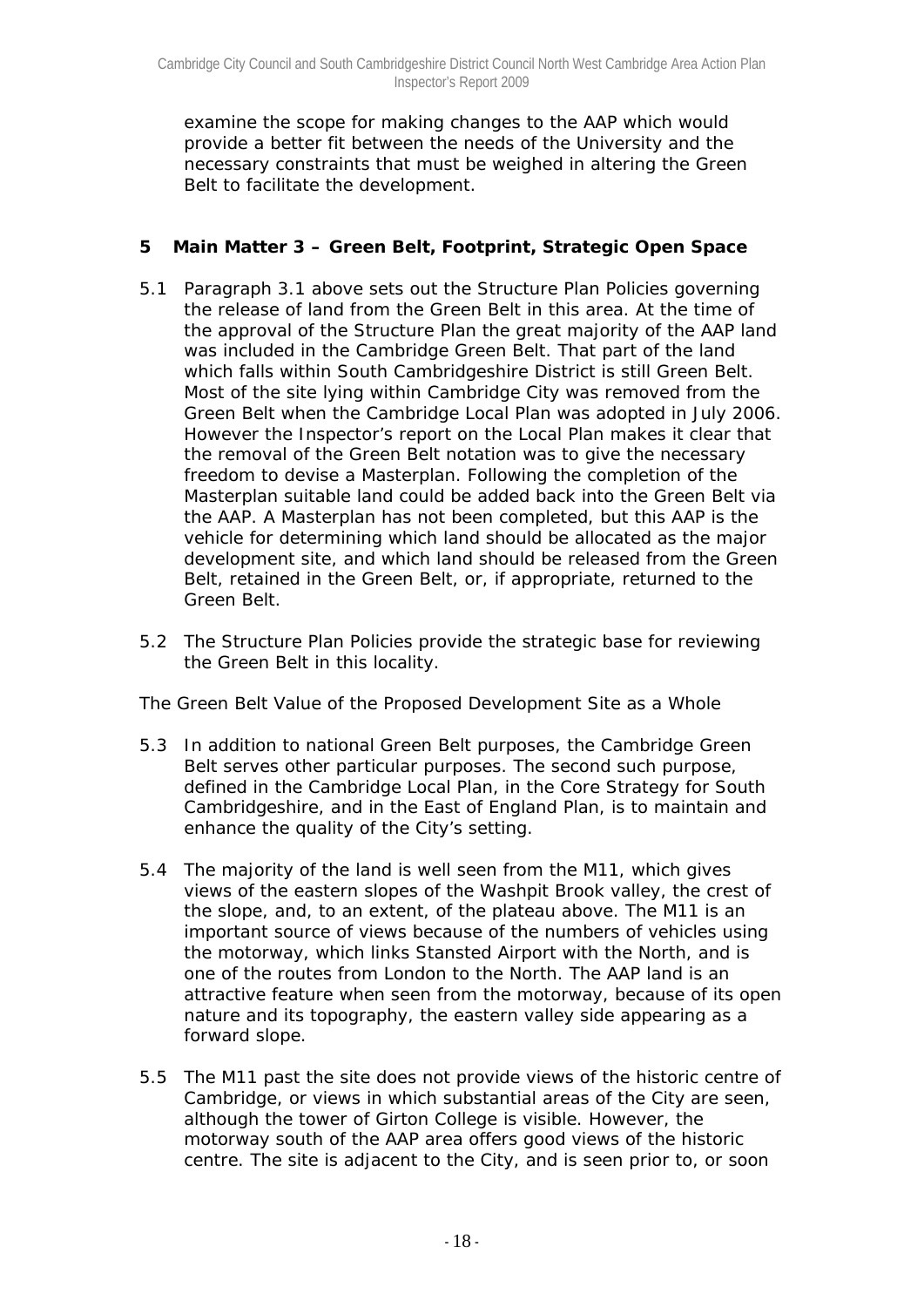after (depending on the direction of travel) a viewing corridor from which historic features are appreciated.

- 5.6 It is our judgement that the area included within the AAP is of substantial value to the setting of the City. This is because of its prominence viewed by many people travelling on the M11, its relationship to the City, and its attractive qualities.
- 5.7 The site comprises a large area of open countryside. In terms of the purposes of including land in the Green Belt set out in national policy (PPG2), the AAP area generally checks the unrestricted sprawl of the large built-up area of Cambridge and assists in safeguarding the countryside from encroachment. Finally, having regard to the Cambridge Green Belt purposes, part of the site prevents the settlement of Girton, just outside Cambridge's built-up area, from merging with the City.

## *The Balance Between Green Belt Purposes and Need*

5.8 The AAP area performs several Green Belt functions. These are especially valuable in the context of Cambridge, and Cambridge is a City with a noteworthy character because of its world-class, and therefore widely-known, historic University. However it is the need to retain and, if possible, increase the educational, intellectual, and economic roles of the University which has led to the proposal to release for development the major part of the area contained within the AAP boundaries. In our judgement the needs shown by the evidence submitted to the examination are of greater weight than the Green Belt functions of the land. In our opinion the University has shown a clear need for the land between Madingley Road and Huntingdon Road, considered generally, to be released, and in this respect the submitted AAP is founded on a robust and credible evidence base. There are exceptional circumstances for removing land from the Green Belt to accommodate the development. It remains to consider how much land, and which land, between the 2 roads should be released for development.

## *What Should be the Westerly Extent of the Major Development Site?*

- 5.9 The area intended in the AAP for built development is referred to in the AAP as the major development site. It was also referred to in the examination as the development footprint, or footprint.
- 5.10 The eastern part of the AAP area is not seen from the M11, and is relatively enclosed by existing development to the north, south and east. Building only on this section of the site would meet a relatively small proportion of the University's needs. The major development site should extend considerably further west to provide a worthwhile contribution to meeting needs. It is the western extent of the proposal which is most sensitive in visual and character terms.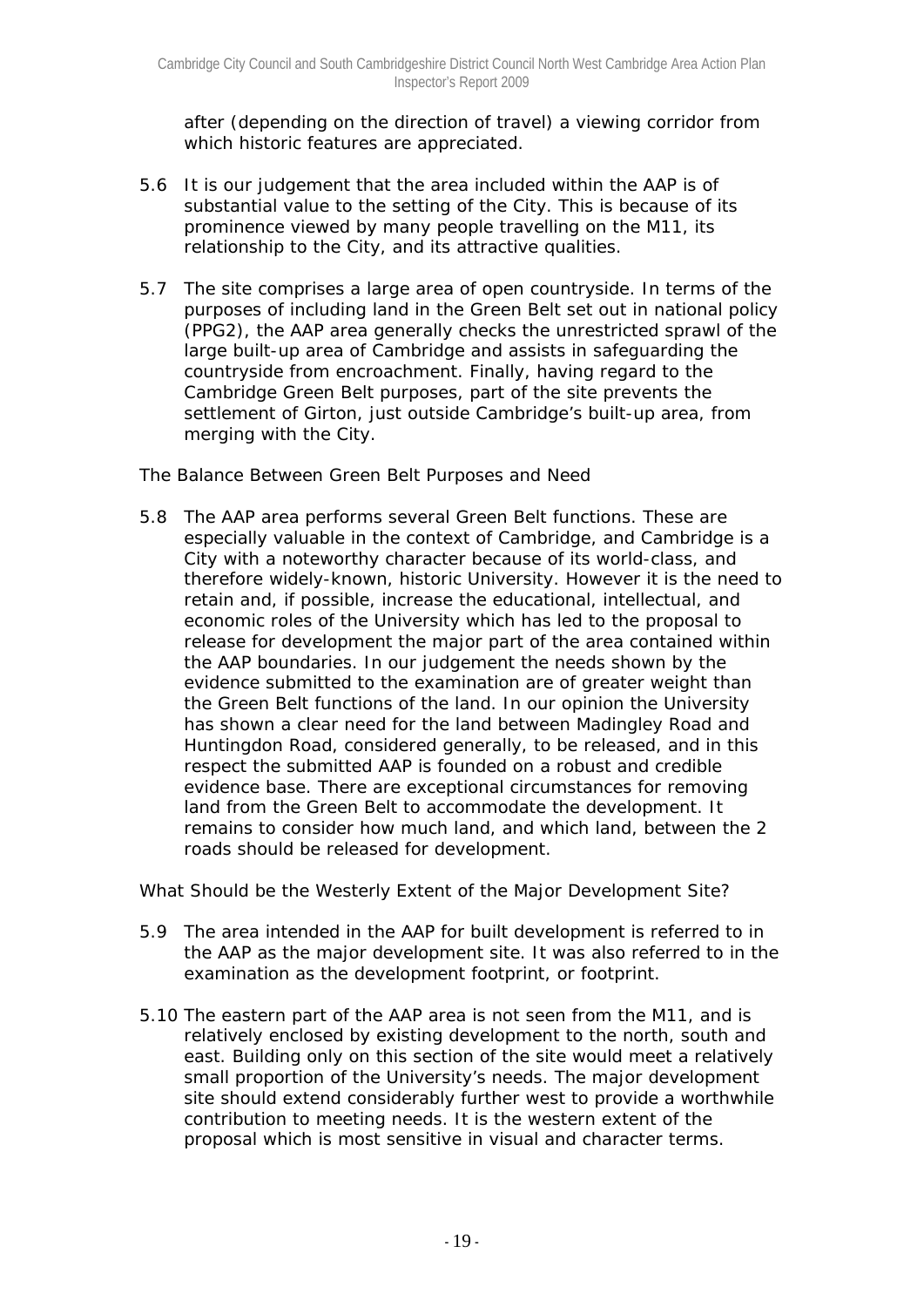- 5.11 The release of land in this area for large scale University-related development would expose a lengthy urban edge to view from the M11 and other viewpoints west of the motorway. Although the effects of the new built-up area on the character of the locality could be softened by design and landscaping, some of the individual buildings could be expected to be large in scale.
- 5.12 The overall effects of this type of development would be harmful to the setting of the City regardless of whether development was restricted to the plateau area above the valley slope of the Washpit Brook, or was allowed to spill down the eastern slope towards the motorway to the extent proposed either in the AAP or by the University. For the reasons given in the preceding paragraph, building the type and size of development necessary to meet a substantial part of the University's needs would damage the setting of the City in any case. The AAP proposal to limit the footprint to a particular line part of the way down the eastern valley slope does not limit the harm in any meaningful way. It is the loss of a major part of the extensive sweep of open land which causes the harm, and such a loss is common to the AAP and the University's suggested footprints.
- 5.13 In the extreme north-west, the major development site stops short of the M11/A14 intersection. However the development here would be so close to the intersection, and so open to view from it, that no material purpose is served by retaining open land between the development and the road system.
- 5.14 The AAP as submitted is unsound because the western extent of the major development site is not supported by robust and credible evidence. In view of the scale of the University's need, especially for affordable housing, the development footprint as submitted is not the most appropriate strategy for meeting those needs. Nor is the footprint as submitted effective, as it would meet less of the need than could be met by extending the footprint further down the western slope.
- 5.15 The development boundary suggested by the University would not result in a material increase in the harm to the setting of Cambridge, and would enable the development to make a greater contribution to meeting important needs. The AAP would be sound if altered to include the western development boundary proposed by the University.
- 5.16 The proposed development boundary retains an area of open land between the M11 and the major development site. The M11 at present runs through the open countryside, and the corridor of land to be retained would retain an open foreground in views from the motorway. This would soften the urban edge and prevent an oppressive urban character from being created alongside the motorway (see also 5.29 below).

*What Should be the Southerly Extent of the Major Development Site?*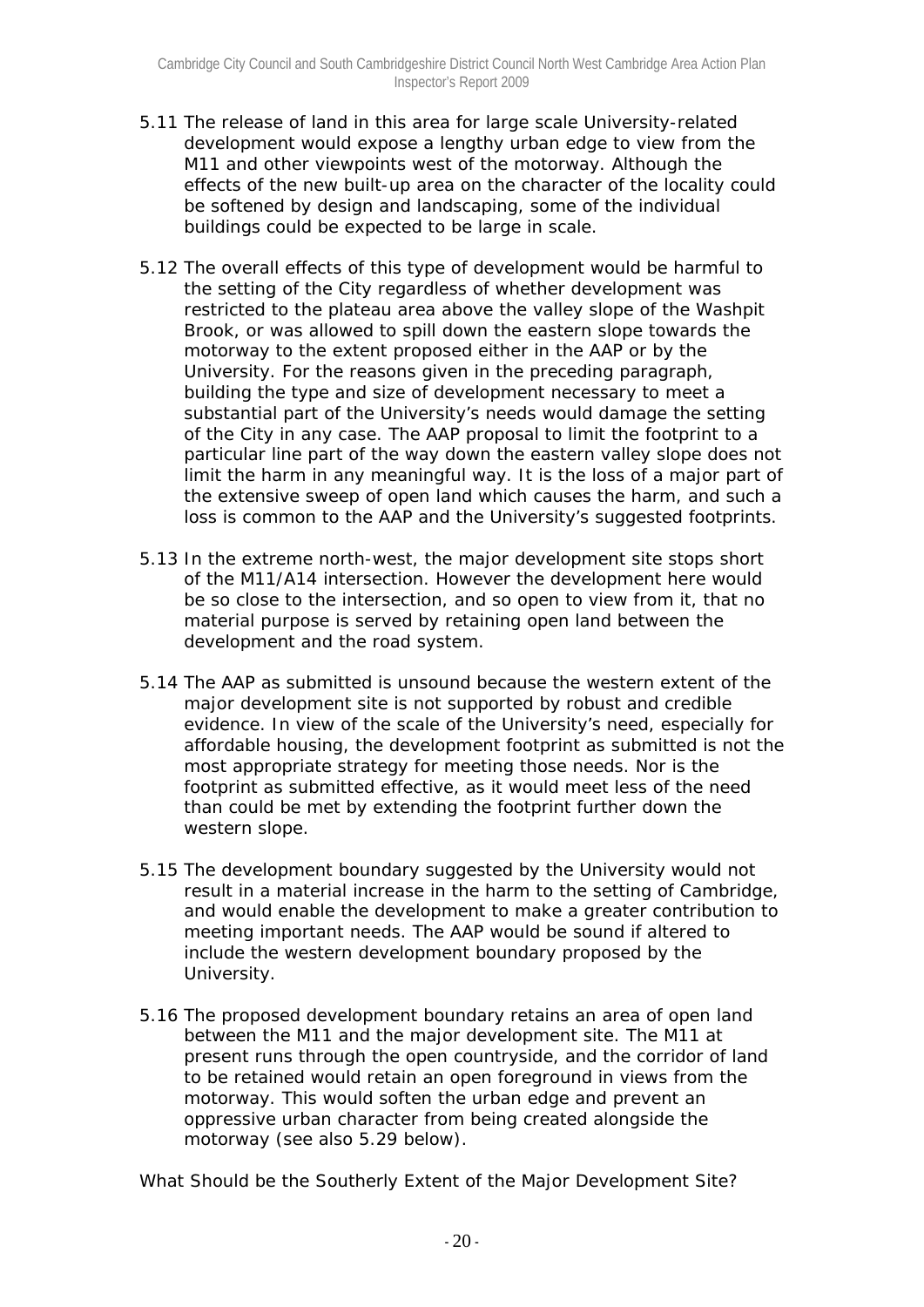- 5.17 Structure Plan Policy P9/2b provides for the protection of green corridors running from the countryside into the urban area as generally indicated on the Key Diagram. That Diagram indicates a green corridor along the north side of Madingley Road. The land north of Madingley Road provides a relatively green and open approach to the City from the west. The Structure Plan proposal is reflected in the AAP, which excludes a substantial corridor north of Madingley Road from the major development site. This corridor includes fields of pasture land and also the Madingley Road park and ride site, which contains a good deal of open land and landscaping, and which is well screened.
- 5.18 One of the purposes of the Cambridge Green Belt, as most recently expressed in the East of England Plan, is to preserve the character of Cambridge as a dynamic City with a thriving historic centre. Corridors of open land penetrating into the urban area from the countryside are characteristic of the City. Reference to this characteristic is made in both the Cambridge Local Plan and the South Cambridgeshire Core Strategy. In terms of national Green Belt policy, Cambridge is a historic City and green corridors are part of its special character.
- 5.19 The footprint as submitted extends as far south as the northern boundary of the Madingley Road park and ride site. The pond on the northern part of the park and ride site was found in 2001 to contain great crested newts, but 3 subsequent surveys have failed to find these creatures in the pond, although they are present in a pond in the residential area south-east of the AAP area. An open buffer is proposed between that residential area and the major development site in the AAP.
- 5.20 The newts have not been found on the AAP land. There is no evidence that the proposed development would harm the status of the newts. On the other hand, there is evidence that the proposal could incorporate features which would enhance that status. Such features could include an open corridor of land along the southern edge of the developed area: such an open area would also allow recreational access to undeveloped areas to the west. Drawing the boundary of the major development area along the northern edge of the park and ride site would also be likely to make a greater contribution to meeting the needs of the University than a boundary drawn back to the north.
- 5.21 The AAP is sound in respect of the southerly extent of the proposed area for development. There is robust and credible evidence to support the inclusion of land in the southern part of the area, and the inclusion of this land for development is the most appropriate strategy.

*Should the Major Development Site be Divided in Two by a Central Green Corridor/Open Space?*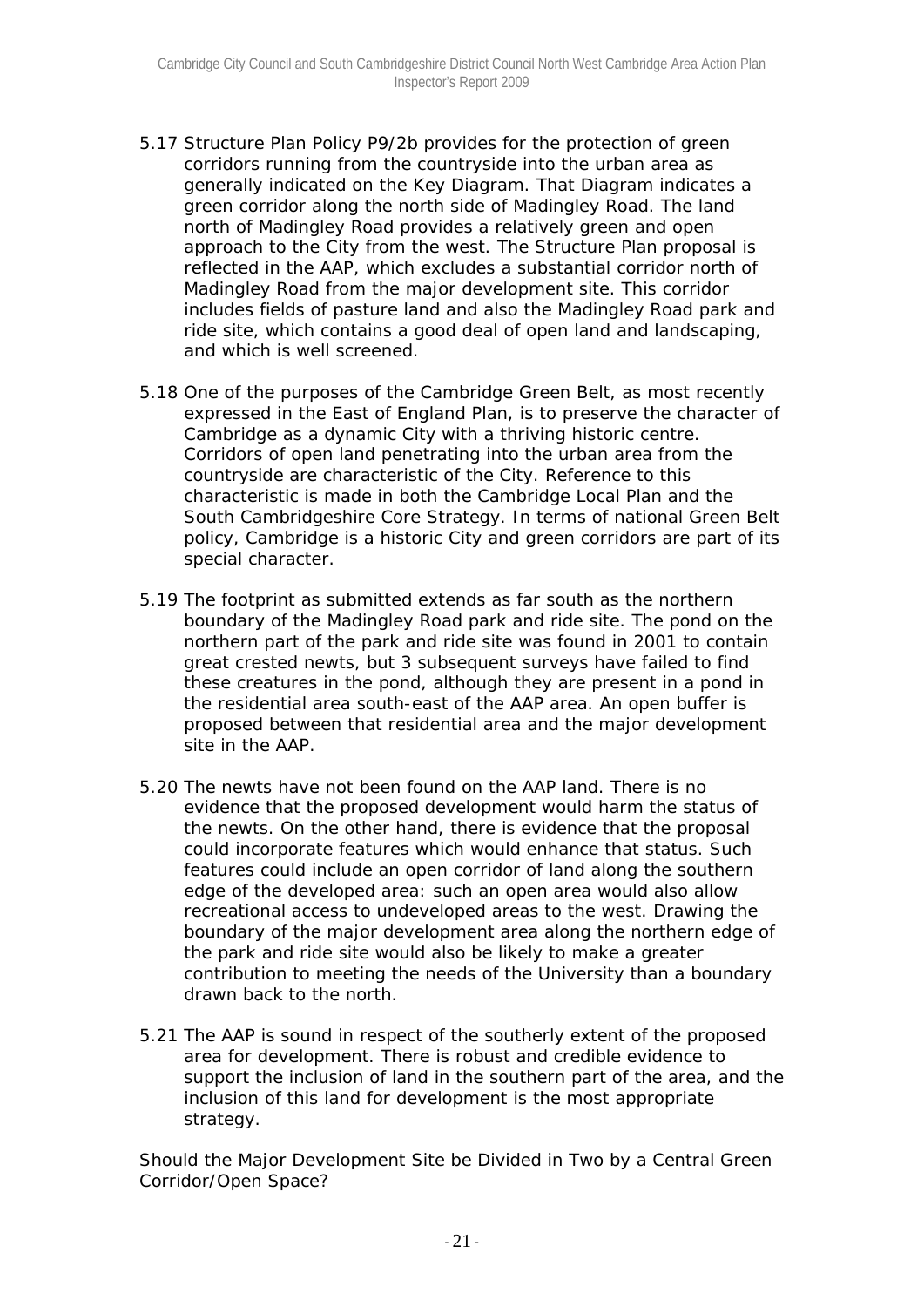- 5.22 The northern edge of the AAP area has a frontage to Huntingdon Road. This open land separates Girton from the built-up area of the City and fulfils an important Green Belt purpose (see 5.7 above). The separating open land should remain undeveloped in order to prevent Girton from merging with the City.
- 5.23 South of the land separating Girton from the City is the Traveller's Rest Pit Site of Special Scientific Interest. This too should be kept open because of its national geological interest (see 8.2 below).
- 5.24 The SSSI would form the basis for a central open space area within the proposed development footprint. An open space within the scheme would give the opportunity for some recreational uses to be sited away from the noise of the M11. It also enables a link to be formed with the open land separating Girton from the City, and beyond that to the corresponding open land on the north side of Huntingdon Road. South of the SSSI, there is, again, the opportunity for an open link to be retained within the site, leading to the green corridor along the north side of Madingley Road. Thus an open corridor through the development, as found elsewhere in Cambridge, could be created, and is proposed as part of the AAP.
- 5.25 The SSSI and the links from it towards Huntingdon Road and Madingley Road would provide a substantial central open space. Bearing in mind the scale of the need, and the inability of the AAP (or any rival scheme) to meet all of the need, the scale of the central open space should not be too great. In the face of the need, the Councils do not provide sufficient robust and credible evidence for the width of the open space west of the SSSI and for the spur of open land north of the SSSI. In these respects the AAP is unsound, but can be made sound by using the major development site boundaries in this area proposed by the University.
- 5.26 This would result in a central open area about 300m wide, which would have a considerable visual and environmental impact. Large space users, such as sports pitches, could be located within it and north of the park and ride site. A substantial area of open space would also be available between the footprint and the M11, and other open space provision could be made throughout the developed area, as well as in the central open space. It is possible that the western fringes of the development might offer opportunities for sports uses, dependent on investigations into air quality. These are matters for further detailed work. Multiple use of various open spaces would be possible. Masterplanning could cater for ecological considerations by providing open space within and on the edge of development areas.
- 5.27 There is no value in incorporating in the AAP another, or different, green corridor south of Girton. Relatively little of the settlement of Girton is located south of Huntingdon Road – mostly ribbon development facing the road, with a little backland development. The width of the separation between Girton and the City is determined by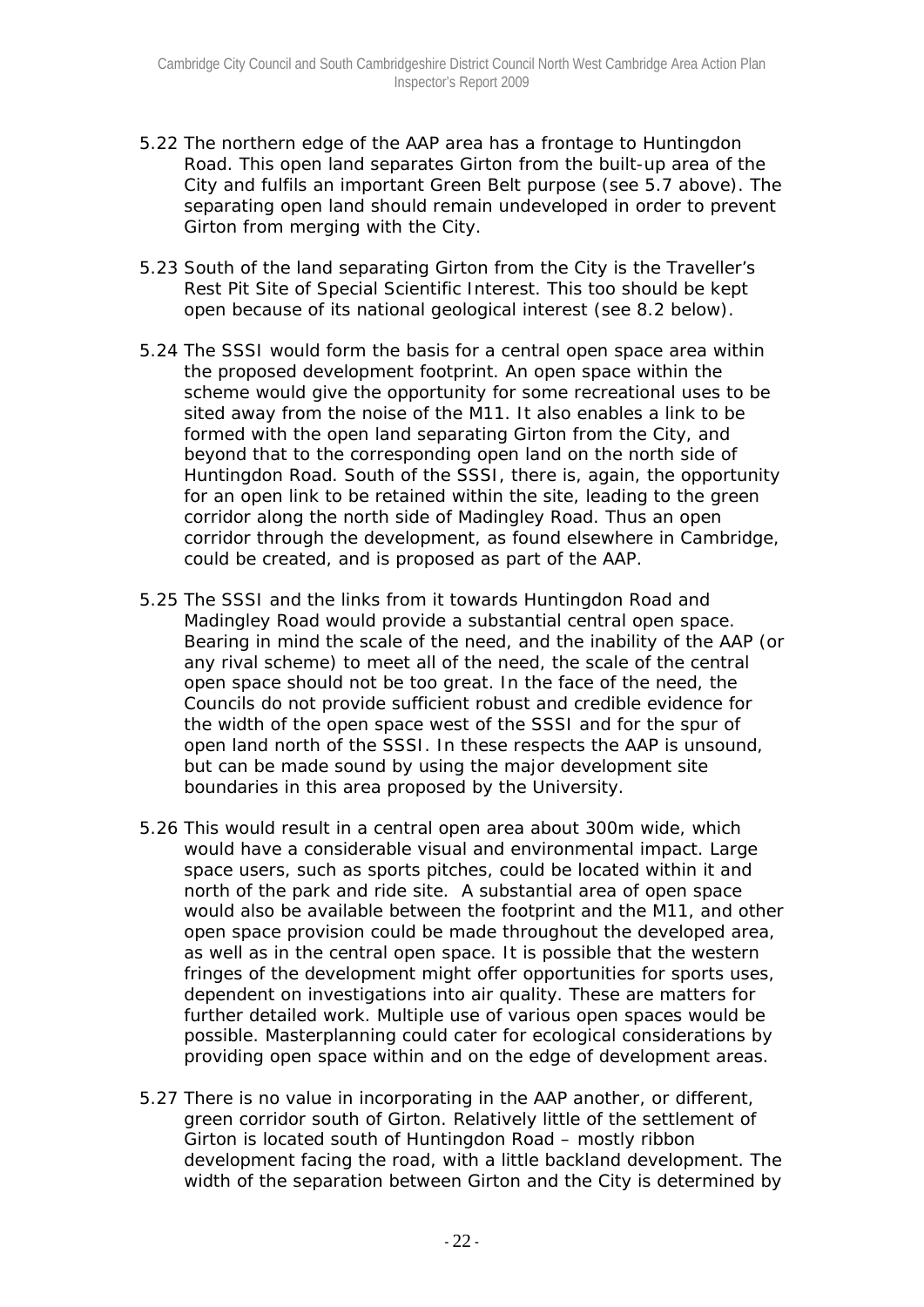the extent of existing development along each side of the corridor. The separating function of open land south of Huntingdon Road diminishes with distance from the road. The new development would not be an extension to Girton as its functional relationships at the local level would be largely internal and not with Girton. Introducing additional green corridors would materially reduce the amount of land available upon which to meet the needs of the University.

## *Should the Open Land Outside the Major Development Site be Green Belt?*

- 5.28 The preceding sections of this report determine what land should be released from the Green Belt to constitute the major development site. It remains to be decided how the land outside that site should be treated - in particular, should it be part of the Green Belt or protected as open land by some policy other than Green Belt policy?
- 5.29 Structure Plan Policy P9/2b identifies why land is to be released from the Green Belt, namely to serve the long-term development needs of Cambridge. No more land should be released than is necessary to serve those needs, and the effect of Structure Plan policy is to keep in the Green Belt the land between the development edge and the M11. A substantial area of open land would remain between the M11 and the western limit of the built-up area. The open area would be of sufficient scale to retain its Green Belt functions of safeguarding the countryside from encroachment and checking the unrestricted sprawl of the built-up area of Cambridge.
- 5.30 Policy P9/2b says that, in determining the boundaries of the areas to be released from the Green Belt, Local Planning Authorities will ensure the protection of green corridors running from open countryside into the urban area. For this reason, and for those reasons given in 5.17 *et seq* above, the green corridor north of Madingley Road should be included within the Green Belt.
- 5.31 Because of its separating function, land fronting Huntingdon Road, referred to in paragraph 5.22 above, should be retained in the Green Belt. This land connects to the north with an open corridor running alongside the settlement of Girton and connecting with the countryside to the north. The network of linear open spaces formed by the AAP proposals and their links to other open land would echo the characteristic Cambridge pattern of green corridors referred to earlier.
- 5.32 The edges of the major development site against the Green Belt have not yet been built or designed. This is a similar situation to that experienced in the case of the major development site at East Cambridge. The solution adopted at East Cambridge could be used here, with adjustments to the detailed Green Belt boundary via a review of the development plan following detailed design or construction of development. Alternatively the boundary used in the AAP could be marked by landscaping and other features to be introduced by way of masterplanning and more detailed work.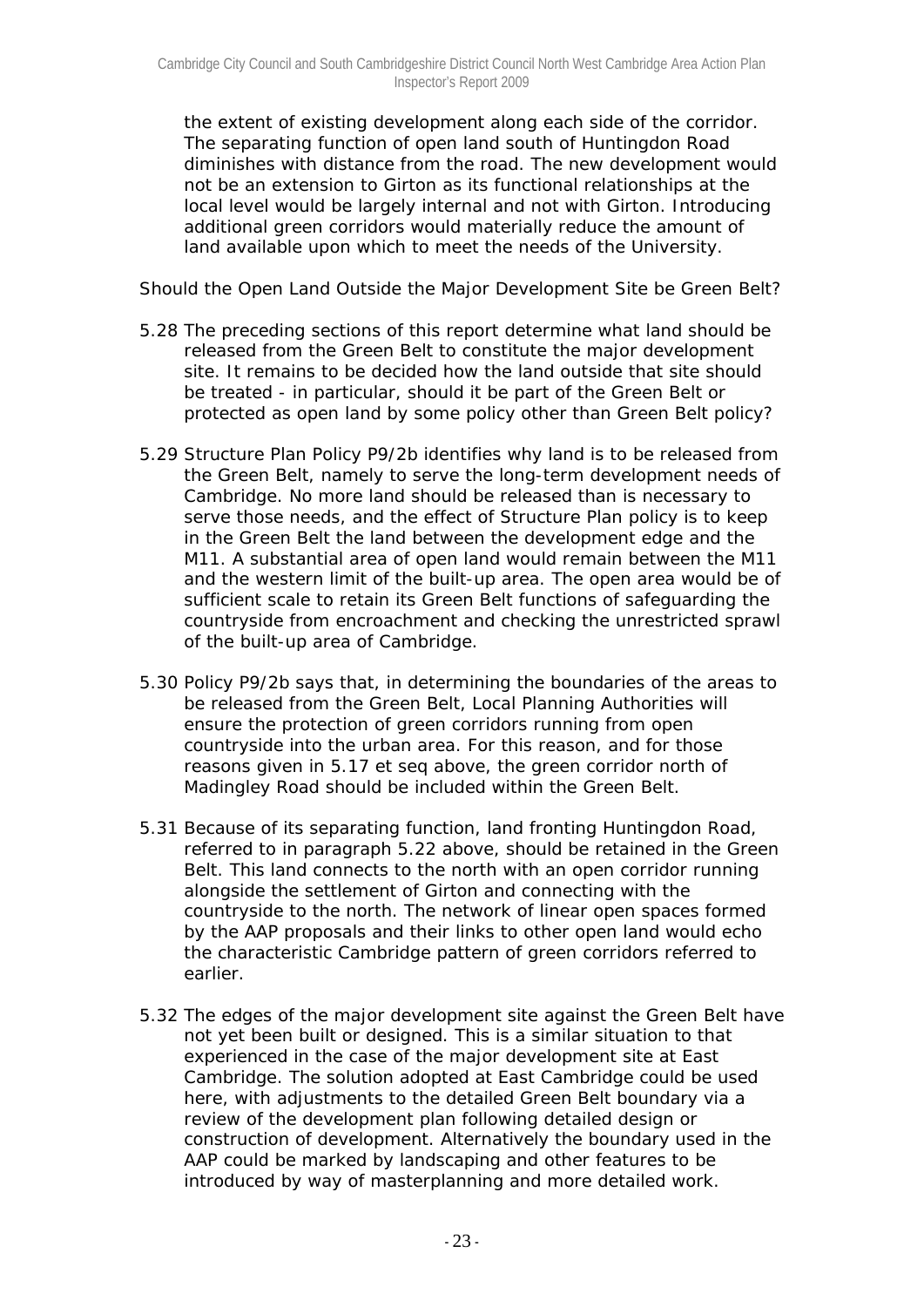5.33 The submitted AAP has a robust and credible evidence base for its designation as Green Belt of the green corridors which would run through the plan area. The strategy of Green Belt designation is the most appropriate strategy. This designation would give long term protection to the green corridors. In the light of the Structure Plan Policy and of the contribution of green corridors to the character of Cambridge, application of a non-Green Belt protective open space policy would not be appropriate.

## *Overall Conclusions Regarding the Development Footprint*

- 5.34 Our conclusions following from the above analysis are that an area larger than the submitted major development site should be allocated in the AAP for the University and related development. This conclusion also takes account of the strength of the University's need, and the benefits of meeting that need as fully as possible, especially in terms of key worker housing and enabling residential development.
- 5.35 The principal differences between our recommended major development site and that allocated in the submitted AAP is the additional land we include on the western side of the development footprint, and the narrower (but still extensive) central open corridor. This corridor, and the open land south and west of the major development site, should be Green Belt.
- 5.36 Our conclusions have repercussions for policy wording. Most importantly, the major development site we have decided upon would have a dwelling capacity of approximately 3000, which would provide for 1500 affordable dwellings and a similar amount of market housing.

## *Safeguarding*

- 5.37 In contrast to other Area Action Plans covering major development areas near Cambridge, this AAP has no policy to safeguard land for longer term development. Structure Plan Policy P9/2c, too, and the Cambridge Local Plan Policy for the City part of this area, have clauses to safeguard land not required for development until after 2016.
- 5.38 There is a stronger case for a safeguarding policy applying to the major development site in this AAP because of the particular circumstances of the land release. The land is valuable as Green Belt. It is being released from the Green Belt only because of the special circumstances of the University's needs. It is being released to provide for those needs and not to be developed for other purposes.
- 5.39 There is a weakness in the evidence supporting the absence of a safeguarding policy in the AAP, and the omission of such a policy is not the most appropriate strategy in view of the reasons for releasing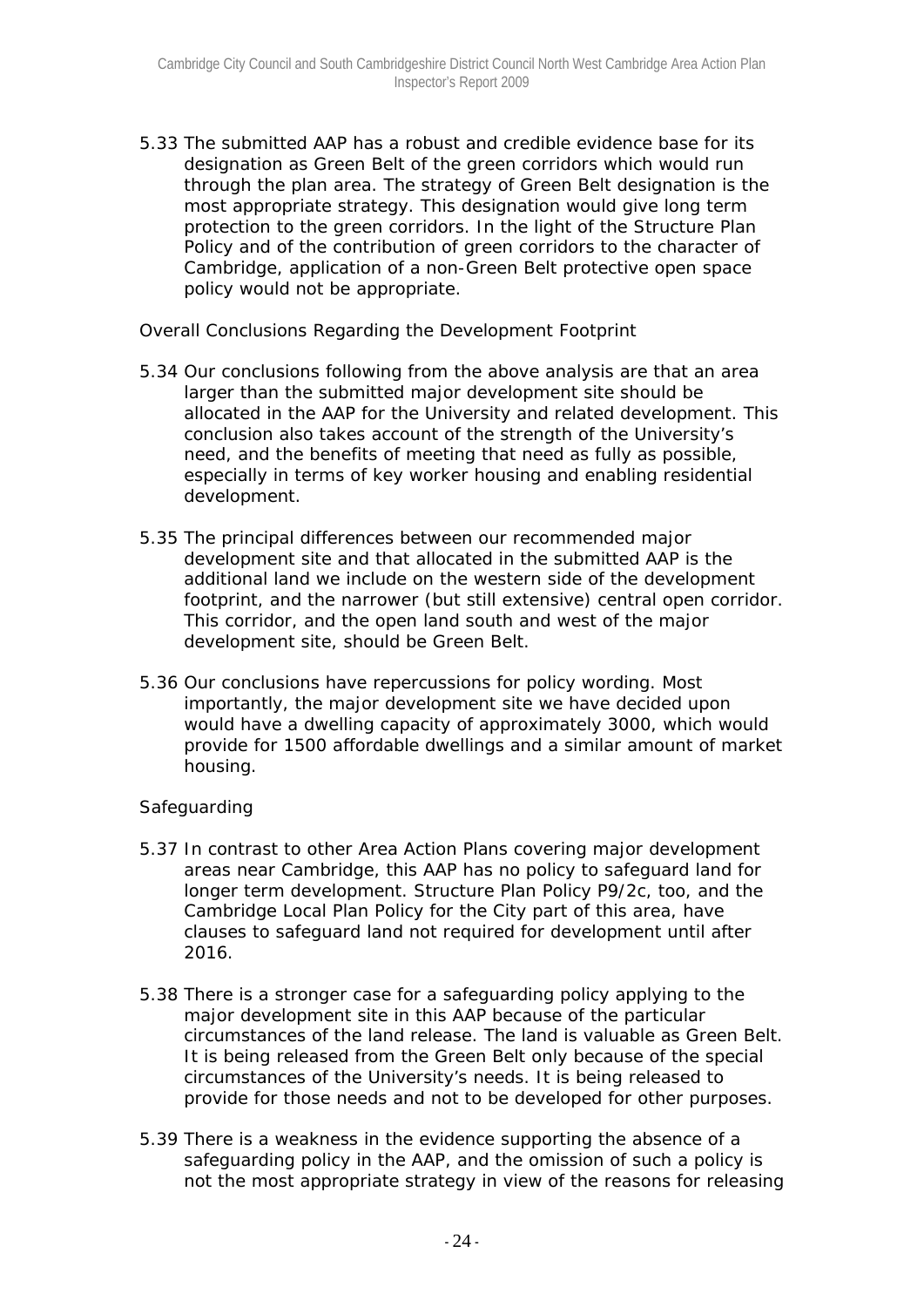the land and the use of safeguarding policies in comparable AAPs. The plan is unsound without a policy of this type, and satisfactory wording was discussed during the examination.

## *Action Needed to Achieve Soundness*

- 5.40 **The following changes are required to make the document sound:** 
	- **i) In Policy NW4, replace the figure of 73ha with that of 91ha.**
	- **ii) Add the following to the end of Policy NW4: "Any land not required for development by 2016 will be safeguarded for predominantly University-related development for the period post-2016 to meet the longer-term development needs of Cambridge University.".**
	- **iii) Add at the end of paragraph 3.1 "The Structure Plan calls for any land that is not required for development by 2016 to be designated as safeguarded land to meet longer-term development needs. This site is the last major land resource of the University and should be safeguarded for University purposes over the long term.".**
	- **iv) In Policy NW5, replace the first sentence with " Approximately 3,000 dwellings will be provided (about 1050 by 2016), with a priority on providing for University needs".**
	- **v) Delete the third sentence of paragraph 4.1.**
	- **vi) Delete the major development site as defined on the Submission Proposals Map, and on the Concept Diagram (where it is shown as "Indicative Built Environment"), and replace with the major development site as defined in the Council's consultation on the Inspectors' Larger Site Option.**

# **6 Main Matter 4 – Housing Trajectory and Phasing**

6.1 At the hearing into this matter we examined the likely start date for housing development, bearing in mind the effects of the current recession in the housing market and the University's need to secure a housing developer partner, the inevitable complexity of negotiating a masterplan and legal obligation, and recent experience of other large sites being promoted in Cambridge and nearby. We conclude, and there did not appear to be substantial opinion at the hearing which differed, that a  $3^{1}/_{2}$  year lead-in to the first construction of houses would be likely. Taking a mid 2009 starting point, this would mean that the first houses would be built late in year 2012/2013 and would be few in number. Thereafter the build-up in annual numbers would follow something like that shown in the Housing Trajectory in the Plan. It is extremely difficult in present circumstances to be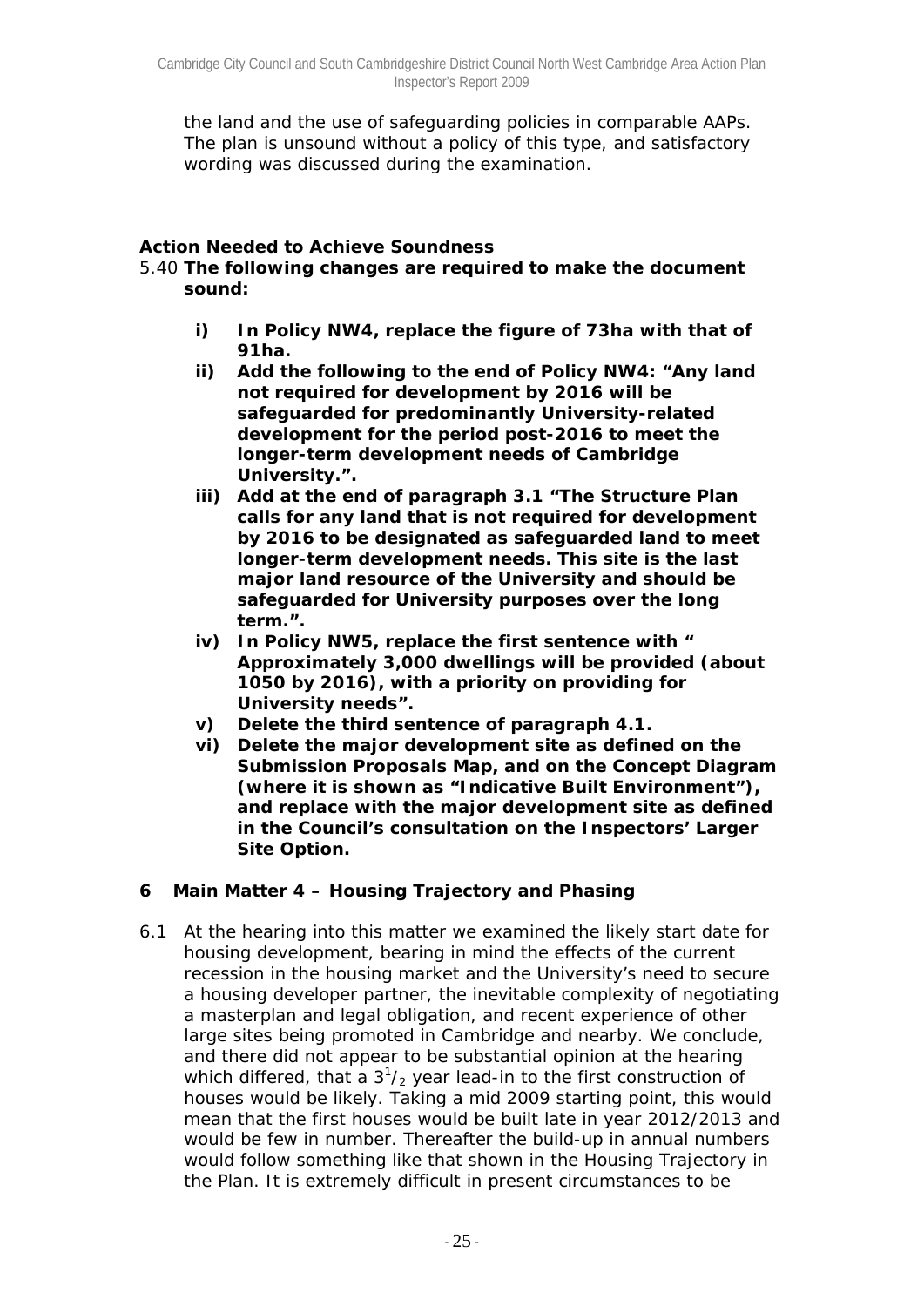particularly confident about these annual numbers, but annual monitoring by the Councils will enable the situation to be kept under review.

- 6.2 Another variable which cannot be determined at present is the phasing of housing development and where development would start. The enlarged development footprint has implications for this, with the possibility that the first phase might be around and include development of the local centre. This would clearly bring advantages in terms of providing necessary community facilities from the outset, but cannot be a policy requirement at present because the detailed evidence is not yet available which will enable a determination of this. There would be an additional implication of a start around the local centre in that it would probably bring development into the South Cambridgeshire part of the site at an earlier stage. Since this cannot be determined, we recommend a form of words in the reasoned justification to explain the assumption used as an addition to paragraph 10.21. This has been agreed between the Councils and the University.
- 6.3 We conclude that the Housing Trajectory in the Plan is unsound because it is not deliverable. We set out in our recommendation a revised trajectory which follows from our assessment in paragraph 6.1 above, with 50 dwellings in the Cambridge part of the site in the year 2012/13. Our best estimate at present for the timing of the first housing in the South Cambridgeshire part of the site is 75 dwelling in 2014/15. In order to assess the split in housing numbers between the City and the District we have used the ratio given in the information from the University's Masterplan framework as being the best guide at present since it is based on an assessment of development plots. We have necessarily adjusted the total number of dwellings to 3,000. Inevitably the trajectory becomes less certain as the years progress, but this will be a matter for annual monitoring by the Councils.
- 6.4 The Housing Trajectory heading and footnote are also unsound. The heading to the Trajectory refers to the period 2009 – 2017, whereas the table itself runs to 2021. At the same time, the top line headings set the period as 2009 – 2025. This lack of consistency needs correcting. At the hearing it was agreed that the whole of the Trajectory should be based on the period 2009 – 2021, which is shown on the amended Trajectory which we recommend. As to the footnote, this does not now reflect the intended total number of dwellings, and is unnecessary in the light of the addition to Paragraph 10.21 of the reasoned justification which we have already dealt with. It should therefore be deleted.

## *Action Needed to Achieve Soundness*

- 6.5 **The following changes are required to make the document sound:**
	- **i) Replace the Housing Trajectory table with the following:**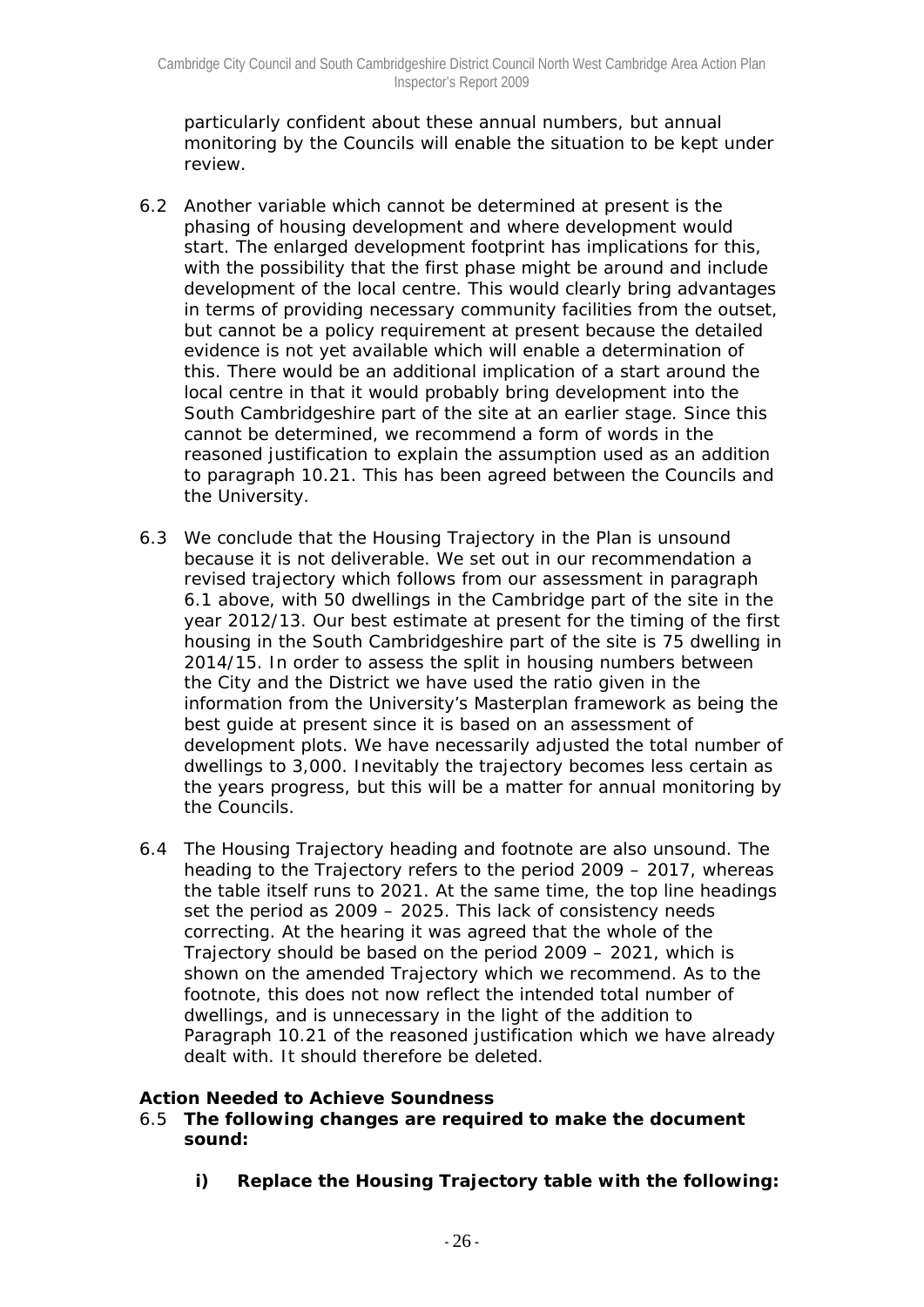# **Housing Trajectory for North West Cambridge (2009 – 2021)**

| Period<br>2009-2021                |              |              |              |              | Projections  |              |              |              |              |              |              |              |       |
|------------------------------------|--------------|--------------|--------------|--------------|--------------|--------------|--------------|--------------|--------------|--------------|--------------|--------------|-------|
|                                    | 2009<br>2010 | 2010<br>2011 | 2011<br>2012 | 2012<br>2013 | 2013<br>2014 | 2014<br>2015 | 2015<br>2016 | 2016<br>2017 | 2017<br>2018 | 2018<br>2019 | 2019<br>2020 | 2020<br>2021 | Total |
| Projected<br>annual<br>completions | $\Omega$     | 0            | 0            | 50           | 250          | 300          | 450          | 450          | 575          | 400          | 375          | 150          | 3000  |
| Cambridge                          | $\Omega$     | $\Omega$     | 0            | 50           | 250          | 225          | 300          | 250          | 250          | 75           | 75           | 75           | 1550  |
| South<br>Cambridgeshire            | $\Omega$     | $\Omega$     | 0            | $\Omega$     | $\Omega$     | 75           | 150          | 200          | 325          | 325          | 300          | 75           | 1450  |

- **ii) Replace the Housing Trajectory graph with one which represents the table above.**
- **iii) Delete the footnote to the Housing Trajectory.**
- **iv) Insert the following in paragraph 10.21 of the reasoned justification before the penultimate sentence beginning "The split identified…":**

**"The trajectory assumes that development will take place generally from east to west. There may be advantages in terms of place making of a central start to development around the local centre which, if deliverable, would result in a somewhat different split between districts, although the overall trajectory for the site as a whole would remain similar. Any changes to the split by district will be addressed through the Councils' respective Annual Monitoring Reports".** 

# **7 Main Matter 5 – Monitoring**

7.1 At the hearing the Councils accepted that some of the targets set out in Table 11.1: North West Cambridge Core and Local Output Indicators are not all as clear and capable of being monitored as they could be. In addition, some of the policy references are wrong and should be corrected. In respect of Indicator NWC12 it was accepted that it is not meaningful to have a target which simply states "targets to be detailed through S106 agreement or planning obligations." As a result the plan is not sound because it would not be capable of being effectively monitored on the basis of these output indicators. However, the output indicators can be amended to make the plan sound, as set out in our recommendations below, which have been agreed at the hearing. We also recommend changes to Indicators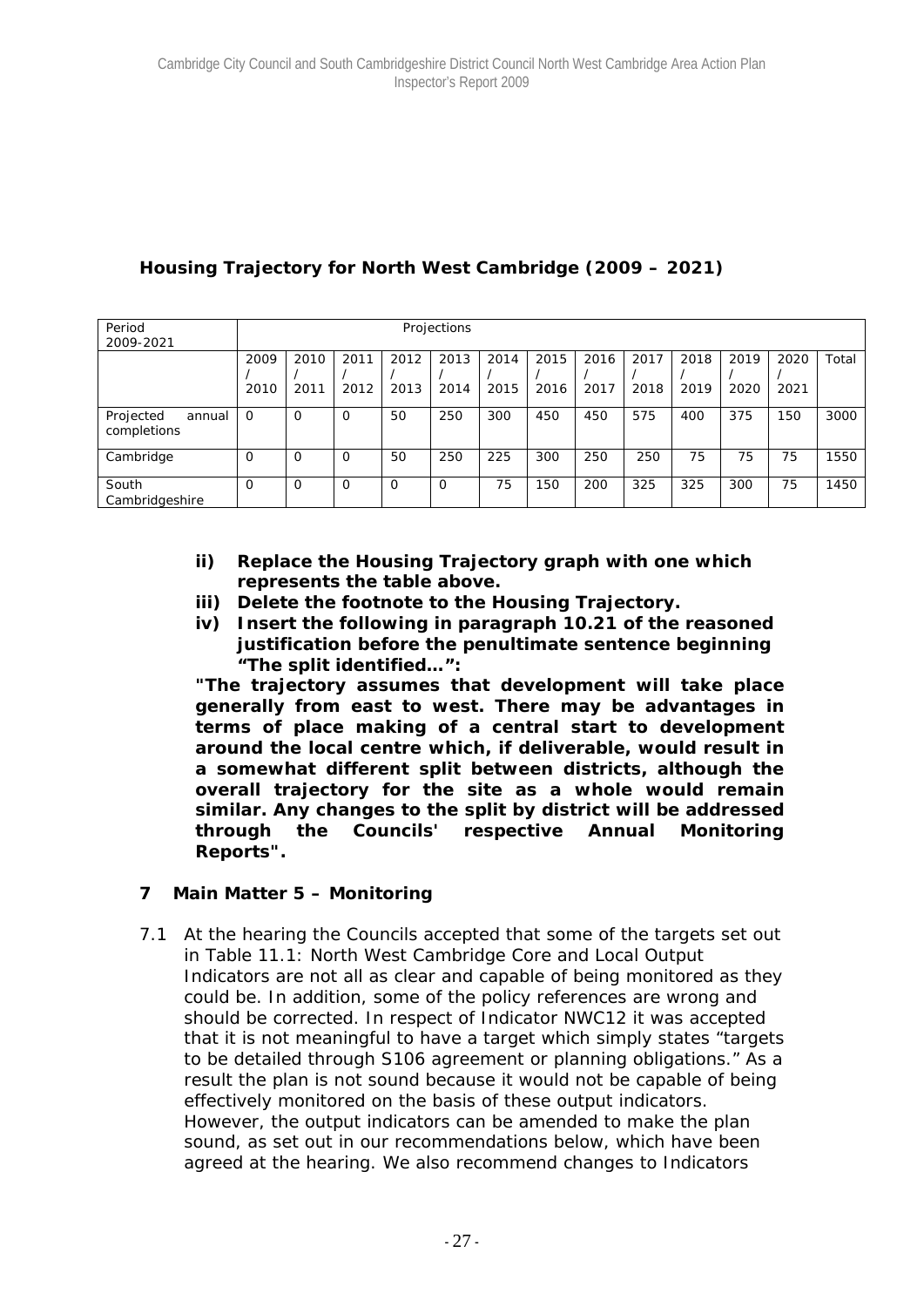which result from recommendations we have made relating to the number of dwellings and to the Housing Trajectory

7.2 In addition, the layout of the table is not easy to read. Whilst this is largely a presentational point it was agreed that the layout should be improved to make the Plan more effective.

## *Action Needed to Achieve Soundness*

- 7.3 **The following changes are required to make the document sound:**
	- **i) Change Indicator NWC01 by replacing refernce to "2,000 to 2500 dwellings" with "3,000 dwellings".**
	- **ii) Change the targets for indicator NWC04 so that they read: "(1) 100,000m<sup>2</sup> of employment and academic development. (2) Approximately 60,000m<sup>2</sup> of higher education uses, including academic faculty development and a University Conference Centre, within Use Class D1."**
	- **iii) Change the target for indicator NWC05 to read "100% of completed development for B1 uses in the Local Centre in units not exceeding 300 m2."**
	- **iv) Change Indicator NWC09 by replacing "550 dwellings" with "50 dwellings".**
	- **v) Change indicators NWC10 and NWC11 to both refer to Policy NW24.**
	- **vi) Change the target of indicator NWC12 to "Trigger points set out in s106 agreements or planning obligations"; and change the policy under column 4 to Policy NW31.**
	- **vii) Revise the layout of this table so that it is either in portrait format, or if remaining in landscape format, it can be read from top to bottom without turning the**  document through 180<sup>°</sup>.

## **8 Main Matter 6 – Traveller's Rest Pit SSSI**

- 8.1 This Site of Special Scientific Interest (SSSI) is inaccurately portrayed on the submitted Proposals Map. Furthermore, recent investigations have revealed that the SSSI boundaries do not correspond to the limits of the true area of national interest here.
- 8.2 The Pit has been the subject of study for many years. The SSSI was notified for its geological interest, providing a unique exposure in fossiliferous cold stage gravels, sands and silts of a high-level terrace (Observatory Gravels) of the River Cam. Artefacts from the Lower Palaeolithic era have also been found and more recent studies have discovered buried channels beneath the land. Nevertheless the northern part of the notified area consists of made ground which does not have national interest for its geology.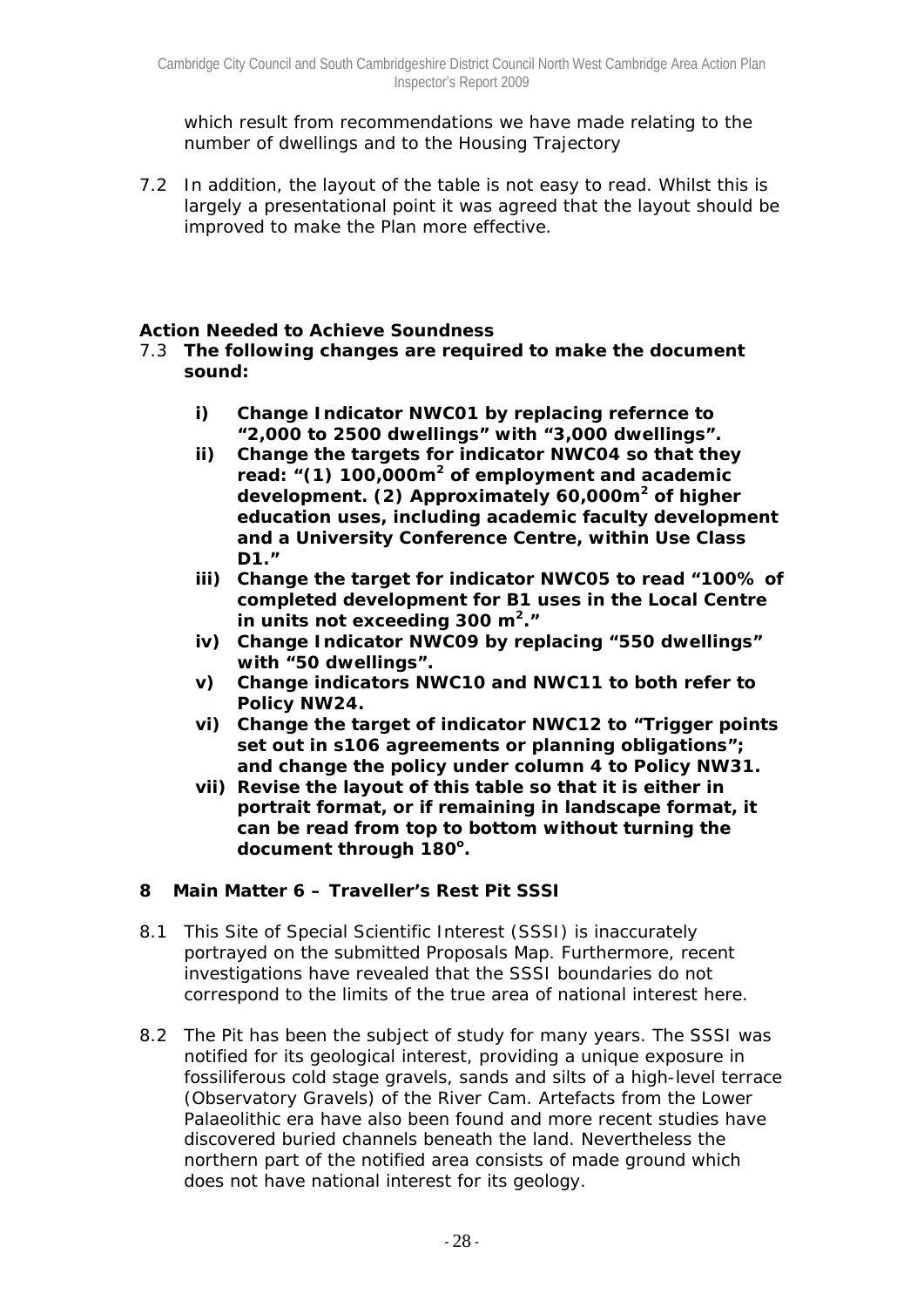- 8.3 On the other hand, land to the west and south of the currently notified area contains a reserve of the Observatory Gravel which is of national geological interest.
- 8.4 Natural England therefore intends to develop a case for revising the SSSI boundary to exclude the northern part of the existing SSSI and to add land to the west and south. An indicative boundary has been supplied by Natural England. This boundary overlaps with the boundary of the proposed development footprint in the submitted AAP. There is a very small overlap with the footprint as proposed by Cambridge University.
- 8.5 The Proposals Map does not have DPD status in its own right, but its portrayal of the SSSI is incorrect and does not accord with the area within which the national geological interest lies. This element of the Map does not agree with the evidence. The submitted Proposals Map ought to be changed to show the SSSI correctly and to show also the indicative area of national interest, which should be protected.
- 8.6 Wording changes would also assist in making the plan effective. Such changes would make plain the recent history of the SSSI, the up to date position, and that geodiversity should be protected and enhanced.
- 8.7 The land of national interest, together with a necessary 10m buffer to provide access for study and other purposes, overlaps with the major development site boundary. As only a small overlap is involved, and in view of the wording changes which should be made, the development footprint need not be changed for geological reasons. There is also the potential to protect geodiversity (and biodiversity) through masterplanning and other detailed work. However, changes to the footprint should be made for other reasons (see preceding sections of this report).

## *Action Needed to Achieve Soundness*

- 8.8 **The following changes are required to make the document sound:** 
	- **i) Delete the Traveller's Rest Pit SSSI as shown on the Submission Proposals Map and on the Concept Diagram, and replace with an accurate representation of the boundaries of the SSSI.**
	- **ii) Show on the Proposals Map the indicative boundary of national geological interest, incorporating a 10m buffer, taken from the plan requested by the Inspectors, and supplied by the parties, for discussion at the examination hearing on 2 December 2008.**
	- **iii) Add to paragraph 2.3 p), after the words "To protect", the phrase "special geological interest,".**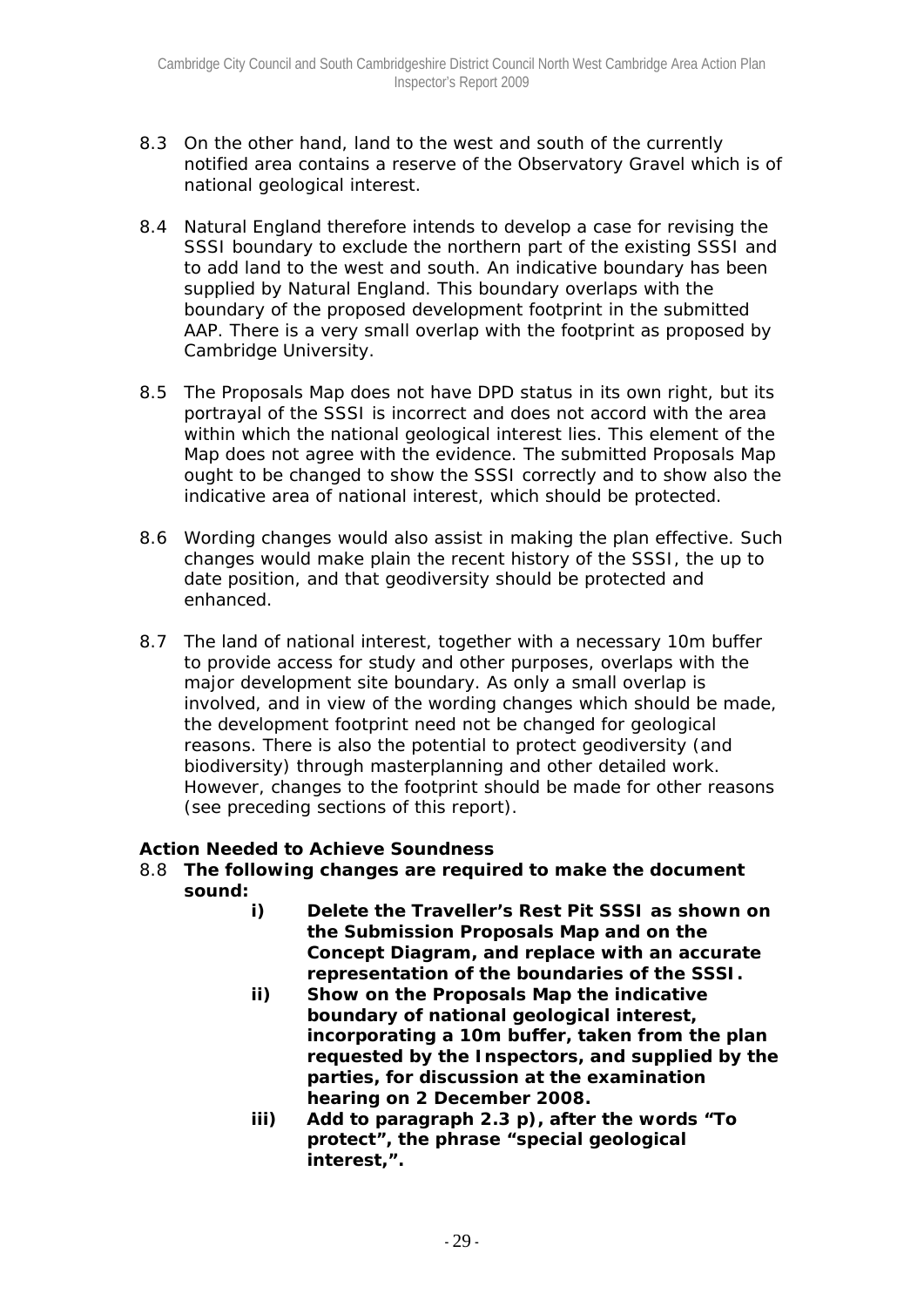**iv) Add to sub-clause 2f of Policy NW2 the words "geodiversity and" between "enhance the" and "biodiversity".** 

**v) Delete the last 3 sentences of paragraph 2.7 and replace with a new paragraph to follow 2.7, the new paragraph to read as follows: "Consideration will need to be given as to how to protect the special geological importance of the Traveller's Rest Pit SSSI which provides a unique exposure of fossiliferous cold stage gravels, sands and silts of a high-level terrace (Observatory Gravels) of the River Cam. Recent studies confirm that the special geological interest is located on the southern part of the existing SSSI and on land to its south and west, while the northern part of the existing SSSI no longer has any special geological importance. Natural England has carried out a review of the scientific information from surveys by Boreham (2008a, b & c) and Green (2008). In the light of this it appears that additional land is eligible for notification. The Local Team therefore intends to develop a case for reviewing the SSSI boundary (including additional land to the south and west and removing land to the north), although no definite timescale for this has been agreed at present. Development proposals will need to take into account advice from Natural England that a 10m buffer around the SSSI will be required during the masterplanning and planning applications stages to ensure that the scientific value of the site is not compromised by the development at North West Cambridge."** 

- **vi) In Table 11.1, against Indicator NWC08, add in the right hand column a further sentence, to start on a new line and to read "Protection of Traveller's Rest Pit SSSI and surrounding geodiversity".**
- **vii) In the Glossary, under the heading "Green Infrastructure", add "and geodiversity" after the word "biodiversity".**

## **9 Main Matter 7 – Climate Change and Sustainable Design**

*Should Higher Standards be required of this development than would be required by National Provisions?* 

9.1 National policy seeks sustainable development. The design of new development should be planned to limit carbon dioxide emissions and to minimise future vulnerability in a changing climate. The development at North West Cambridge is intended to be an exemplar development in this respect particularly, as indicated by Objective (c)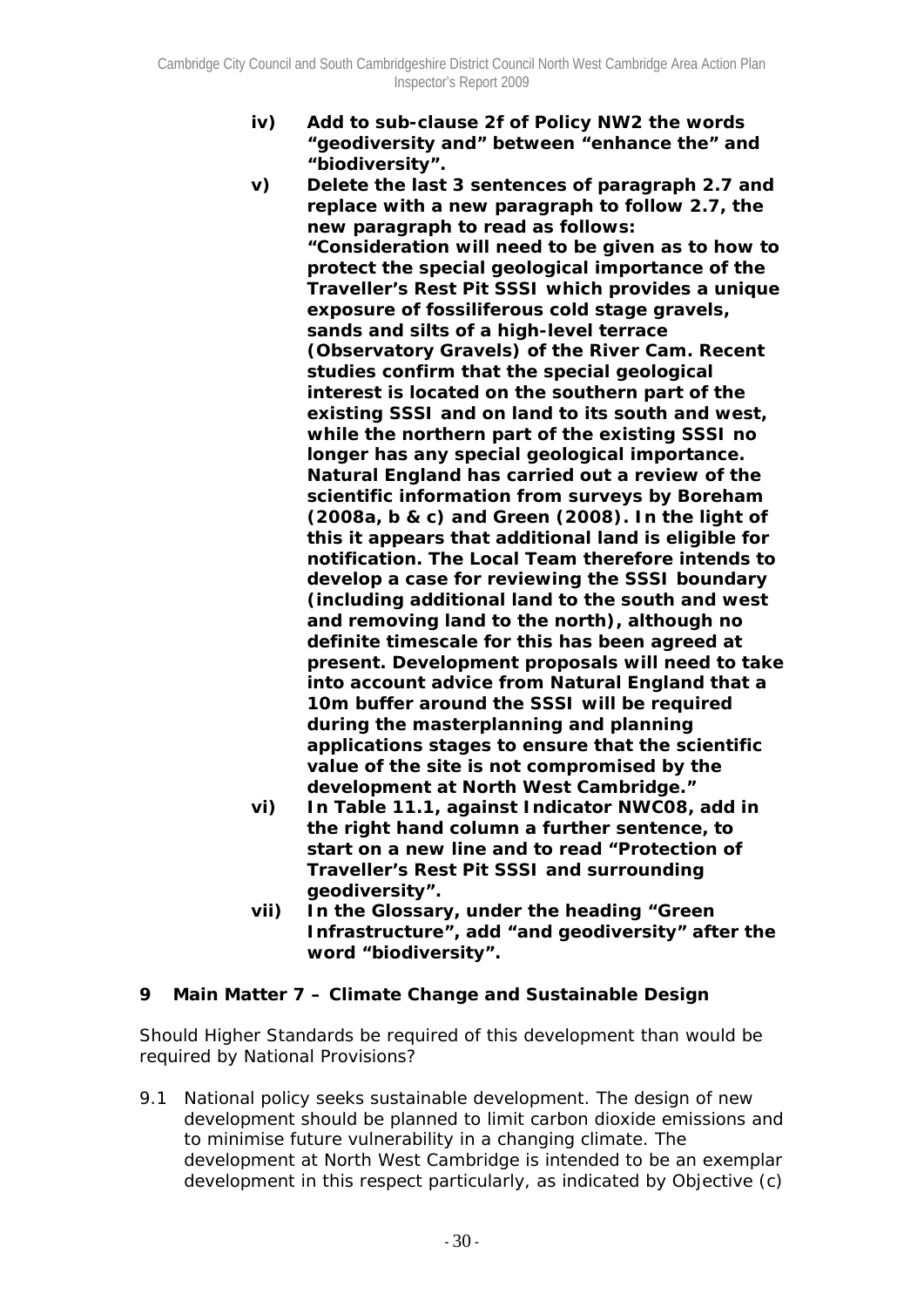of the AAP. National policy envisages situations where it could be appropriate for planning authorities to anticipate levels of building sustainability in advance of those set out nationally, including where there are clear opportunities for significant use of decentralised energy (see 9.10 below).

- 9.2 National policy also, in effect, requires any policy relating to local requirements for sustainable buildings (and for decentralised energy supply – see below) to be evidence based and viable. Policy NW24 requires residential development to achieve higher levels of sustainability than those of the Code for Sustainable Homes. As the purpose of the AAP is to provide a large sustainable development area in the form of an extension to the urban area of Cambridge, and bearing in mind the circumstances of this specific site, the achievement of nationally sought levels of sustainability earlier than elsewhere can be expected. The site has other advantages which should enable its development to achieve higher standards than other developments without rendering the scheme non-viable. These advantages include a relatively unconstrained greenfield site, with one landowner possessing a long-term interest in the site, and also the likelihood of decentralised energy provision. Against this background, it is reasonable for Policy NW24 to require residential development to achieve higher levels of sustainability than those of the Code for Sustainable Homes.
- 9.3 Code Level 4 has already been agreed with developers of other major sites in the City for the provision of all the affordable housing and part of the market housing. North West Cambridge is a particularly large site, with opportunities to cut costs, relative to other sites, by the provision of decentralised energy.
- 9.4 There is no date for the introduction of Code Level 5 nationally, whereas the AAP requires this Level for all dwellings approved on or after 1 April 2013. Nationally, Level 6 is presently set to be required in 2016. There is a very substantial increase in the demands imposed by Level 6 compared with Level 4, and, with delays to the start of construction (see above) compared with what was expected at the time of submission of the AAP, a greater number of dwellings will have to be built to Level 6 in any case to satisfy the present government commitment. Given the advantages of the NWAAP development, there are grounds for expecting that it should be possible to achieve Level 5 on the way to meeting the national requirement 3 years later.
- 9.5 The Policy date for applying Level 5 in place of Level 4 is intended to coincide with anticipated changes to the Building Regulations. Unqualified application to the number of dwellings approved would enable developers to avoid the Level 5 requirement by securing approval for all dwellings before the key date in 2013. The use of a limit on the number of dwellings to which Level 4 can be applied closes this loophole. The limit itself is set by the number of houses expected to be built by the key date. This number needs to be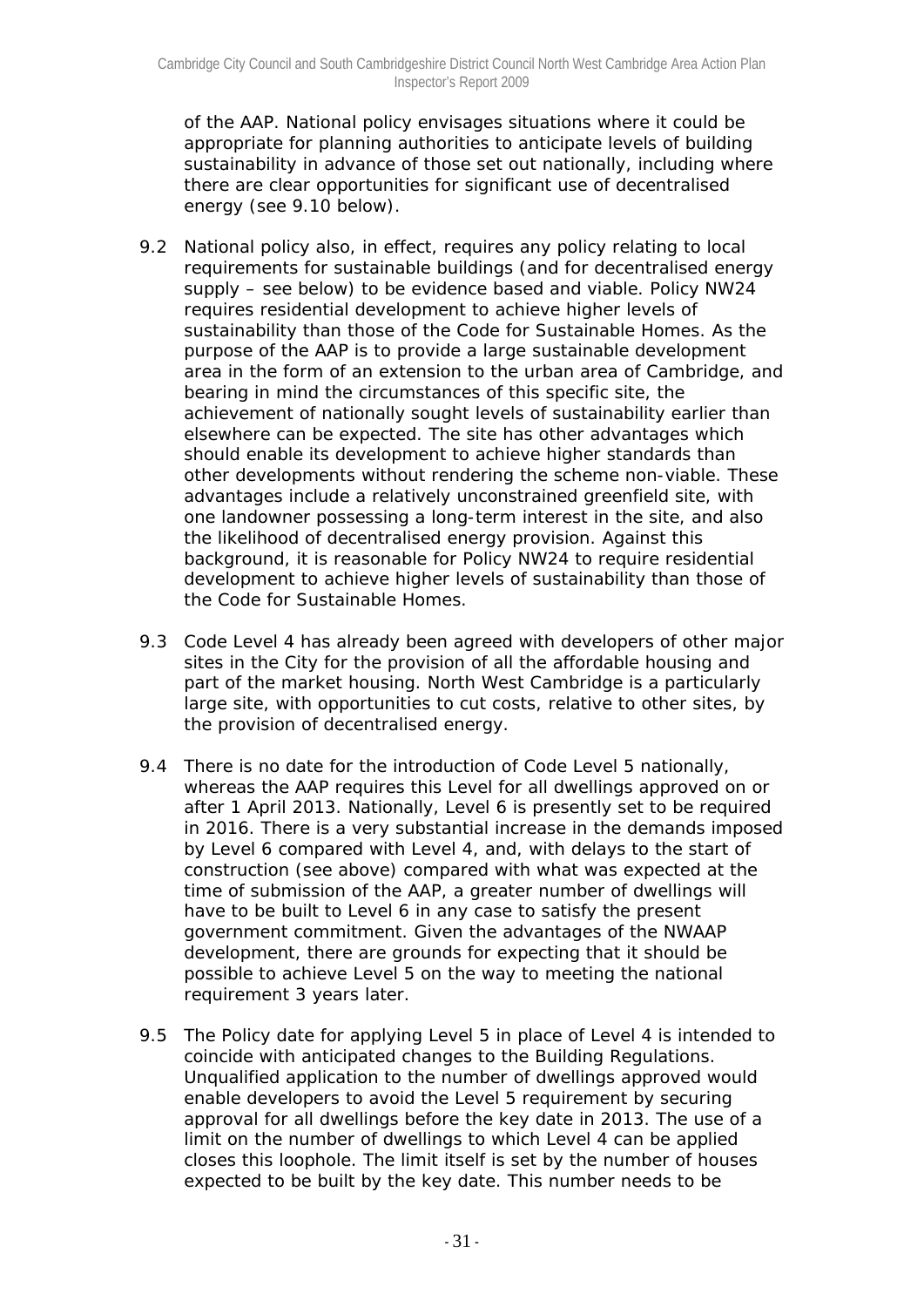altered, as the start date for the construction of the site is delayed and fewer dwellings will be built before March 2013. With this change, clause 3e of the Policy is clear and therefore effective. There is no supporting text to explain this clause. Inclusion in the AAP of reasoned justification will make the plan effective in this respect.

- 9.6 Without the Code Level 5 requirement, the only way in which the residential development would be ahead of the Code for Sustainable Homes would be via the application of Code Level 4 instead of Code Level 3 to 50 dwellings. This would be a missed opportunity.
- 9.7 However, at this stage, although there are general indications that the development possesses features which will assist with viability, it is not possible to assess directly the viability aspects of Policy NW24. The development is a complex mixed use scheme intended to be built over a long period of time. For example, the detailed layout, form, density distributions and phasing of the various uses are not known. Nor are the exact costs. However, Policy NW24 contains the flexibility, via clause 5, to take account of cost and technical difficulties in meeting its standards. In the situation described above, and because of the difficulties of arriving at a reliable assessment of viability, it is reasonable to rely on a viability qualification of the Policy, and this is contained in Policy clause 5.
- 9.8 In relation to water conservation, a concise policy can be achieved, in the interests of effectiveness, by deleting a lengthy sub-clause which repeats national policy, and replacing it with a reference in the relevant part of the Policy.
- 9.9 Overall we consider that there is a robust and credible evidence base for the above elements of Policy NW24. In the light of the characteristics of the site, and the evidence, the Policy (as we recommend it to be changed) passes the test of effectiveness.

## *Decentralised Energy Provision*

- 9.10 National policy states that new development should be planned to make good use of opportunities for decentralised and renewable or low carbon energy. The advantages of this site referred to above are likely to result in opportunities for decentralised energy provision here. Hence it is appropriate for Clause 2 of Policy NW24 to require such provision, bearing in mind the viability qualification in clause 5. Alternative wording merely to require investigation of decentralised energy provision is weak and does not accord with the evidence.
- 9.11 Clause 2 of the Policy also lists the order of priority in which various forms of decentralised energy should be provided. This is too prescriptive in view of the lengthy timescale for development and the rapidly evolving background, research and knowledge concerning these forms of energy provision. Clause 2 of the Policy does not represent the most appropriate strategy, and needs to be expressed in a more general form to make the AAP sound in this regard.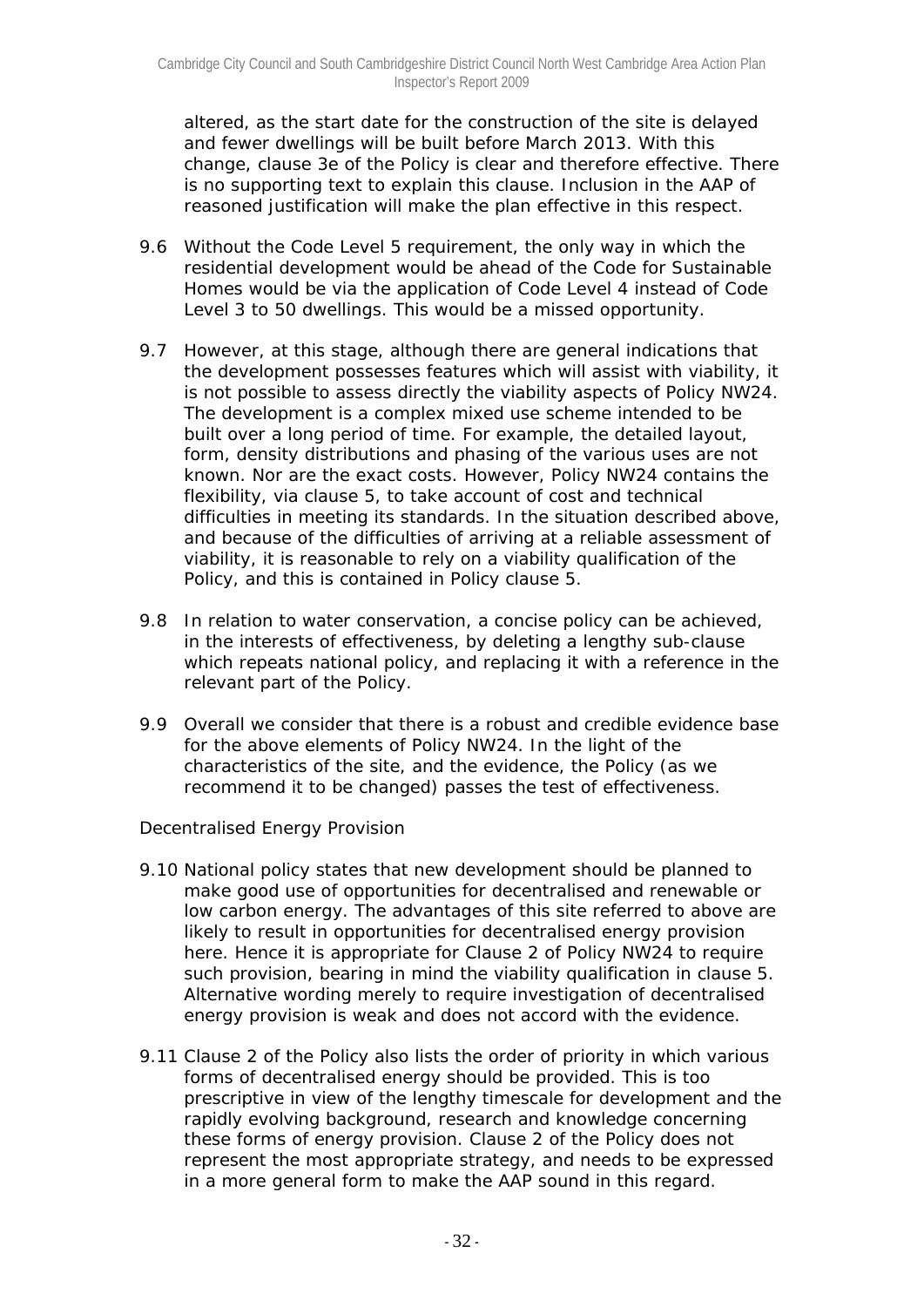- 9.12 Decentralised energy is likely to be more viable if applied to the whole site, or the majority of the site. As the exact mix, density and detailed locations of various parts of the development are not yet known, it is not possible to provide a statistical definition of how much of the development should be served by decentralised energy. The alternative formulation of the final part of clause 2 put forward by the Councils at the relevant hearing is a more appropriate approach than that used in the submitted AAP. It allows all circumstances to be taken into account, including those where low density and/or peripheral parts of the development are not suited to decentralised provision.
- 9.13 Furthermore, the logical approach to this Policy dealing with countering climate change is to focus first on targets for carbon reduction and then on the means by which those targets should be achieved. Accordingly for the sake of clarity and effectiveness the Policy should be re-ordered so that clause 2 follows clauses 3 and 4 dealing with standards.
- 9.14 Alterations to the reasoned justification for the Policy result from the various changes. This includes a definition of decentralised energy to enable building by building solutions to be taken into account.

#### *Action Needed to Achieve Soundness*

- 9.15 **The following changes are required to make the document sound:** 
	- **i) Replace clause 2 of Policy NW24 with the following: "Decentralised energy will be required at North West Cambridge to meet the targets specified above. The form of decentralised energy system to be used will be determined on the basis of minimising carbon and greenhouse gas emissions. The system will need to serve the whole site unless there are specific circumstances which would render it inappropriate."**
	- **ii) Relocate clause 2 of Policy NW24 to follow clause 4, and renumber the clauses accordingly.**
	- **iii) In sub-clause 3(e) of Policy NW24, change the figure of 550 to 50 in the 2 places in which the figure occurs.**
	- **iv) Before the semi-colon at the end of sub-clause 3(e) of Policy NW24, add "(these Levels include water conservation measures)".**
	- **v) Delete sub-clause 3(g) of Policy NW24.**
	- **vi) Delete paragraph 9.4 and replace with the following: "The Policy takes a flexible approach to energy reduction through provision of decentralised energy on the site, to ensure that the measures that would produce the greatest carbon emissions reductions are delivered as appropriate for the mix and phasing of development proposed. The term 'decentralised' refers to site-wide systems and smaller scale systems for groups or individual dwellings. There are a number of**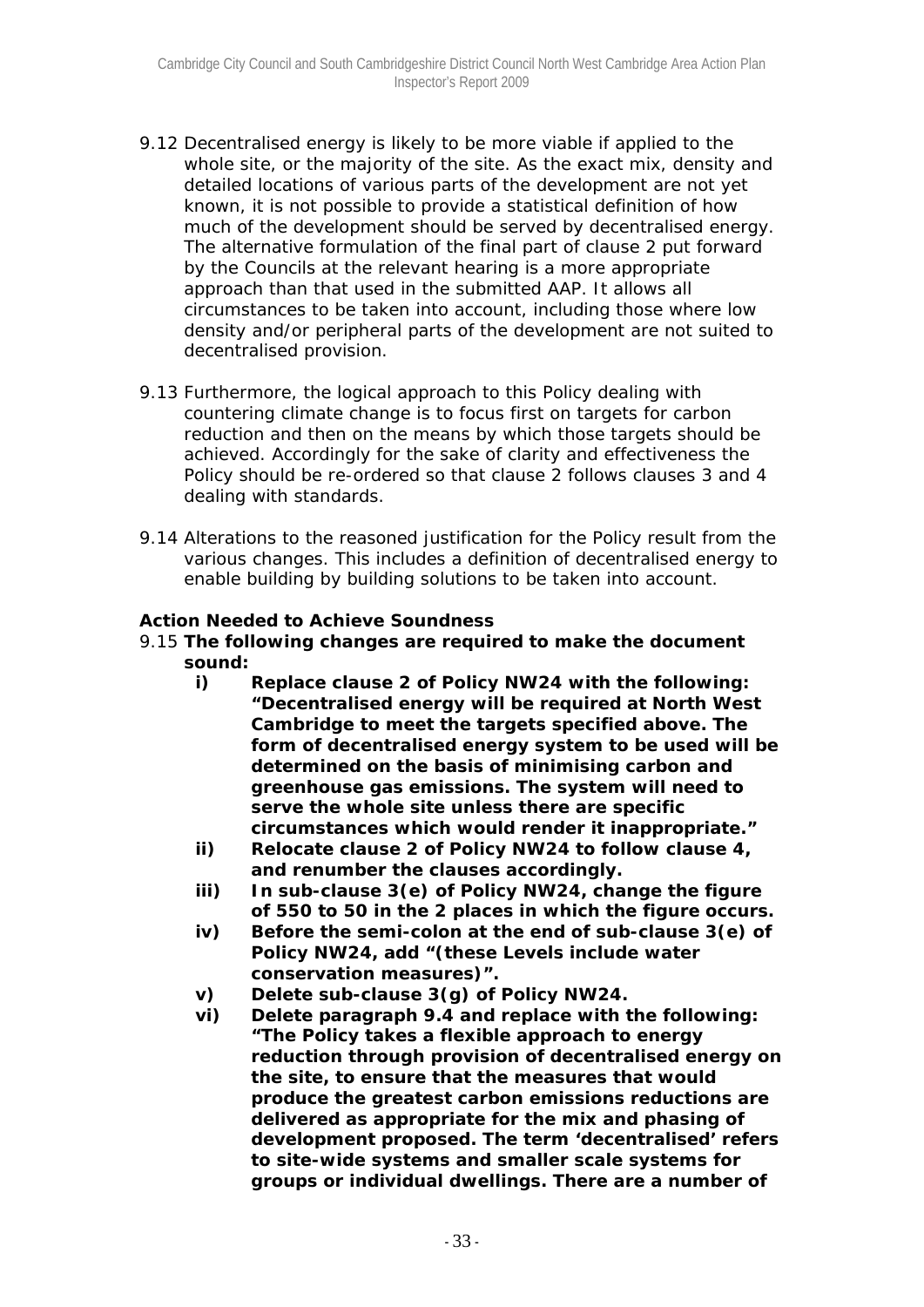**different types of decentralised energy systems, either fuelled by renewable energy or fossil fuels, which might be appropriate for use at North West Cambridge. The carbon emission savings will vary depending on the technology and fuel used. For example a renewably fuelled CHP system will have lower carbon emissions than a fossil fuelled system. This site, with its proposed mix of uses, is likely to be very suitable for CHP. The Policy requires that any proposals include the system that can viably deliver the greatest carbon savings for the site as a whole, bearing in mind factors such as technical and financial viability and phasing of the development. "** 

**vii) Add a new paragraph after paragraph 9.7, to read: "The housing trajectory has been used to determine the dwelling thresholds at which the CSH requirements will change. This is to ensure that a substantial proportion of the development will be delivered at higher sustainable design and construction standards, bearing in mind the overall viability of the development. It is possible that in the future the housing trajectory may change due to the changing economic climate, and as such these dwelling thresholds would be amended accordingly. Thresholds will be revised in consultation with developers, through the Councils' Annual Monitoring Reports."** 

## **10 Main Matter 8 – Travel**

#### *Can a Modal Share of No More Than 40% of Trips by Car be Achieved?*

- 10.1 Policy NW11 of the AAP aims to achieve a maximum car modal share of 40%. This is to be done by the provision of local facilities such as primary schools within the development, a high quality public transport system, infrastructure to encourage cycling and walking, controls on car parking, and other means such as car sharing facilities and travel planning.
- 10.2 Although much of the site is not within convenient walking distance of the City Centre for many people, many educational and other facilities will be located within the development itself, as will considerable sources of employment. The majority of dwellings to be built on the site are intended for those studying or working at the University and related employers. The site will remain in the ownership of the University, which is committed to a sustainable approach and which, for example, operates a bus service connecting West Cambridge with Addenbrooke's Hospital and University sites *en route.* The staff travel survey carried out by the University shows that in 2008 only 22% of its staff drove alone to work. The car sharing scheme operated by the University is now running on a more formalised basis and offers the potential to increase the share of this mode of travel.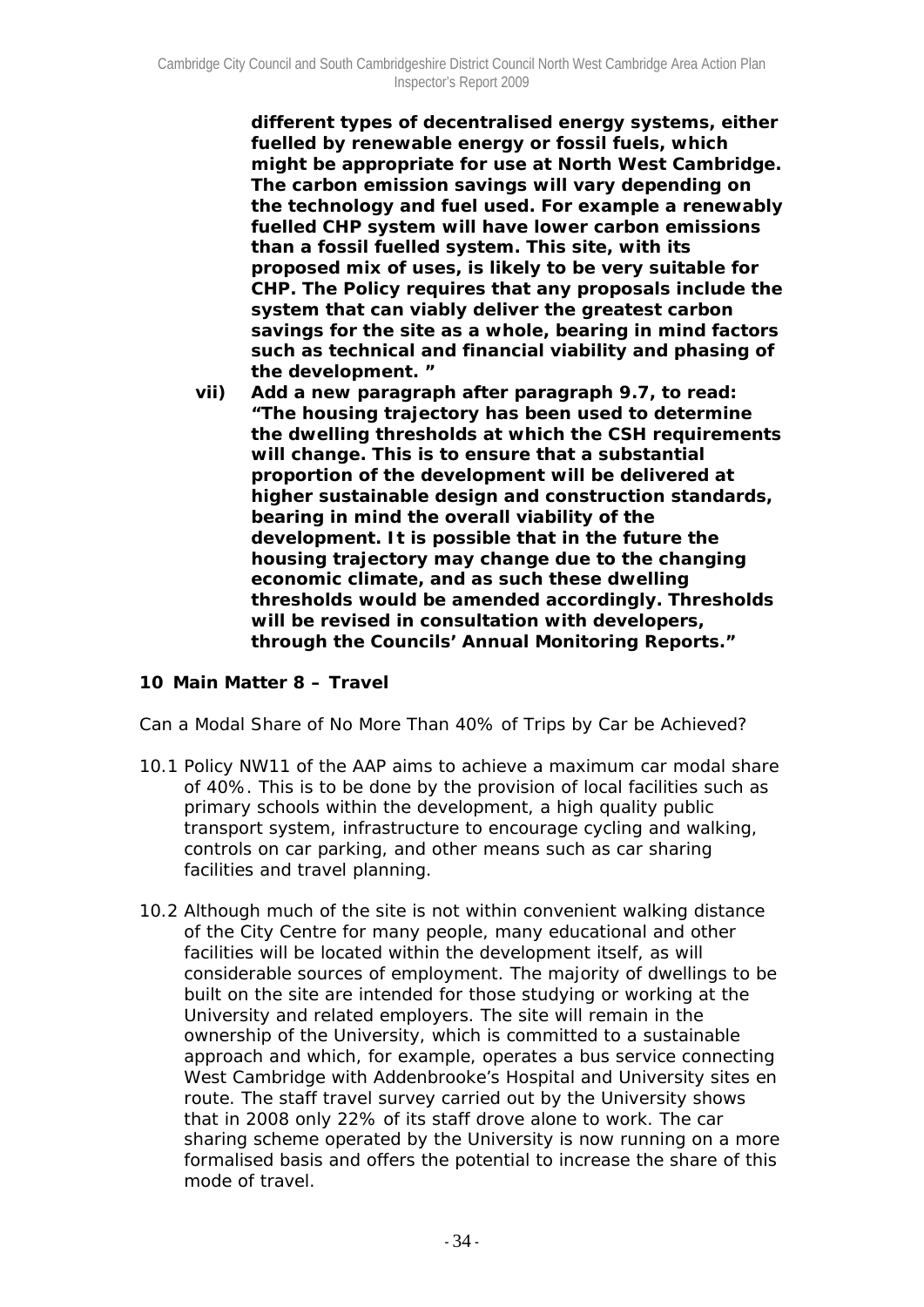- 10.3 Residential travel planning would inform residents of the opportunities for non-car travel. This is an emerging tool which can help to reduce the need to travel and boost alternatives to the car. Surveys in Cambridge and London indicate reduced single car occupancy and car travel in connection with specific measures to achieve this. The daily patterns of movements undertaken by students can be complex, but this militates against car use, and there is little parking available for students.
- 10.4 Both student and staff parking are strictly controlled by the University. Not only is this control likely to assist in encouraging more sustainable forms of travel, but it is also likely to help prevent overspill parking from affecting areas outside the site. The experience of the local authorities in Cambridge is that such parking can be prevented. Design measures and controls are available to that end.
- 10.5 The AAP land falls within the area considered in the North West Cambridge Transport Study. The analysis leading to the choice of 40% as a realistic modal share is based on a methodology which has been used in connection with the planning of significant development sites in Cambridgeshire over a 5 year period. The methodology is evidence-based, uses local knowledge, and has been the subject of consultation involving various transport consultants.
- 10.6 Comparison with areas within and outside the City has been undertaken, bearing in mind that the AAP land is on the edge of the City. Using data from the 2001 Census, a 2001 survey, and the TRICS database, suggested mode shares were arrived at for the development. These were then adjusted to take account of the package of sustainable transport measures planned for the development. It should also be borne in mind that since 2001 there have been considerable improvements in public transport provision in Cambridge, and specific provision for the AAP development is proposed. This indicated a likely reduction in car mode share of 8% from the suggested level (from 45% to 37%). Testing by the use of SATURN modelling suggested that the proposed modal share is realistic.
- 10.7 A Travel Plan will be used to assist in securing the delivery of a sustainable development. This Plan will be monitored to ensure that the desired modal split is reached or bettered. Should there be difficulties in this area, contingencies could be met by a number of measures such as investing more in the public transport system, diverting funds from unsuccessful actions to measures which are succeeding, and by introducing measures from other strategies including the Local Transport Plan and local authority strategies. The Section 106 agreement provides the mechanism for dealing with difficulties in driving down car use, and the AAP is flexible in this respect.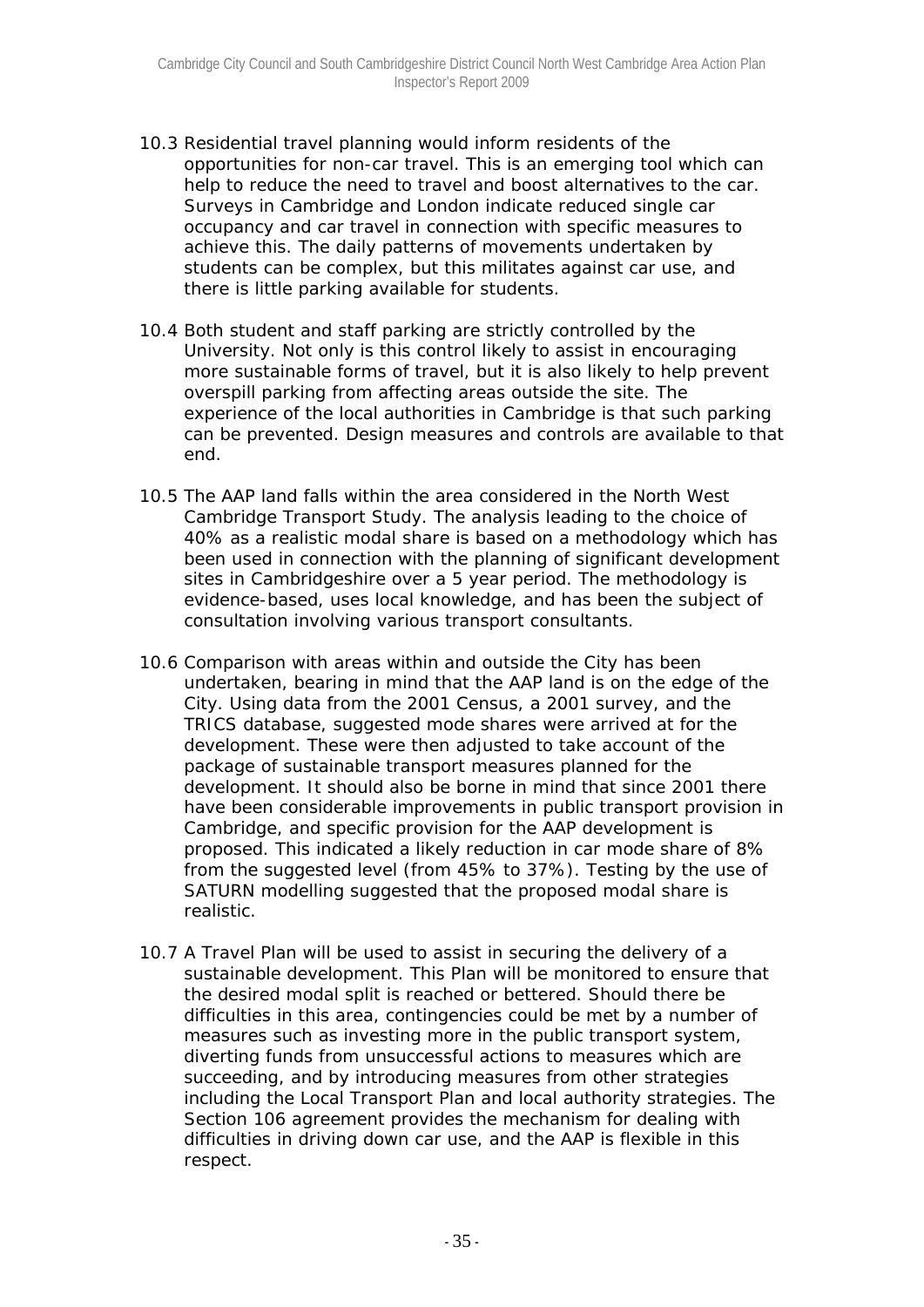- 10.8 Having regard to the methodology and sources used, the characteristics of the development, and the sustainable transport measures proposed, we conclude that the modal share level aimed at in Policy NW11 should be achievable. There is a robust and credible evidence base for it, and the AAP is likely to be effective in achieving it.
- 10.9 As the evidence is for travel to work, and as monitoring will cover this type of travel, it is this travel to which the Policy should refer. In addition, as car sharing and car clubs are to be 2 of the means by which sustainability is to be improved, the 40% figure should exclude trips by car passengers.

#### *Would the Development Result in Unacceptable Levels of Congestion?*

- 10.10 Huntingdon Road and Madingley Road are 2 of the main radial routes into Cambridge. There is substantial queuing of traffic on them in the peak periods, back towards the proposed site accesses from junctions giving access to the City Centre. Queues also form at light-controlled junctions on Madingley Road west of the proposed access point to the site from that road.
- 10.11 The general growth of traffic will result in severe congestion on these roads by 2025 or an earlier date. Congestion results in delays and inconvenience to individuals travelling to and from work and other destinations. It also has wider impacts. Buses are delayed, cycling becomes less pleasant, and non-car modes of travel are rendered less attractive. Pollution increases.
- 10.12 There are harmful effects on the economy of Cambridge as a result of congestion in the City and wider area generally. Footloose companies already established in the City may be driven to leave the area and new companies are less willing to set up in Cambridge. The ability of the City to boost the national economy is reduced.
- 10.13 The development proposed in the AAP will add to overall traffic growth and therefore to congestion. These harmful effects of the proposed development must be taken into account in deciding whether or not to allocate the land for development. The harm needs to be viewed in the context of an overall strategy for the sub-region of locating growth in Cambridge and on the edge of the City. This strategy has been tested through the Structure Plan and regional planning processes. It is the most sustainable approach to the growth of the Cambridge area, which is an important contributor to the economic well-being of the region and nation.
- 10.14 The likely contribution of the AAP development to traffic growth would be relatively small – of the order of 1% of the growth. The increase in this contribution as a result of extending the development footprint as indicated above is marginal. The site is located on the edge of the City. The proposal includes a package of sustainable transport measures which should support a relatively low level of car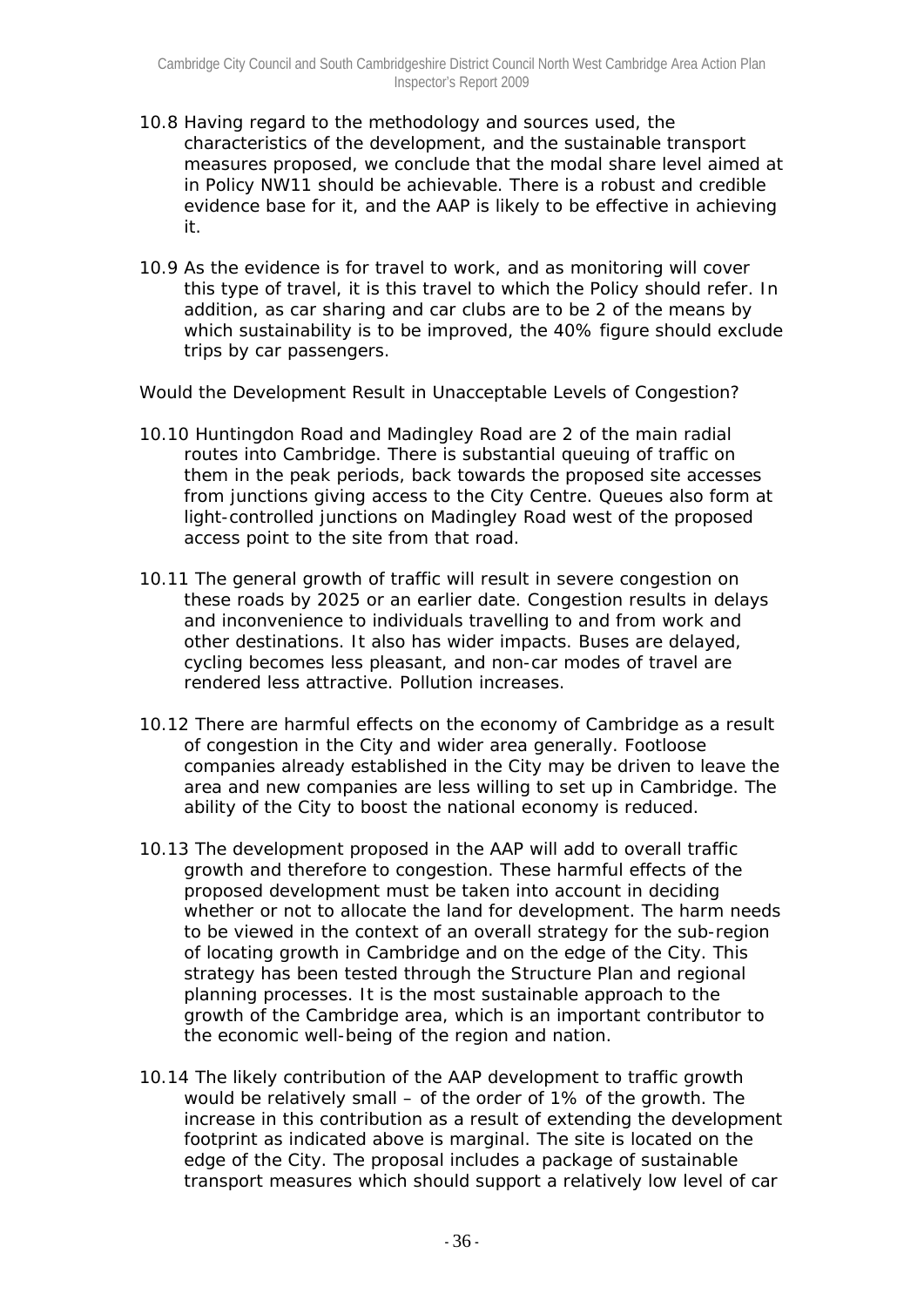use, bearing in mind the ownership of the site by the University and other factors rehearsed above. The use of this site for the major development proposed is preferable to the use of less sustainable land further from the City. The growth in congestion will arise partly because of the dispersed growth strategy previously pursued in the area.

- 10.15 Given the traffic flows predicted, and the sustainable transport measures to form part of the development, the expert evidence does not point to a harmful increase in congestion on the Strategic Road Network near the AAP land. During the construction phase, the impact of construction vehicles on traffic flows on the M11 and A14(T) could be managed by controlling the routes used and the timing of HGV visits. Noise and air quality effects on the development, from M11 and A14 traffic, are matters which can be accommodated during detailed masterplanning of the site, working within the overall development footprint allocated by this plan. However, in view of the extension westwards of the development footprint we are recommending, the evidence of traffic noise and pollution and the need for an effective response to these problems requires a stronger acknowledgement of the need to take account of these factors.
- 10.16 Harm from congestion, added to the harm to the Green Belt functions of the land, must be weighed in the balance against the needs for and benefits of the development. Because of the factors set out in the 2 preceding paragraphs, and the substantial importance of the development in local, regional and national terms, we conclude that traffic and congestion harm, considered with Green Belt harm, is outweighed by the positive features of the proposal. Congestion resulting from the development has to be accepted as a result of desirable growth. The allocation of the major development site is the most appropriate strategy.
- 10.17 With regard to Policy NW15, the provision of highway infrastructure to serve the development will be made in a variety of different circumstances and the timing of provision in relation to the construction or occupation of the development element to be served will vary. The wording of Policy NW15 does not reflect this and the AAP fails the test of effectiveness as a result. The Policy should reflect the circumstances likely to be met, in order to remedy the deficiency.

## *Action Needed to Achieve Soundness*

- **10.18 The following changes are required to make the document sound:** 
	- **i) Replace the final clause of the first sentence of Policy NW11 with the following: "to achieve a modal share of no more than 40% of trips to work by car (excluding car passengers)".**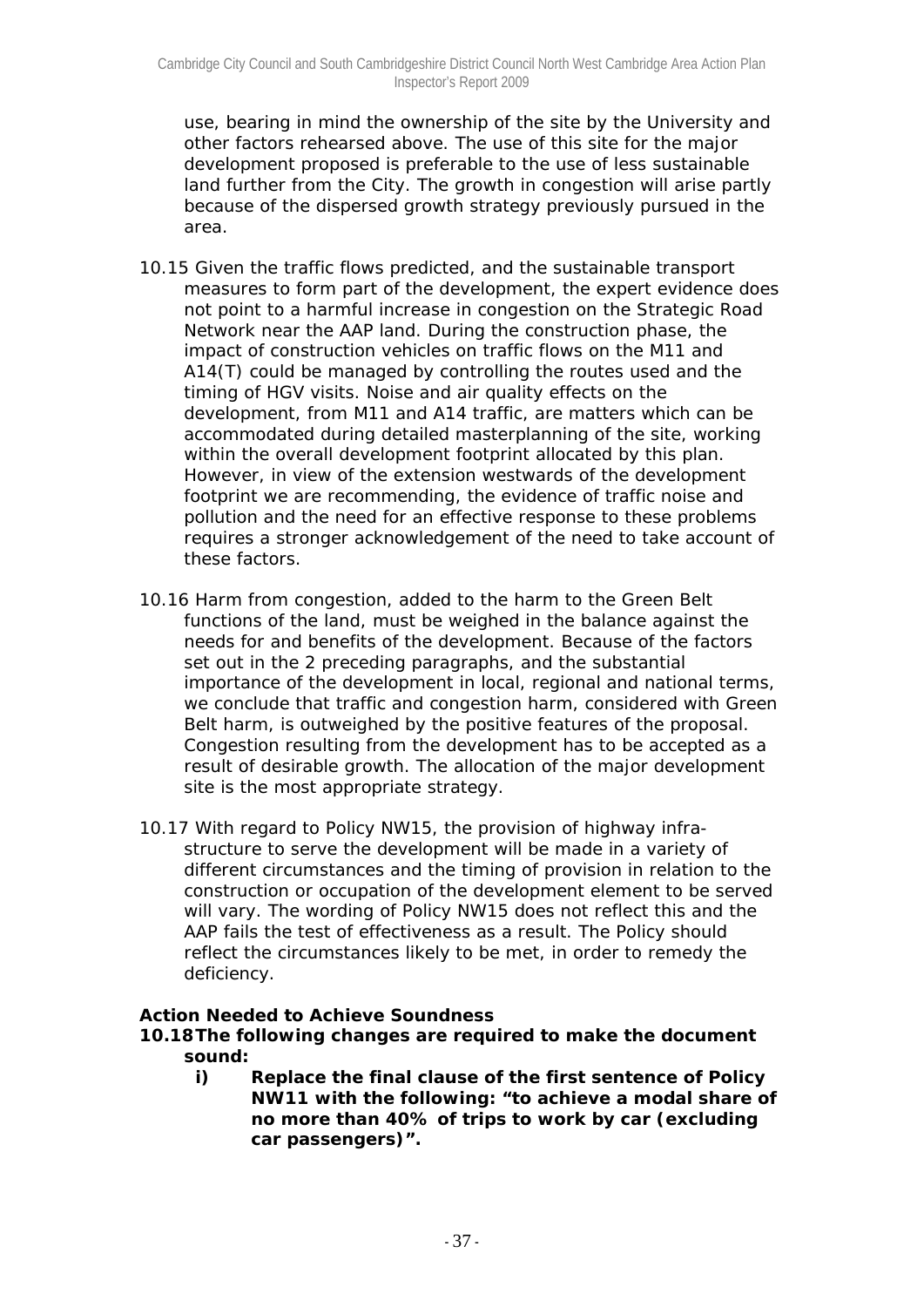- **ii) Replace the second line of paragraph 6.3 with "reduction in the modal share for journeys to work by car drivers (reducing the modal-------"**
- **iii) Replace Policy NW15 with the following: "Highway provision will be funded by development, as appropriate, and the provision of key links will be timed to relate to the commencement of development, or to the first occupation, of the relevant phase of development."**
- **iv) Add to paragraph 2.8 an additional, penultimate, sentence "Masterplanning and the detailed planning application process will need to determine the appropriate disposition of uses, location and design of buildings, and mitigation measures."**

# **11 Other Matters**

## *Education*

- 11.1 It is likely that 2 primary schools will be required for the scale of residential development proposed. The wording of the AAP allows for only one school. This does not accord with the evidence, is not the most appropriate strategy, and would not be effective in meeting the educational requirements of the population of the scheme. A simple wording change would remedy the situation and make the AAP sound.
- 11.2 On the other hand, the Local Education Authority does not require a secondary school to be located in this development. A new school, to respond to the increased development in the wider area of North West Cambridge, could be provided on the large site to be released for development between Histon Road and Huntingdon Road. A secondary school on the AAP land would not accord with Structure Plan policy. This valuable land is to be released only because of the University's needs, and for predominantly University-related uses. A secondary school which would meet the needs of the north-western sector of the City as a whole would not fall within these categories. National policy, and the AAP, allow for the AAP development to meet its share of school provision costs.

## *Road Access*

- 11.3 At the time of submission of the AAP the location of the access from the development onto Huntingdon Road at the Girton Gap was not settled. An access along the western edge of the Girton Gap offers advantages over other solutions and the AAP should indicate that this will be the location of the access.
- 11.4 It is likely that a secondary access from Madingley Road will be required as well as the main southern access into the development from that road. However the location of the secondary access is a matter for masterplanning and it would be misleading to suggest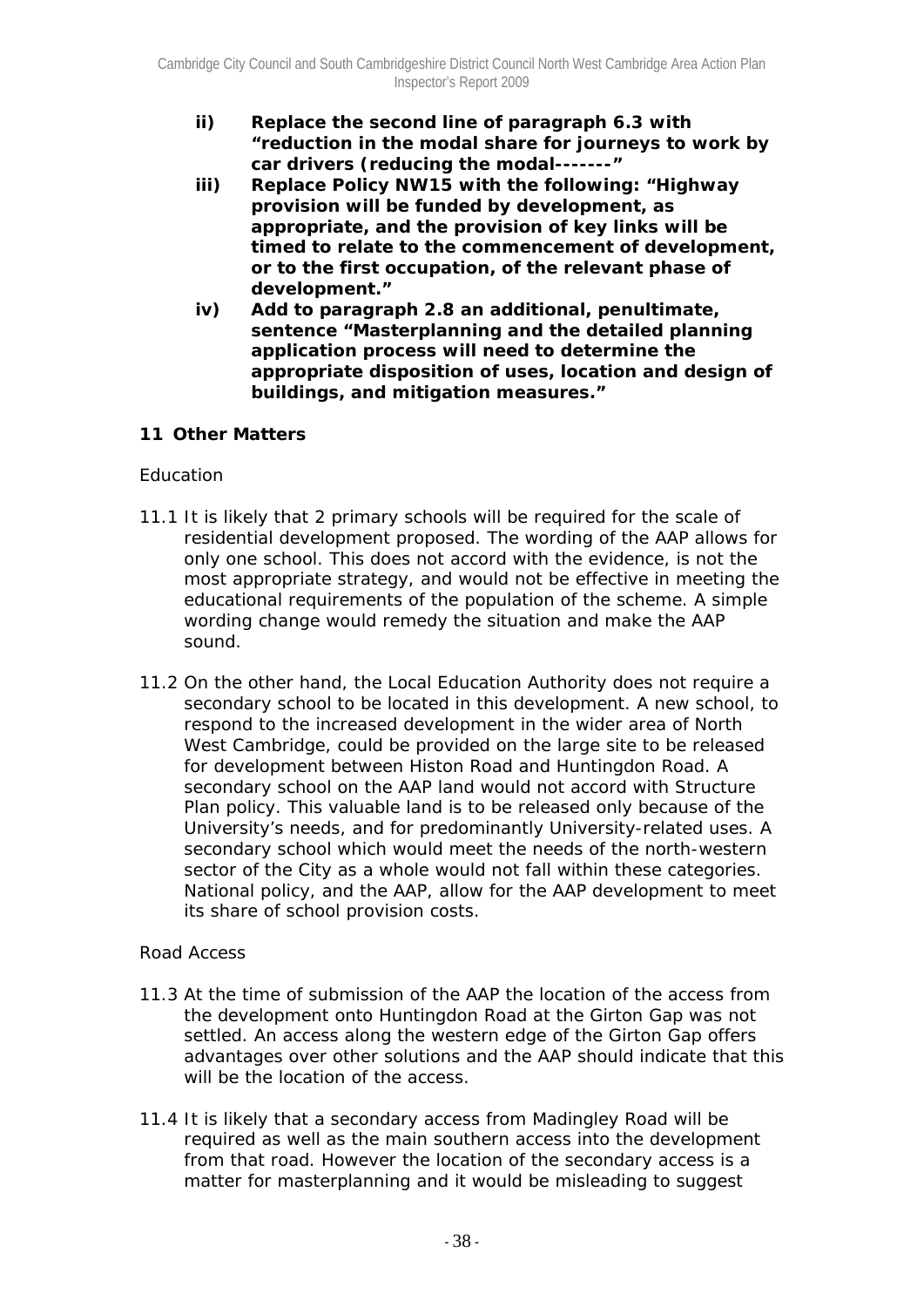such a location now. However given the likely need for the access the possibility of its provision should be stated.

## *Provision for a household recycling centre*

- 11.5 The County Council contends that the Plan fails to have full regard to the adopted Cambridgeshire Waste Local Plan 2003 and the emerging Cambridgeshire and Peterborough Minerals and Waste Plan. It seeks to have text added which refers to the adopted Waste Local Plan and the emerging Minerals and Waste Plan, and that the former identifies all major new developments as preferred locations for waste management facilities. It refers to its Household Waste Recycling Centre Strategy, December 2006, and that new Recycling Centres to serve Cambridge will need to be located in developments associated with, among others, the northern part of Cambridge. It suggests that there is an option site in North West Cambridge which remains valid.
- 11.6 However, it is not the role of the AAP to include policies for waste. Nor should the AAP repeat policies which are in other parts of the development plan, or attempt to interpret them. The Waste Local Plan does not identify any site required for waste management within North West Cambridge. Indeed, the extract from the Minerals and Waste DPD Preferred Options 2 attached to the local planning authorities' statement shows a site that is not within the area covered by this AAP and which is identified as not preferred by the County Council. Should it be determined through the Minerals and Waste DPD process that such a facility is required within the North West Cambridge AAP area, the masterplanning process allows all parties interested in waste management to plan provision as necessary. We conclude that the plan is sound in this respect.

## *Glossary*

11.7 It has been drawn to our attention that the definition of a 'Local Centre' in the Glossary does not conform to the definition given in PPS6: Planning for Town Centres, in so far as it omits 'small supermarket' from the typical range of shops in such a centre, referring only to a general grocery store. We note that the reasoned justification for Policy NW21: A Local Centre sets out a range of services and facilities which, as far as retailing is concerned, simply includes "b. An appropriate level of local shopping and other services", and that the AAP relies on the definition of a local centre set out in the Glossary. Soundness requires that DPDs are effective and consistent with national policy. The document would be sound if the definition of local centre in the Glossary included a reference to 'small supermarket'.

## *Proposals Map and Concept Diagram*

11.8 There are some errors on the Concept Diagram and the Proposals Map. The Key to the Diagram omits the background colour notation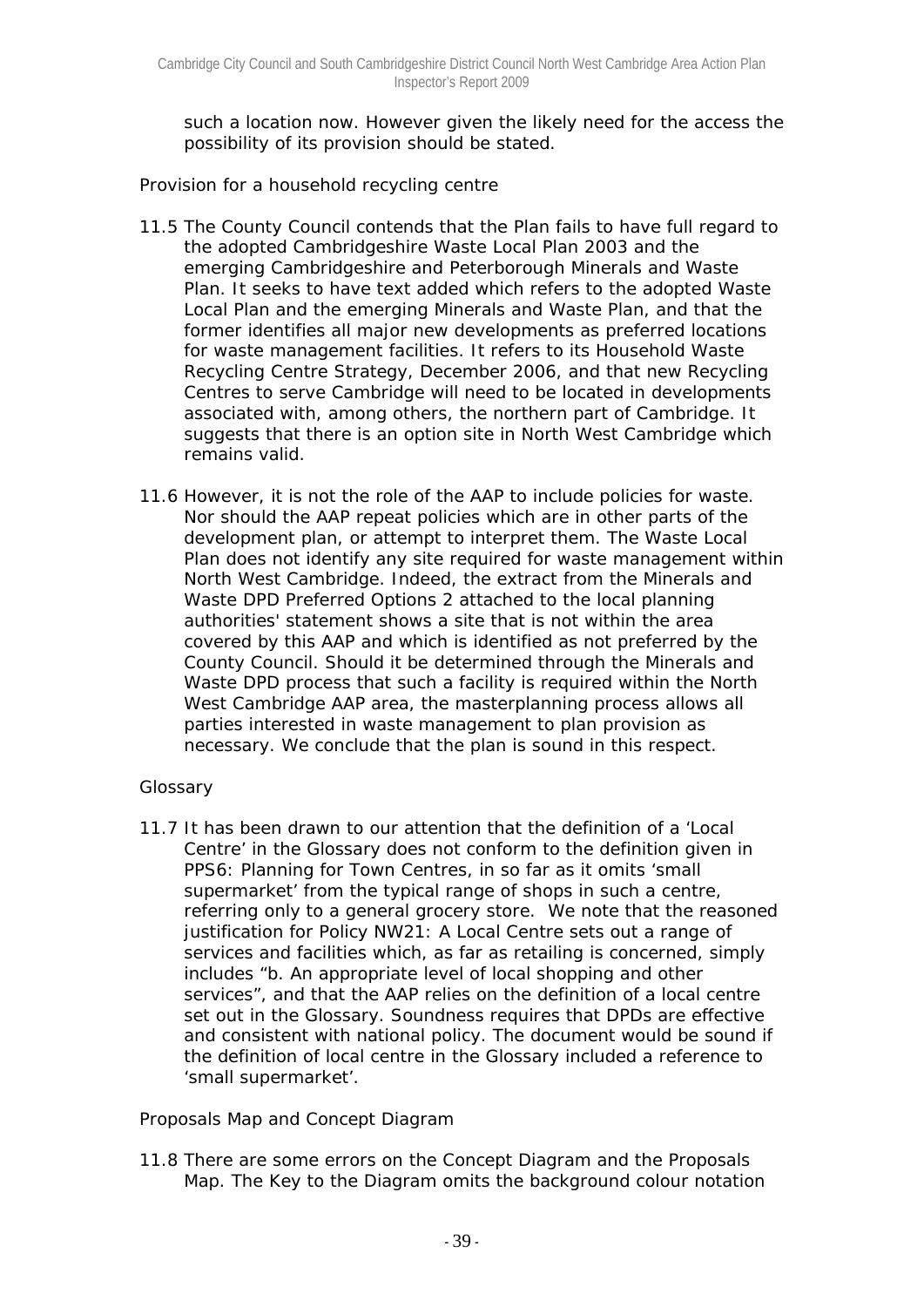for the Park and Ride site. The Proposals Map wrongly indicates a Green Belt designation for the south-eastern corner of the AAP, a site which is not now in the Green Belt and which will be comfortably within the built-up area when the development is constructed. There is also a small discrepancy between the AAP boundary and the major developed site to the rear of properties fronting Huntingdon Road. The land is owned by the University and has been included in the major developed site in public consultation.

#### *Action Needed to Achieve Soundness*

- 11.9 **The following changes are required to make the document sound:** 
	- **i) Express the term "(a) primary school" in the plural in Policies NW17 and NW18, and in paragraphs 7.8, 7.10, 7.10a, and 7.10d.**
	- **ii) Remove from the Concept Diagram the notation "B2" denoting an access at the eastern side of the Girton Gap and amend notation "B1" to "B". Add the correct colour to the Park and Ride notation on the Key to the Concept Diagram.**
	- **iii) Delete the last sentence of paragraph 6.7 and replace with: "The new road linking to Huntingdon Road will be located on the western side of the strategic gap to provide a staggered junction with development proposed to the north of Huntingdon Road. It will need to be designed to avoid impacts on the purposes of the Green Belt and the amenity of the strategic gap within the development area. The existing buildings in the Green Belt on the eastern side of the strategic gap should be demolished and the area returned to open countryside to maximise the openness of the Green Belt."**
	- **iv) Delete the final sentence of paragraph 6.6 and replace with: "A secondary access into the development from Madingley Road may be required to serve the eastern part of the site. The potential need for, and purpose of, a secondary access will be explored through masterplanning and any planning application and associated transport assessments. If the need for a secondary access is demonstrated, the decision on the most appropriate route for such a road will have regard to the environmental and landscape impact of any such road on the immediate and wider area, the impact on residential amenity and the operation of existing activities, land ownership constraints and deliverability, and timing and phasing in relation to the development."**
	- **v) Amend the definition of 'local centre' in the Glossary to include a reference to 'small supermarket'.**